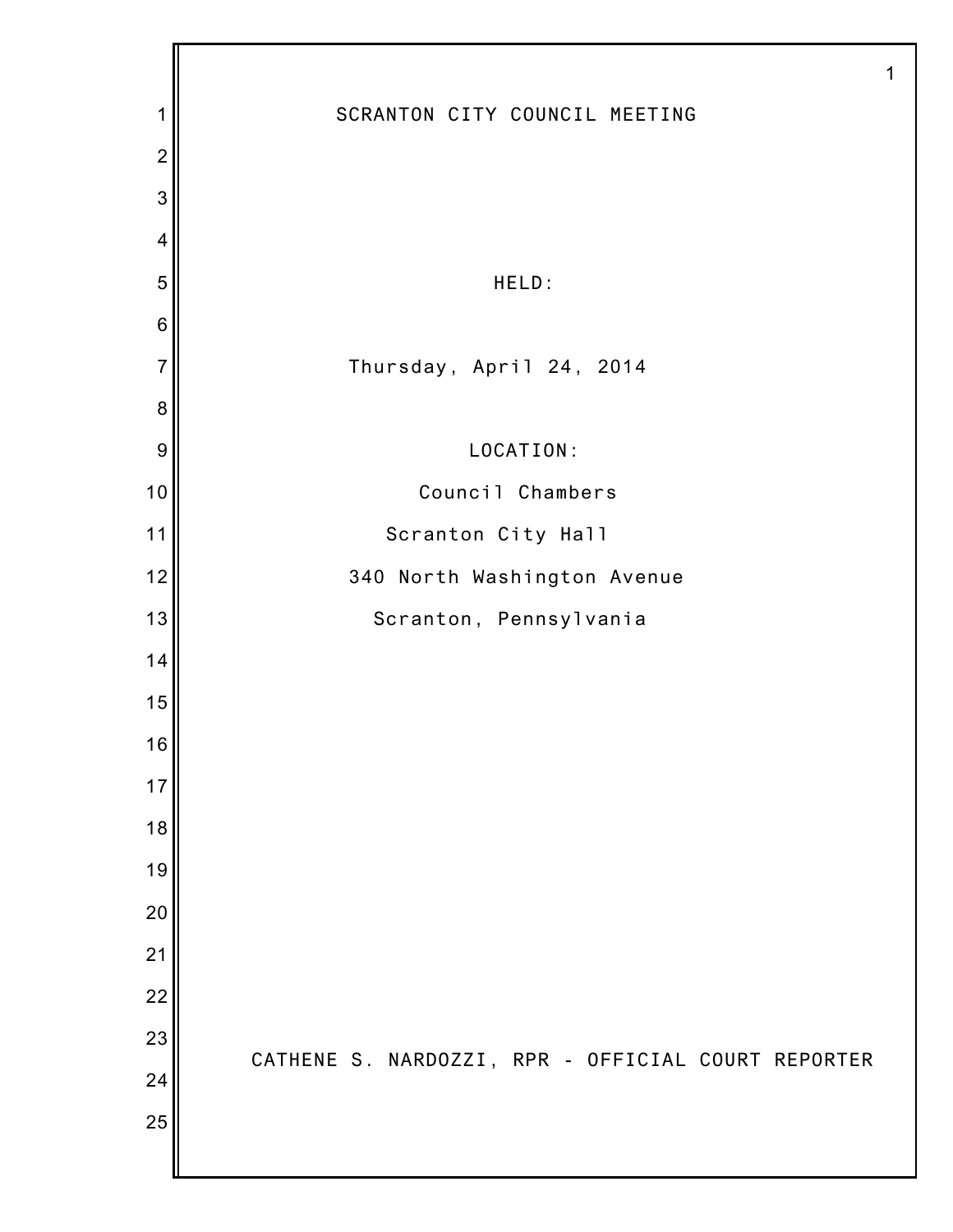| 1<br>$\overline{2}$                                                                                       | CITY OF SCRANTON COUNCIL:                                                              |
|-----------------------------------------------------------------------------------------------------------|----------------------------------------------------------------------------------------|
| 3                                                                                                         | ROBERT MCGOFF, PRESIDENT                                                               |
| 4                                                                                                         | PATRICK ROGAN, VICE-PRESIDENT                                                          |
| 5                                                                                                         | JOHN LOSCOMBE                                                                          |
| 6                                                                                                         | JOSEPH WECHSLER                                                                        |
| $\overline{7}$                                                                                            | WILLIAM GAUGHAN                                                                        |
| 8<br>$\boldsymbol{9}$<br>10<br>11<br>12<br>13<br>14<br>15<br>16<br>17<br>18<br>19<br>20<br>21<br>22<br>23 | LORI REED, CITY CLERK<br>KATHY CARRERA, ASSISTANT CITY CLERK<br>AMIL MINORA, SOLICITOR |
| 24<br>25                                                                                                  |                                                                                        |
|                                                                                                           |                                                                                        |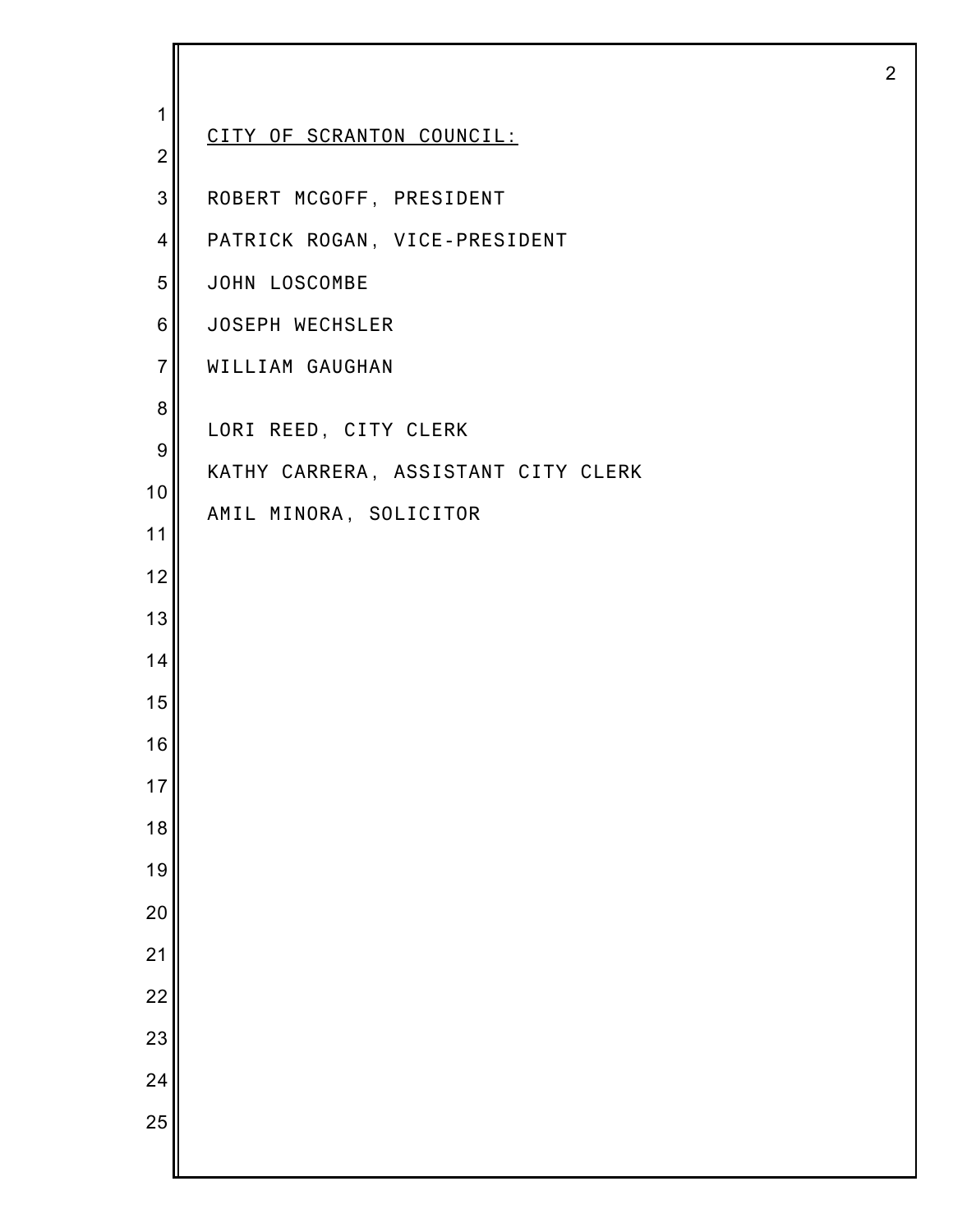|                | 3                                                      |
|----------------|--------------------------------------------------------|
| 1              | (Pledge of Allegiance recited and moment of reflection |
| $\overline{2}$ | observed.)                                             |
| 3              | MR. MCGOFF: Roll call, please.                         |
| 4              | MS. CARRERA: Mr. Wechsler.                             |
| 5              | MR. WECHSLER: Here.                                    |
| 6              | MS. CARRERA: Mr. Rogan.                                |
| $\overline{7}$ | MR. ROGAN: Here.                                       |
| 8              | MS. CARRERA: Mr. Loscombe.                             |
| 9              | MR. LOSCOMBE: Here.                                    |
| 10             | MS. CARRERA: Mr. Gaughan.                              |
| 11             | MR. GAUGHAN: Here.                                     |
| 12             | MS. CARRERA: Mr. McGoff.                               |
| 13             | MR. MCGOFF: Here.                                      |
| 14             | Dispense with the reading of the                       |
| 15             | minutes, please.                                       |
| 16             | MS. REED: THIRD ORDER. 3-A.                            |
| 17             | LACKAWANNA COUNTY PLANNING COMMISSION                  |
| 18             | SUBDIVISION AND LAND DEVELOPMENT EVALUATION            |
| 19             | RECEIVED ON APRIL 2, 2014.                             |
| 20             | MR. MCGOFF: Are there any comments?                    |
| 21             | If not, received and filed.                            |
| 22             | MS. REED: 3-B. MINUTES OF THE                          |
| 23             | COMPOSITE PENSION BOARD MEETING HELD MARCH             |
| 24             | 26, 2014.                                              |
| 25             | MR. MCGOFF: Are there any comments?                    |
|                |                                                        |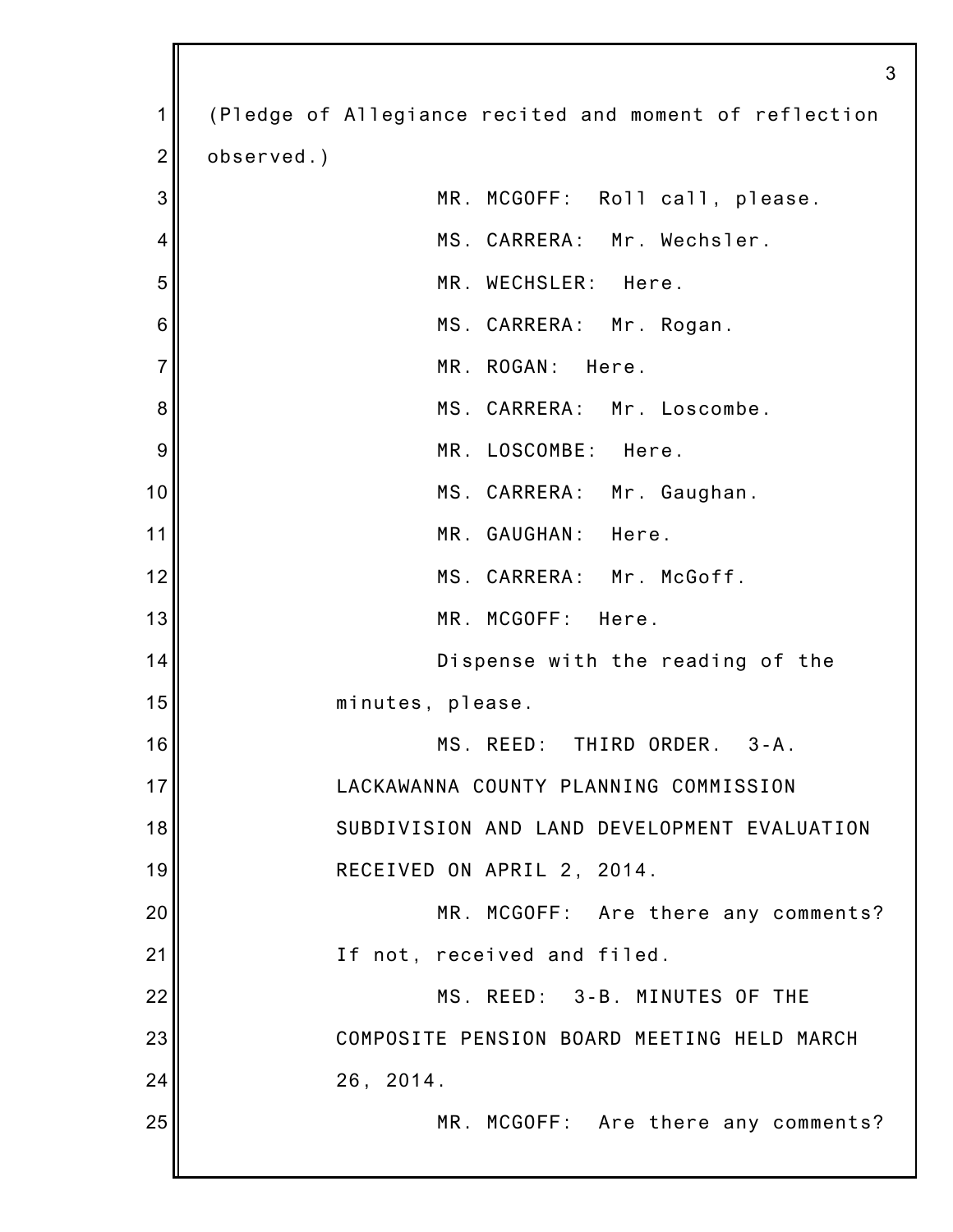|                | 4                                            |
|----------------|----------------------------------------------|
| 1              | If not, received and filed.                  |
| $\overline{2}$ | MS. REED: 3-C. AGENDA FOR THE CITY           |
| 3              | PLANNING COMMISSION MEETING HELD APRIL 23,   |
| 4              | 2014.                                        |
| 5              | MR. MCGOFF: Are there any comments?          |
| 6              | If not, received and filed.                  |
| $\overline{7}$ | Are there any Clerk's notes?                 |
| 8              | MS. REED: Nothing, Mr. McGoff.               |
| 9              | MR. MCGOFF: Do any council members           |
| 10             | have announcements at this time?             |
| 11             | MR. WECHSLER: Mr. McGoff, I have             |
| 12             | one. St. John Newman Parish will hold their  |
| 13             | roast beef dinner on On Saturday, April 27.  |
| 14             | The roast beef dinner will be held at Holy   |
| 15             | Name of Jesus Church. It will take place     |
| 16             | from 12 to 4. Tickets at the door are \$13   |
| 17             | for adults and \$7.00 for children and I'd   |
| 18             | like to say this is my home parish and it's  |
| 19             | a delicious meal so please attend.           |
| 20             | MR. ROGAN: Just two announcements,           |
| 21             | St. Joseph's Malachite Catholic Church       |
| 22             | located at 130 North St. Francis Cabrini     |
| 23             | Avenue in West Scranton will hold its annual |
| 24             | breakfast fundraiser this coming Sunday,     |
| 25             | April 27, from 8 a.m to 1 p.m.<br>The        |
|                |                                              |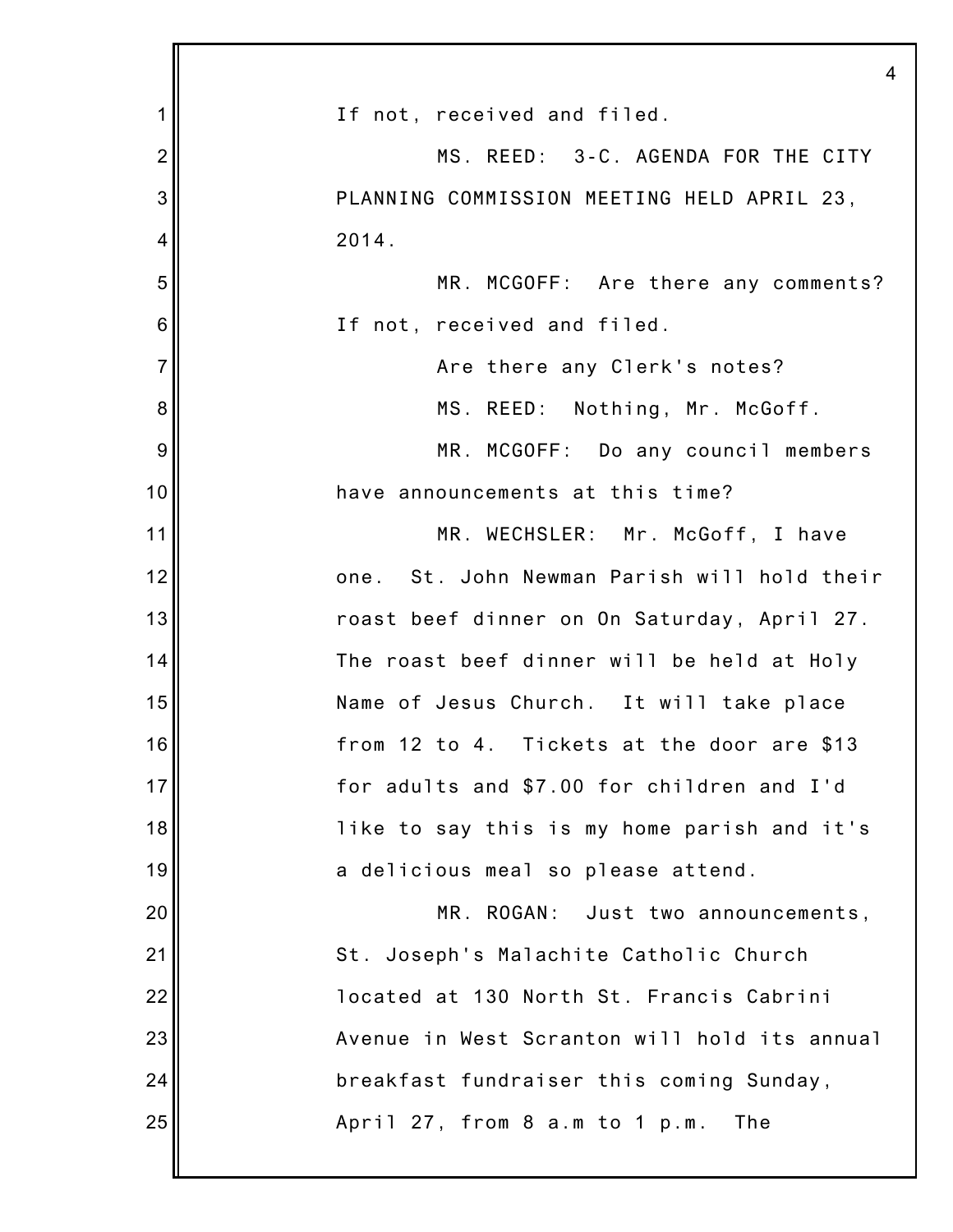| delicious meal consists of eggs, pancakes,   |
|----------------------------------------------|
| potatoes, ham, olives, bread, juice, coffee  |
| and tea. Tickets can be purchased at the     |
| door. Adult tickets are \$7.50 each and      |
| children age ten and younger eat for \$4.    |
| Secondly, this past week was Earth           |
| Day and I just wanted to make the            |
| announcement that any residents that are     |
| looking to pick up recycling bins can do so  |
| in the DPW complex at 101 West Popular       |
| Street; and in addition to that, I know I    |
| have announced this a few times from council |
| that you can now recycle your cardboard in   |
| with your newspapers. Just by putting your   |
| cardboard in with your red container the DPW |
| will pick that up and please recycle.<br>Ιt  |
| helps the environment and does save the city |
| money on our fees at the dump. Thank you.    |
| MR. GAUGHAN: Yes. I just have two            |
| things. Thank you. This Saturday, April      |
| 26, the Minooka Lion's Club will hold their  |
| ninth annual Autism awareness night. It      |
| will be held at Divine Mercy Parish Hall on  |
| Davis Street in Minooka from 6 to 11 p.m.    |

Tickets are \$15 and are available at the

25

1

2

3

4

5

6

7

8

9

10

11

12

13

14

15

16

17

18

19

20

21

22

23

24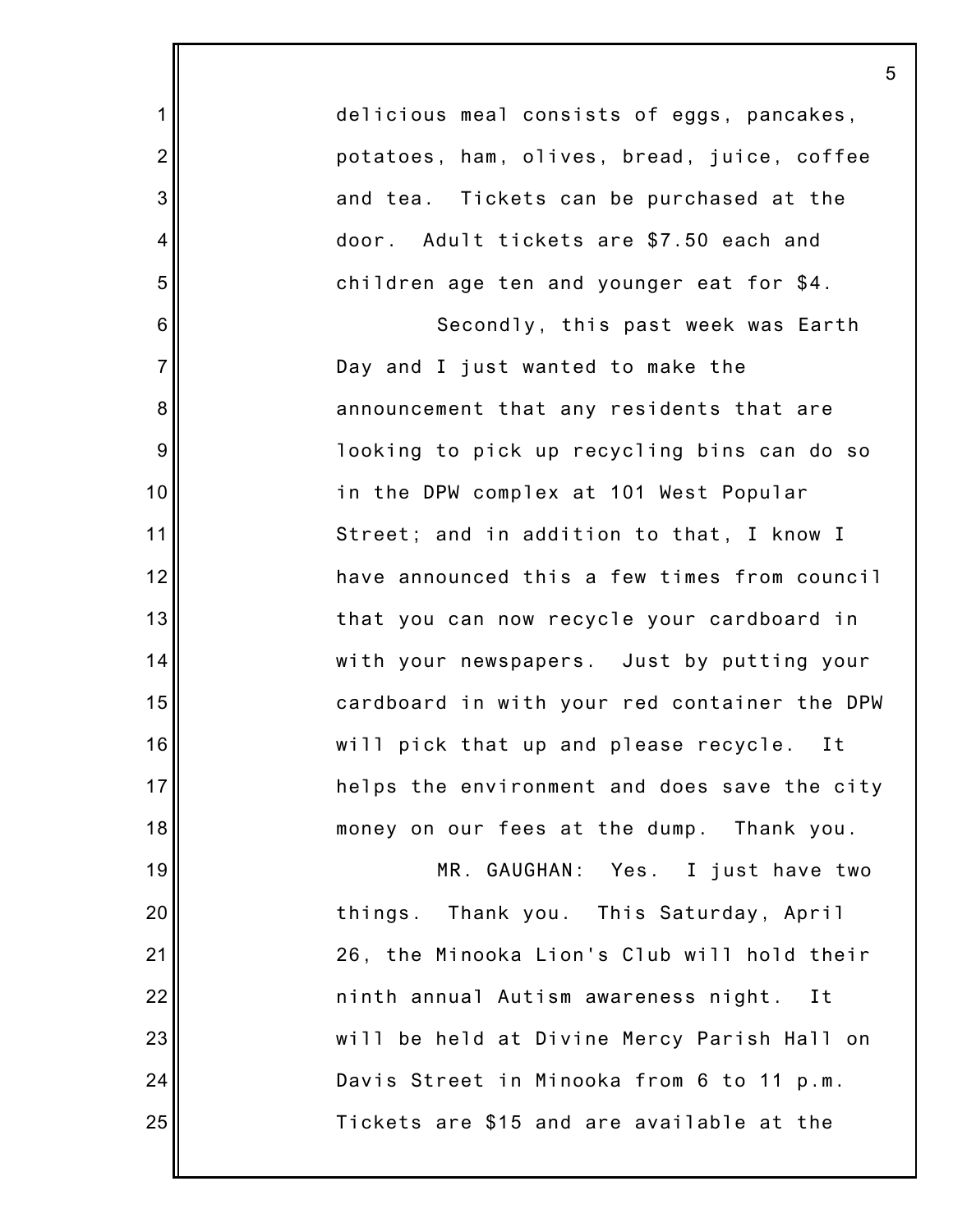|                | 6                                            |
|----------------|----------------------------------------------|
| 1              | door. They will have appetizers, beverages,  |
| $\overline{c}$ | entertainment and door prizes. All proceeds  |
| 3              | will go to the Friendship House Autistic     |
| 4              | Program, Allied Services Pediatric, Parents  |
| 5              | Loving Children through Autism and the New   |
| 6              | Alliance Autism Foundation.                  |
| $\overline{7}$ | Also, the Tout de Scranton                   |
| $\bf 8$        | benefiting the Erin Jessica Moreken Drug and |
| $9\,$          | Alcohol Treatment Fund will be held this     |
| 10             | Sunday, April 27. Also, the Tour de          |
| 11             | Scranton 5-K river run and walk on the       |
| 12             | Lackawanna River Heritage Trail will be held |
| 13             | this Sunday, April 27. Erin's fund was       |
| 14             | established in 2002 for the purpose of       |
| 15             | helping young people find and obtain         |
| 16             | treatment for their drug and alcohol         |
| 17             | addictions.                                  |
| 18             | Erin Jessica Moreken was a resident          |
| 19             | of our area, graduated Scranton High School  |
| 20             | and student at Temple University when she    |
| 21             | met a premature death at age of 28 due to a  |
| 22             | drug overdose. The Tour de Scranton is       |
| 23             | being held in her memory so that young       |
| 24             | people of our region may benefit from        |
| 25             | treatment and live their lives and their     |
|                |                                              |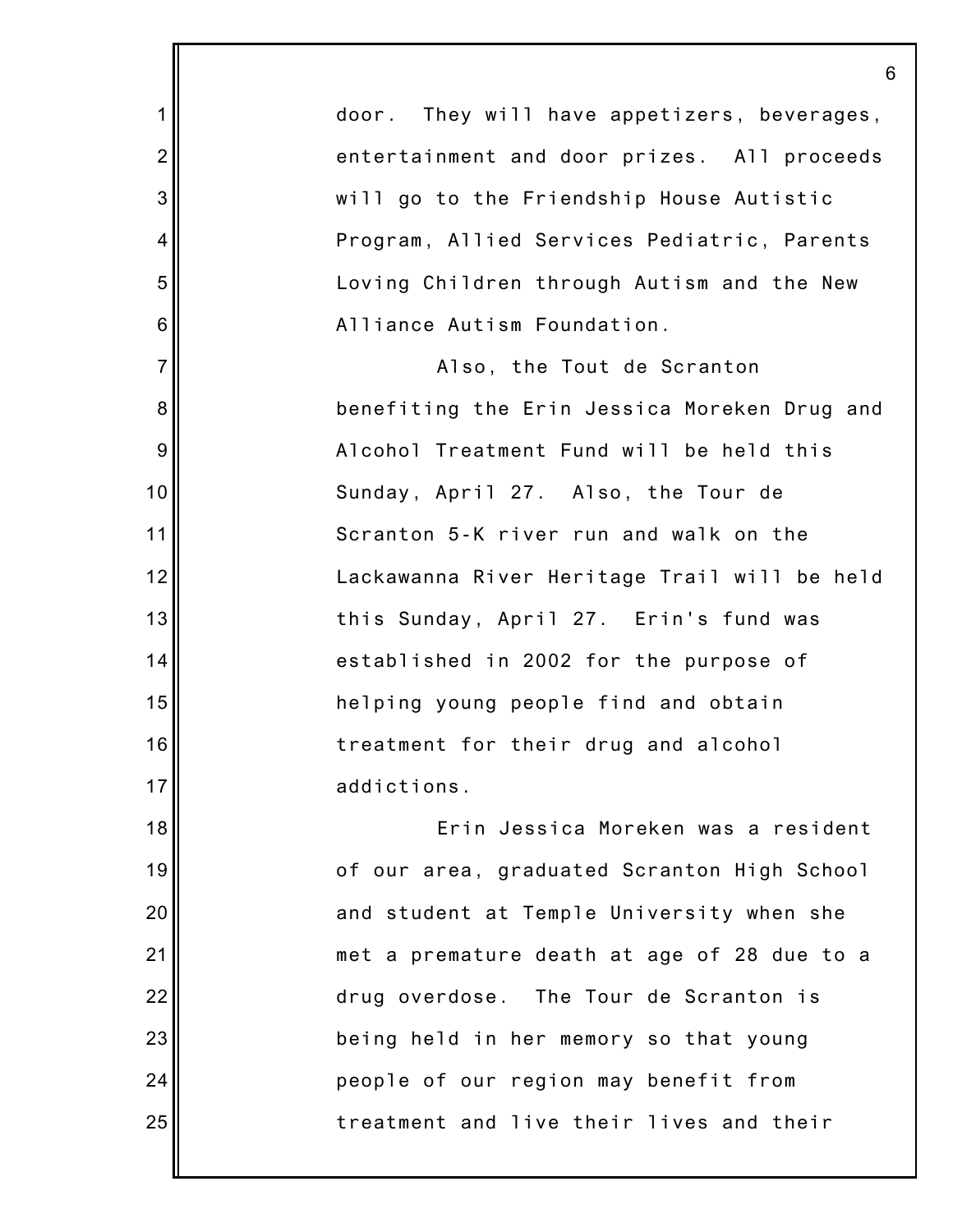|                | 7                                            |
|----------------|----------------------------------------------|
| 1              | dreams by concurring their addictions        |
| $\overline{2}$ | throughout treatment.                        |
| 3              | Registration for this event is               |
| 4              | available on the day of the event, which     |
| 5              | would be this Sunday. The run registration   |
| 6              | starts at 7 a.m. at Scranton Running Company |
| $\overline{7}$ | at the Ice Box. The race starts at 8 a.m.    |
| 8              | Bike and walk registration starts at         |
| 9              | 9 a.m. at Scranton High School and the start |
| 10             | time for walk and all bike crews is 10 a.m.  |
| 11             | On-line registration is available for the    |
| 12             | run/walk, but you can find out more          |
| 13             | information about this event at              |
| 14             | TourdeScranton.com. Thank you.               |
| 15             | MR. MCGOFF: Last week at the                 |
| 16             | meeting one of the speakers had questions    |
| 17             | about the microphone at the podium and after |
| 18             | the meeting it was mentioned by the people   |
| 19             | that operate the controls for ECTV that the  |
| 20             | microphone is not individually modulated,    |
| 21             | that because of the way different people,    |
| 22             | the pitch of their voice and so on, that it  |
| 23             | will change depending upon the speaker, that |
| 24             | it's left at the same modulation for         |
| 25             | everyone.                                    |
|                |                                              |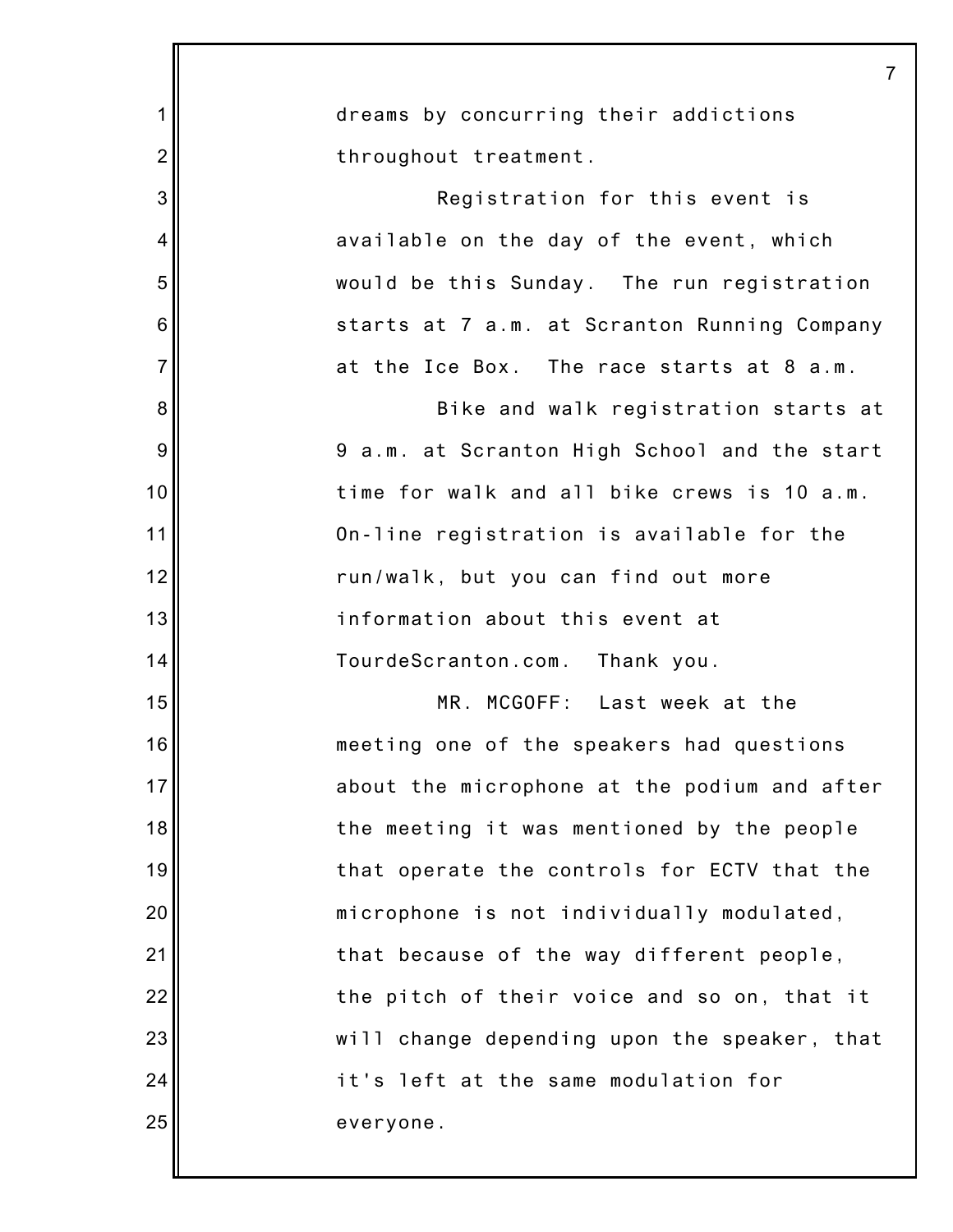I will also mention that, yes, there is a control switch that can turn the microphones off, I don't know that it has ever been used by anyone. So if there is a difference in sound it is primarily because of the person -- basically the person speaking and not anything that's being technically done.

1

2

3

4

5

6

7

8

9

10

11

12

13

14

15

16

17

18

19

20

21

24

And in a prior week I did mention, and one of the speakers also mentioned, the problem with furniture on porches and patios and things. We did look up the law governing that, it's File of Council No. 2 from 2000, it was the adoption of the 96 BOCA National Property Maintenance Code, Fifth edition, and basically what it says: "No person shall use interior furniture such as upholstered furniture on exterior decks, porches and balconies. Only furniture that is manufactured for outdoor use shall be used."

22 23 25 And we spoke during the caucus that as the hopefully summer months approach that maybe we will ask the police, housing inspectors, etcetera, to make note of any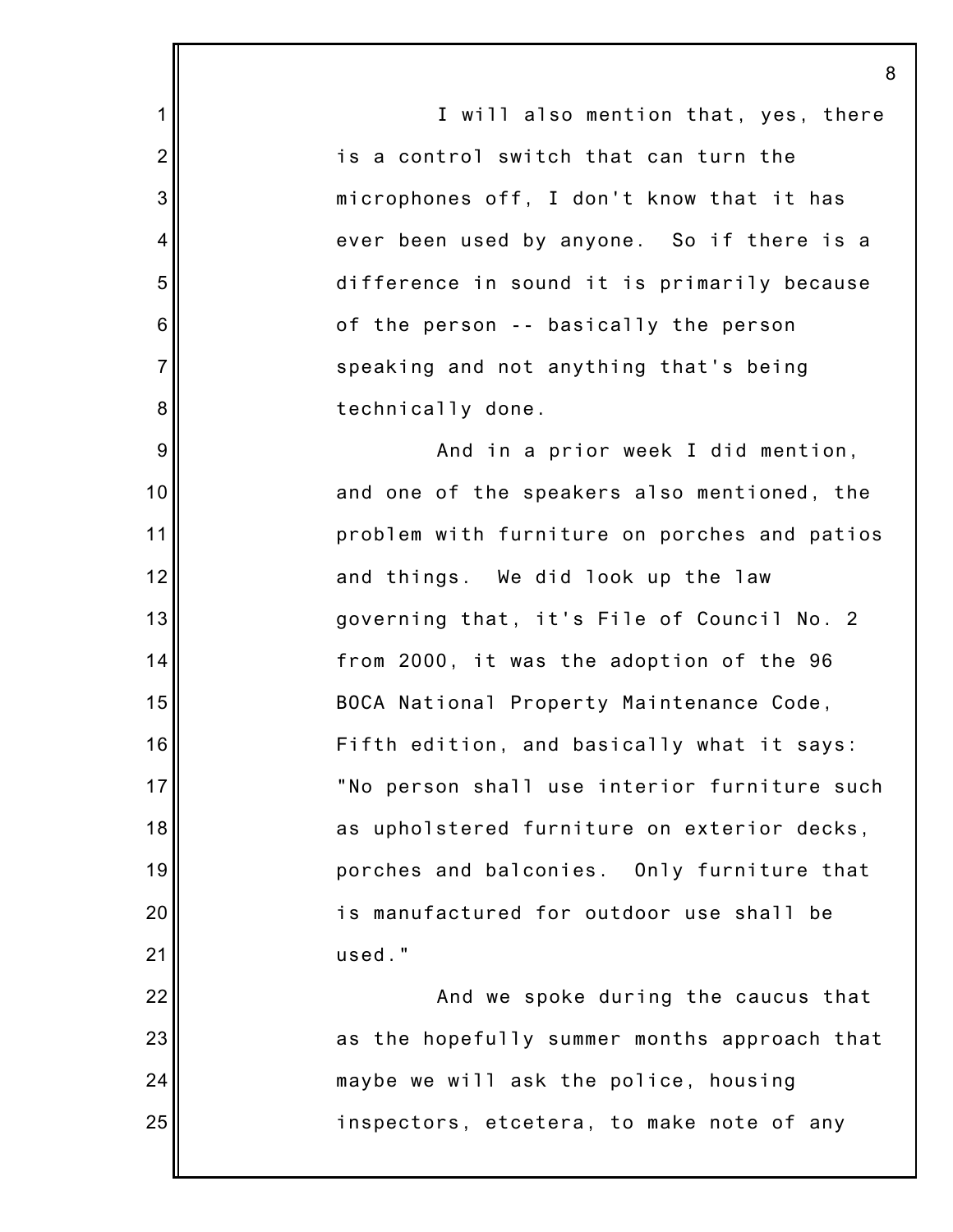|                | 9                                            |
|----------------|----------------------------------------------|
| $\mathbf 1$    | properties that are in violation of this so  |
| $\overline{2}$ | that it can be resolved.                     |
| 3              | And the last one item, another item          |
| 4              | that was mentioned I think the last week,    |
| 5              | and that was there a limit on billable hours |
| 6              | for the financial services that was hired,   |
| $\overline{7}$ | PFM, and the answer is that for 2014 there   |
| 8              | is no cap on billable hours simply because   |
| 9              | there is no budget line item for that. Any   |
| 10             | work that would be done by PFM would come    |
| 11             | out of the proceeds of whatever the          |
| 12             | transaction -- from whatever the transaction |
| 13             | was, which we have done in the past. I       |
| 14             | don't think that that's a great idea, but    |
| 15             | because of the fact that there is no         |
| 16             | budgeted item for this that would be how it  |
| 17             | would be paid.                               |
| 18             | I was told that in 2015 there will           |
| 19             | be a line item in the budget and that the    |
| 20             | idea of a cap on billable hours will be      |
| 21             | looked at for that line item.                |
| 22             | And as far as tonight's agenda, I            |
| 23             | just make note that the 5-B, the ordinance   |
| 24             | 5-B governing the disposal of city-owned     |
| 25             | personal property by adding Subsection C,    |
|                |                                              |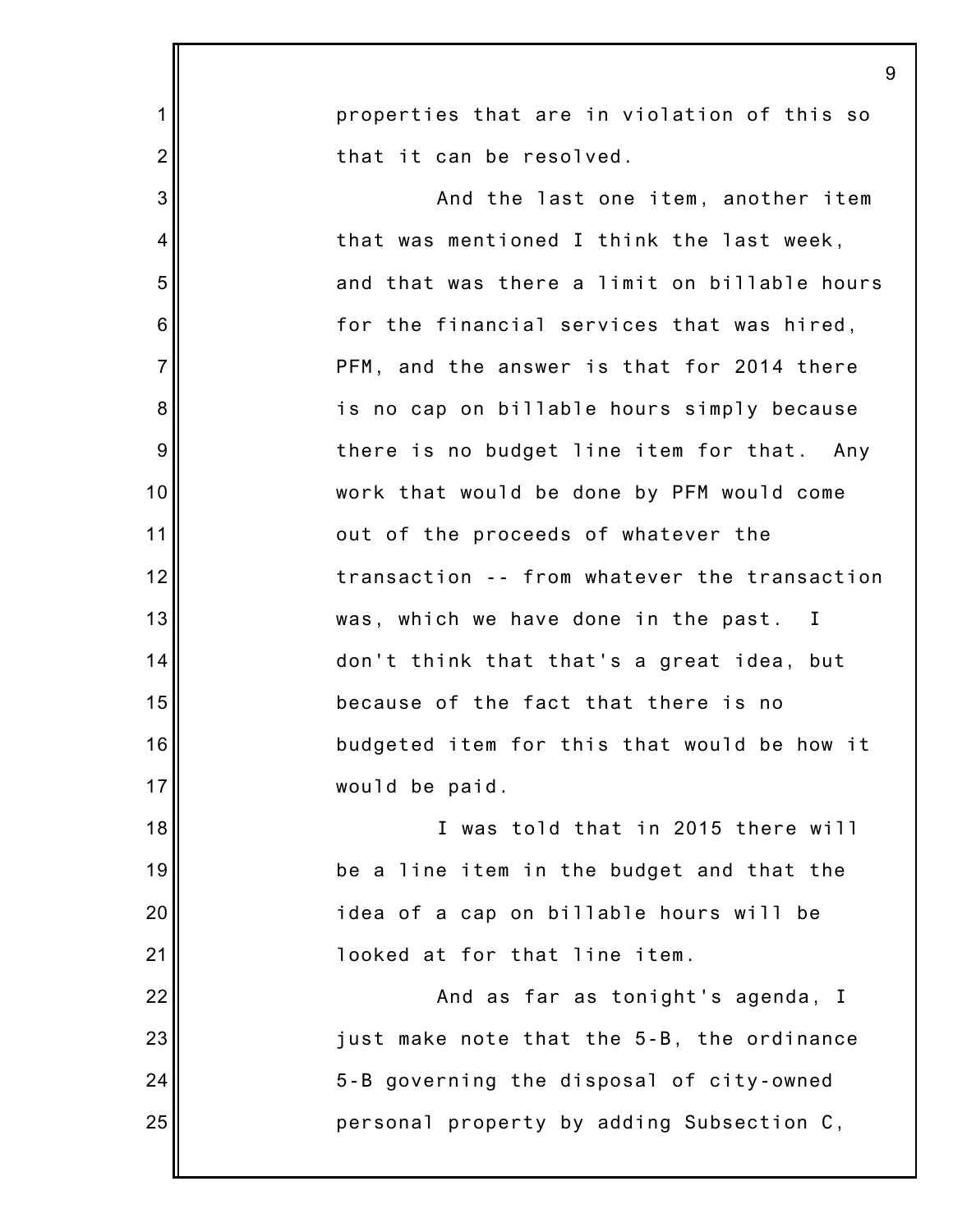|                 | 10                                           |
|-----------------|----------------------------------------------|
| 1               | what it does is this will be allow the city  |
| $\overline{2}$  | to utilize on-line services for the sale of  |
| 3               | city property, the properties that we        |
| 4               | normally, you know, we just either gave away |
| 5               | or whatever. This would allow us to use      |
| $6\phantom{1}6$ | internet services and basically an internet  |
| $\overline{7}$  | auction to sell that property. And that's    |
| 8               | a11.                                         |
| 9               | MS. REED: FOURTH ORDER. CITIZENS             |
| 10              | PARTICIPATION.                               |
| 11              | MR. MCGOFF: First speaker is Joan            |
| 12              | Hodowanitz.                                  |
| 13              | MS. HODOWANITZ: Joan Hodowanitz,             |
| 14              | Scranton resident. Mr. Rogan, do you recall  |
| 15              | back on January 16 we discussed North        |
| 16              | Scranton Junior High School Goodwill         |
| 17              | project?                                     |
| 18              | MR. ROGAN: Yes.                              |
| 19              | MS. HODOWANITZ: And I had made the           |
| 20              | comment that we had to take a strong look, a |
| 21              | hard look at that project, because it's      |
| 22              | either to be a going concern that we have to |
| 23              | cut our losses, one or the other, and the    |
| 24              | discussions with you I asked when would we   |
| 25              | know whether it was a viable project or not  |
|                 |                                              |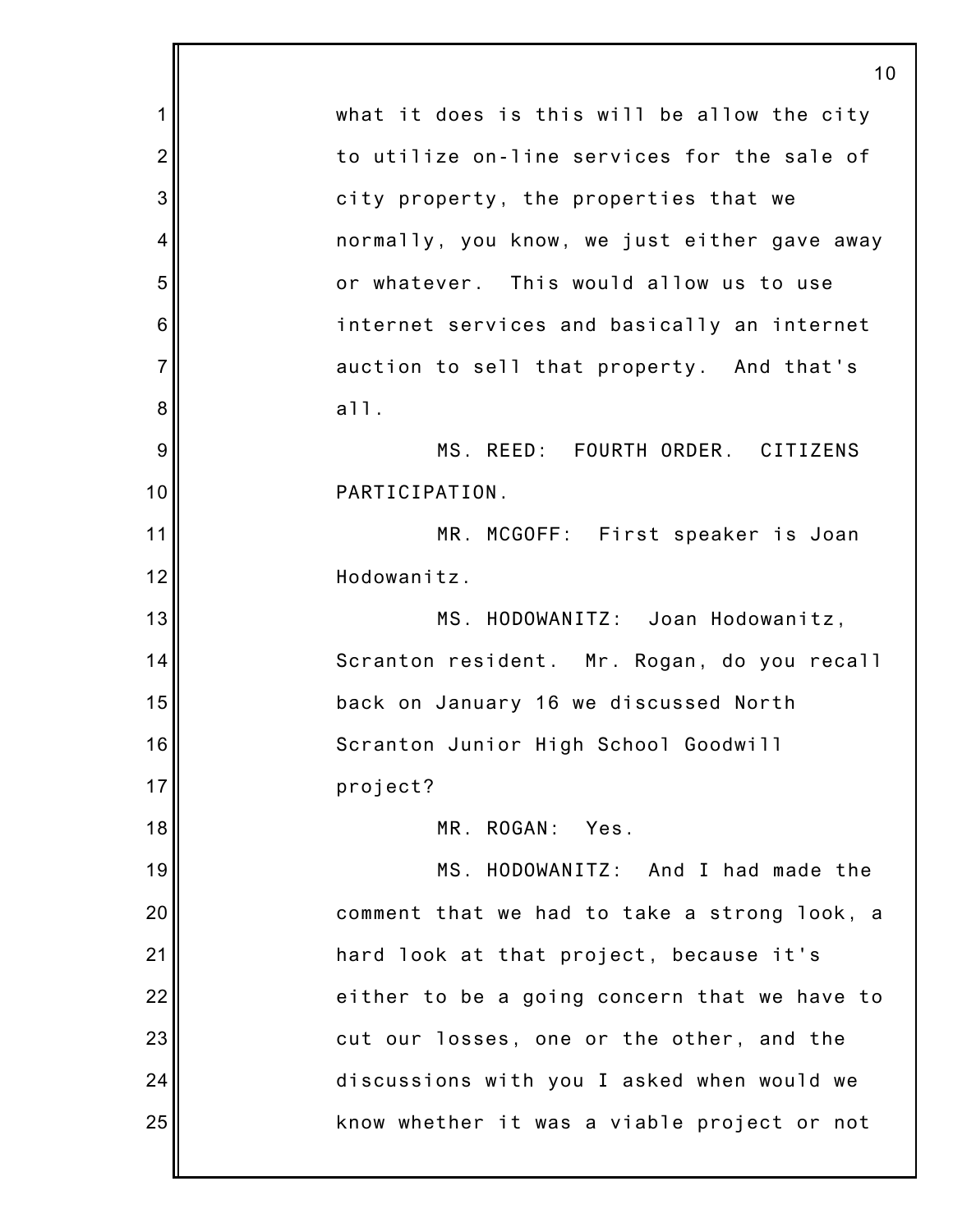|                 | 11                                           |
|-----------------|----------------------------------------------|
| 1               | and you said April 15 tax day, well, I       |
| $\overline{c}$  | missed you last week. Can you give us a      |
| 3               | status on that project?                      |
| 4               | MR. ROGAN: Sure. The last I spoke            |
| 5               | to Linda Aebli, director of OECD about this  |
| $6\phantom{1}6$ | project is that the developers were in talks |
| $\overline{7}$  | with HUD regarding vouchers for the future   |
| $\bf 8$         | residents. That's all the information that   |
| $9\,$           | we were given at this point. Obviously, I    |
| 10              | think we are all disappointed that there is  |
| 11              | no construction as of yet. But it's          |
| 12              | something I'll continue to follow-up on.     |
| 13              | MS. HODOWANITZ: I wish you would.            |
| 14              | It seems to me, and it's just by impression, |
| 15              | that we have people coming in with projects  |
| 16              | and they get what they need and then they    |
| 17              | fall off the radar screen until maybe they   |
| 18              | need more money, and I would hate to see     |
| 19              | this happen again, but the next time this    |
| 20              | project raises its head publically in        |
| 21              | council there is another kind of crises. If  |
| 22              | you can, at least a monthly check on what    |
| 23              | progress they are making because if they     |
| 24              | don't make progress in the next three months |
| 25              | you got to ask yourself what's going on      |
|                 |                                              |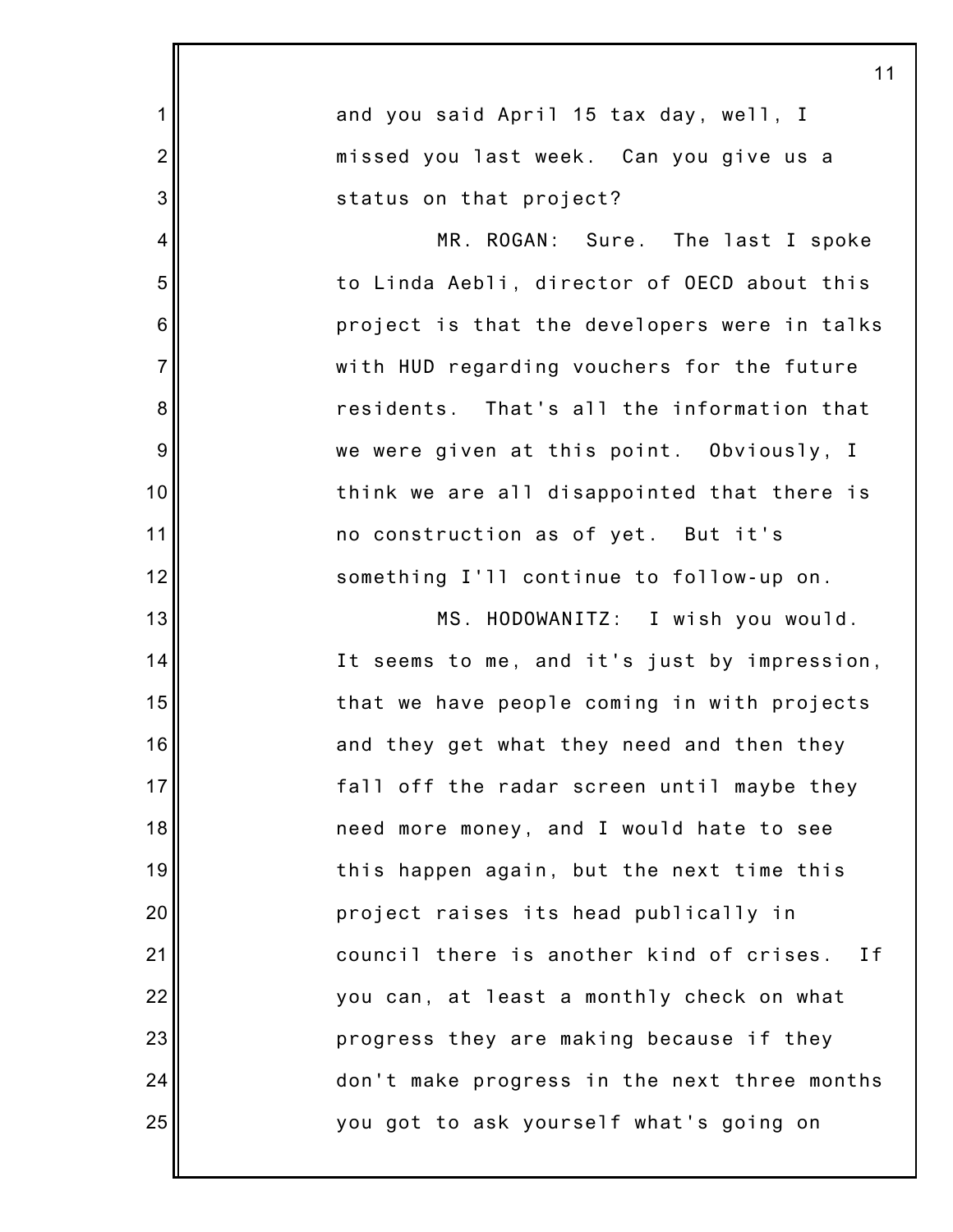|                | 1:                                           |
|----------------|----------------------------------------------|
| 1              | here, okay?                                  |
| $\overline{2}$ | MR. ROGAN: Right.                            |
| 3              | MS. HODOWANITZ: But I thank you if           |
| 4              | you would do that.                           |
| 5              | And I was going to had concerns              |
| 6              | about PFM last week about the billable hours |
| $\overline{7}$ | and I would also ask who would be handling   |
| 8              | finances, is that you, Mr. Wechsler?         |
| 9              | MR. WECHSLER: Yes.                           |
| 10             | MS. HODOWANITZ: Perhaps you could            |
| 11             | just kind of monitor how many hours are      |
| 12             | being racked up so that by the time we get   |
| 13             | into the budget process at the end of the    |
| 14             | year maybe that would give you the           |
| 15             | ammunition you need to make sure that the    |
| 16             | last three years of the contract there is    |
| 17             | some kind of cap on these billable hours     |
| 18             | because I see the ghost of Carl Greco        |
| 19             | walking through these halls.                 |
| 20             | MR. WECHSLER: We've already                  |
| 21             | discussed it with Mr. Bulzoni and the goal   |
| 22             | is to have a line item in the budget in      |
| 23             | 2014.                                        |
| 24             | MS. HODOWANITZ: Well, I can see              |
| 25             | that. I understand that, obviously, it's     |
|                |                                              |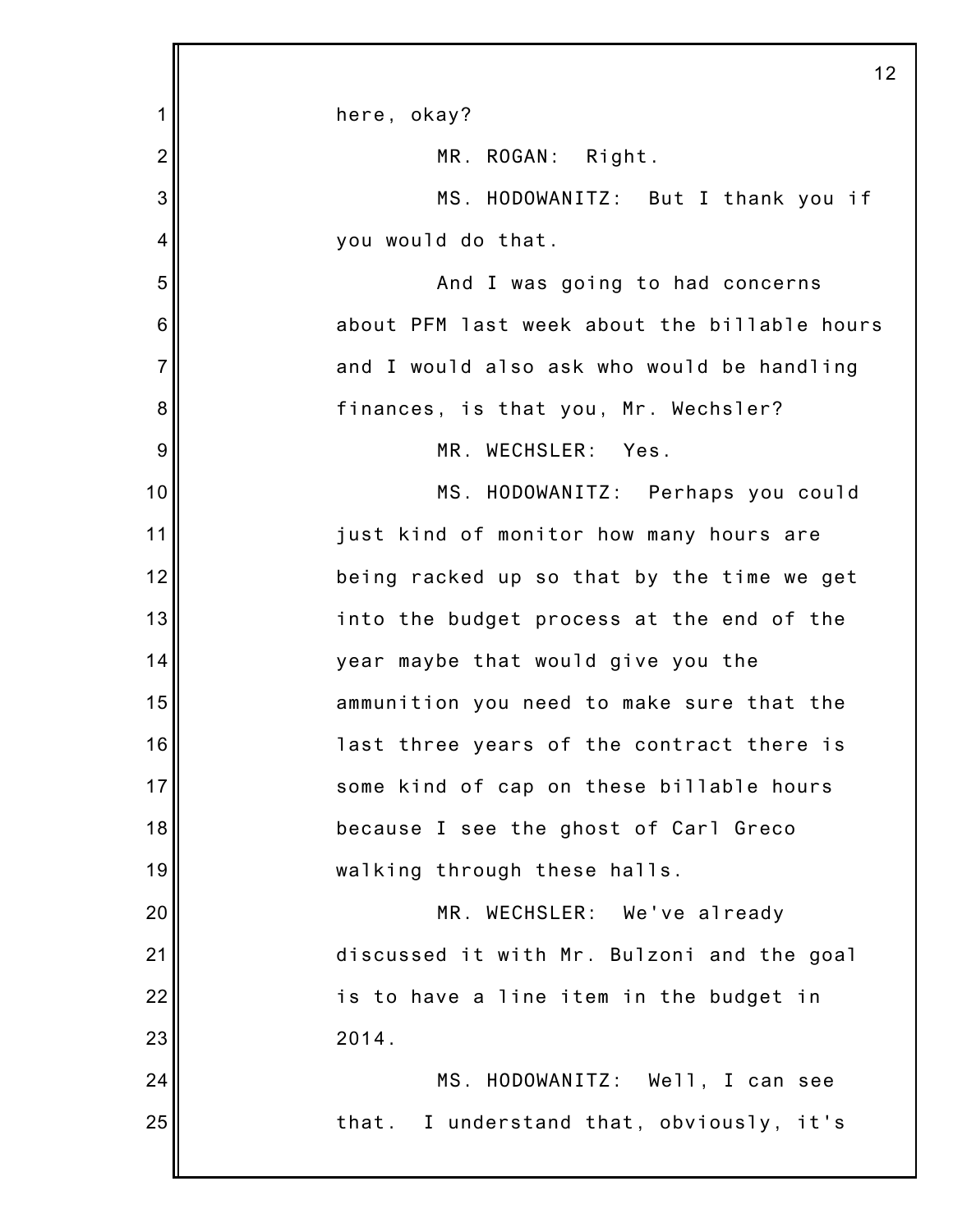1 2 3 4 5 6 7 8 9 10 11 12 13 14 15 16 17 18 19 20 21 22 23 24 25 13 not in the current budget, but I think that I would not want to be surprised one year from now, you know, when he walks forward with the bill, you know, and we are kind of shocked because we are hurting already, you know that, but I would appreciate if you kind of watch that and periodically I will come up here and I'll ask if you have any kind of how many hours they have racked up because it can go high very quickly. Thank you. MR. MCGOFF: Fay Franus. MS. FRANUS: Fay Franus, Scranton. MR. LOSCOMBE: Good evening. MS. FANUCCI: Good evening. In regards to last week's vote on CECO vs. Peters Engineering, and you voted for CECO, there is some question as to whether that was a legal vote or not, I don't know. Do you go by Robert's Rules at all? Do you listen to them? Pay attention to them at all or don't you know? MR. MCGOFF: We operate under the Rules of council on voting. MS. FANUCCI: You don't go by any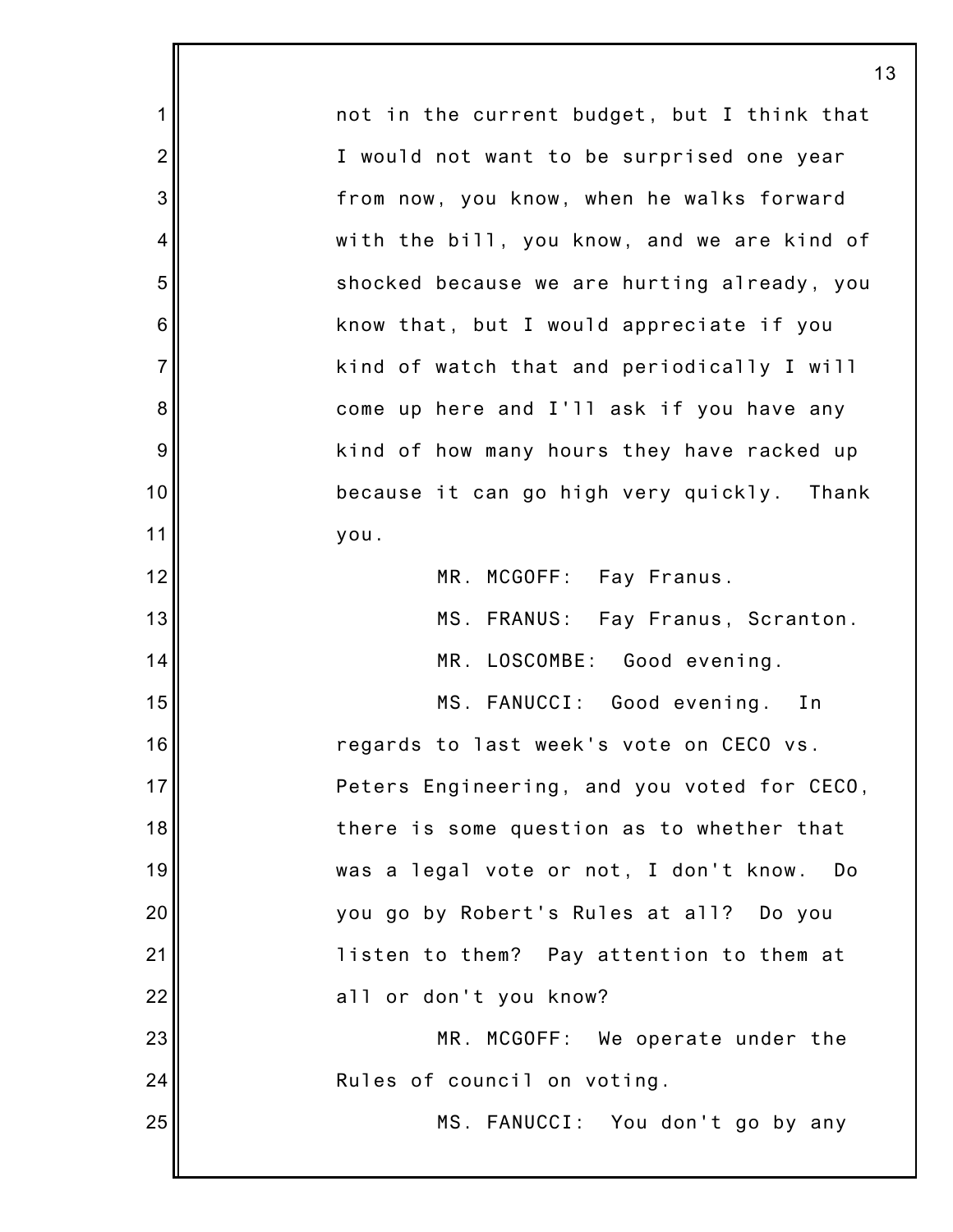|                | 14                                           |
|----------------|----------------------------------------------|
| 1              | Robert's Rule?                               |
| $\overline{2}$ | MR. MCGOFF: Yes. It's basically              |
| 3              | based on Robert's Rules of Order.            |
| $\overline{4}$ | MS. FANUCCI: Well, there was one             |
| 5              | paragraph in Robert's Rules saying if two    |
| 6              | people -- if one person abstains, one says   |
| $\overline{7}$ | no and two people vote yes that's a failed   |
| 8              | vote, so that means it dies. That means the  |
| 9              | vote didn't work even though you passed it   |
| 10             | so I'm going to, I guess, because will be    |
| 11             | check into it and see if it was legal or not |
| 12             | or do I have a get a Right-to-Know letter    |
| 13             | like everybody else has to?                  |
| 14             | MR. MCGOFF: I will ask Attorney              |
| 15             | Minora to check into that.                   |
| 16             | MS. FRANUS: And get the legal                |
| 17             | standing on that vote. Mr. Rogan, how would  |
| 18             | you have voted last week since you --        |
| 19             | MR. ROGAN: I voted for CECO in the           |
| 20             | initial stages and I would likely have voted |
| 21             | for them last week.                          |
| 22             | MS. FRANUS: You would have a voted           |
| 23             | for CECO last week?                          |
| 24             | MR. ROGAN: Very likely, yes.                 |
| 25             | MS. FRANUS: Now, the other issue             |
|                |                                              |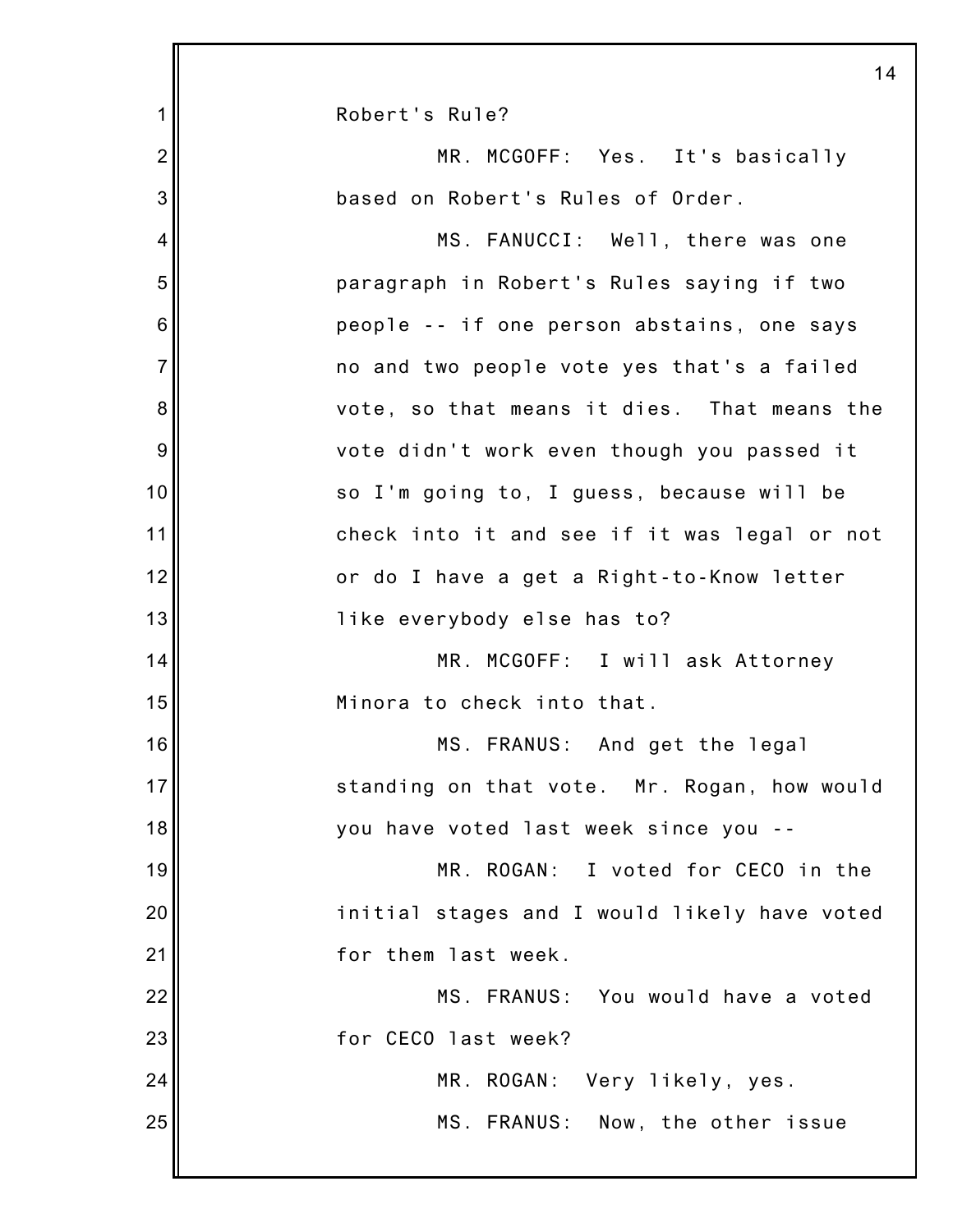last week when you had your caucus in your back room with Mr. Gallagher and Mr. Shrive there, the lawyer for the city, dealing with the CECO matter, now, I have asked this before and I'll say it again, I'd like to know why any new council members, and if you all feel this way don't say anything, but if any one of you feel differently please speak now, why would you think that the people here at home, I know they can come here, but you know they're not going to come here, why would you not want to have when people come into your caucus to give you information and answer your questions why you wouldn't want that in these council chambers for transparency? So you come out here and you say, "Oh, Mr. Shrive said this, Mr. Gallagher said that." That's not word for word, the people would like to hear it themselves what they

1

2

3

4

5

6

7

8

9

10

11

12

13

14

15

16

17

18

19

20

21

22

23

24

25

have to say. What is the harm in having these people, like tonight Tom Borthwick from Parking Authority come in, nobody heard what he said, what is so wrong of having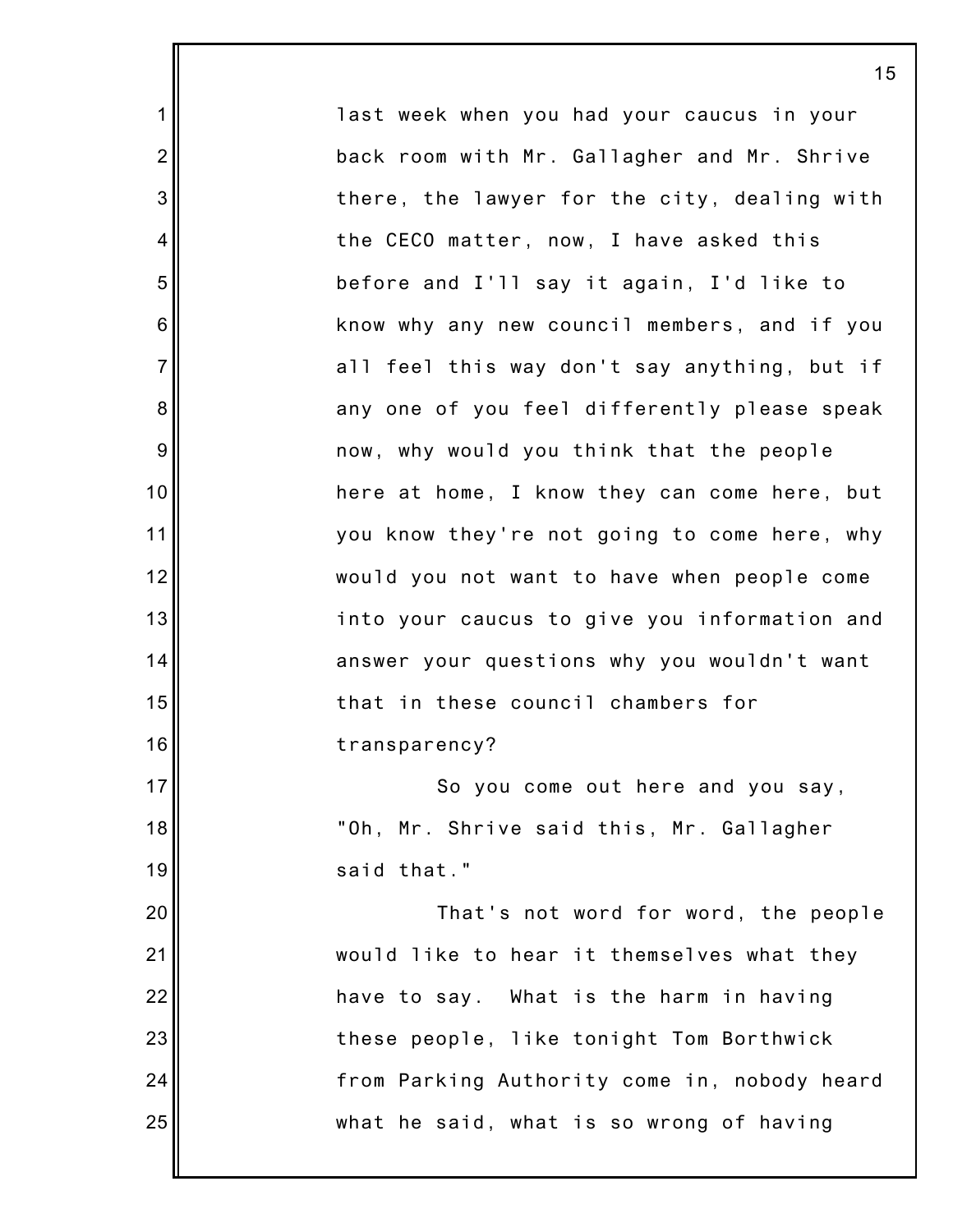|                | 16                                          |
|----------------|---------------------------------------------|
| 1              | like Mrs. Evans used to have all of those   |
| $\overline{2}$ | caucuses here in the chambers. Why would    |
| 3              | you not want to do that? Anybody? So does   |
| 4              | that mean that everybody there agrees with  |
| 5              | having it in the back room so the people    |
| 6              | can't hear what's going on?                 |
| $\overline{7}$ | MR. MCGOFF: The information that is         |
| 8              | to be provided is for the use of council    |
| 9              | members. That's how representative          |
| 10             | government works.                           |
| 11             | MS. FRANUS: That's a joke.                  |
| 12             | MR. MCGOFF: No, it's not --                 |
| 13             | MS. FRANUS: Well                            |
| 14             | MR. MCGOFF: That's the way                  |
| 15             | government works.                           |
| 16             | MS. FRANUS: Well, when Mrs. Evans'          |
| 17             | council was here with Mr. Joyce and         |
| 18             | Mr. Loscombe and Mr. Rogan they always had  |
| 19             | the caucuses out here in the public.        |
| 20             | Mrs. Evans said, "If you don't want to be   |
| 21             | out for the public to hear, we are not even |
| 22             | going to have you here."                    |
| 23             | So you can't tell me -- it's you            |
| 24             | don't want the people to hear it and that's |
| 25             | the bottom line as far as that goes.        |
|                |                                             |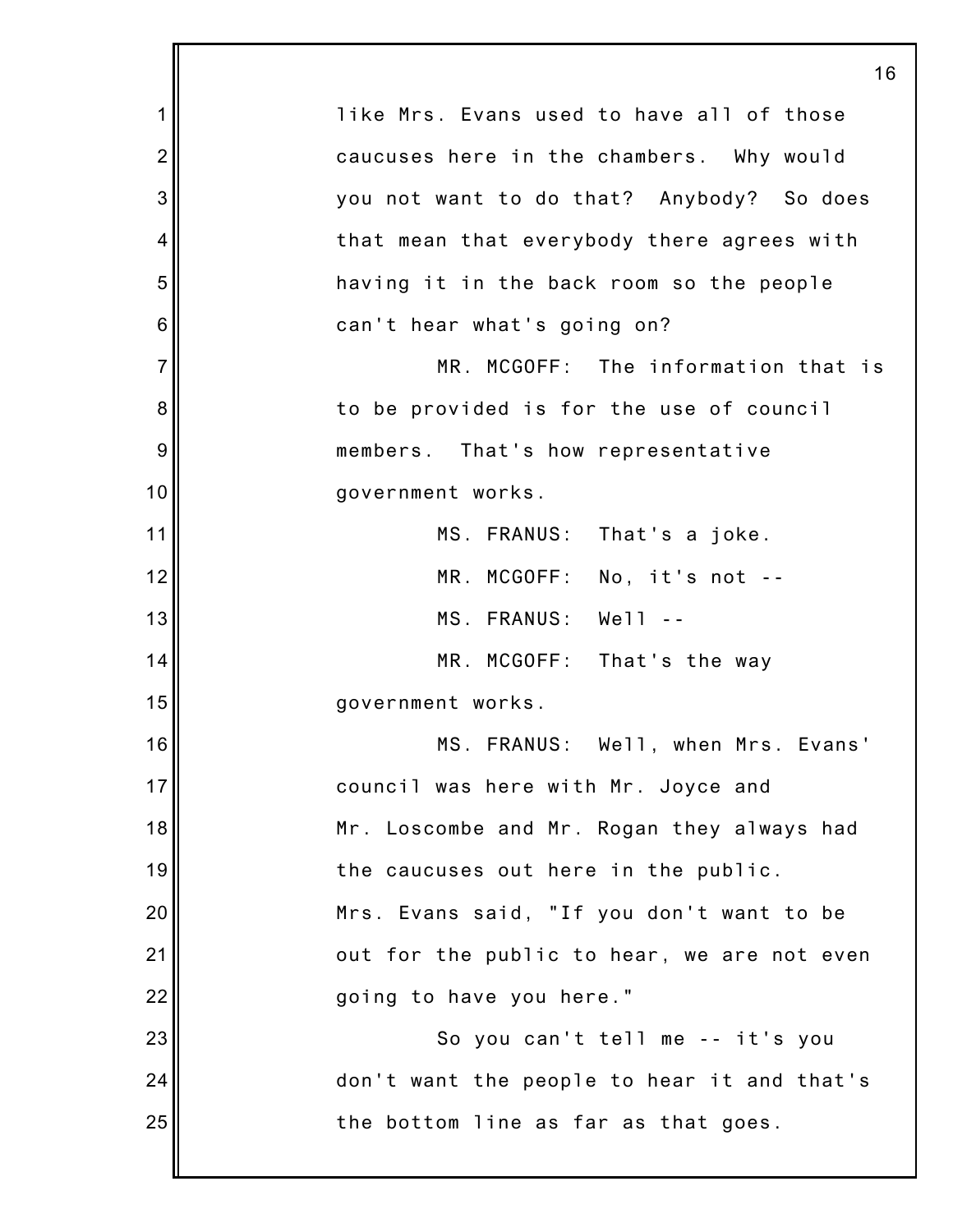And Mr. Borthwick said tonight something that about for street cleaning in the winter no parking after 2:00 in the morning. Well, that makes sense for street cleaning for the snow, but then he mentioned people in the City of Scranton shouldn't park on the streets after 2 a.m. and you get more money for the parking garages, like, the people can't park on the street after 2 a.m. because all of the bars are closed and the restaurants. Well, let me tell you something, that would be the day when somebody would tell me I can't park on a city street, when everybody else in the City of Scranton can park in front of their house just so the city can make more money in the parking garages. I hope that never happens. Now, another thing, the street

1

2

3

4

5

6

7

8

9

10

11

12

13

14

15

16

17

18

19

20

21

22

23

24

25

cleaning, they are going to come once - maybe once a year. We are all going to know what street we are going to have cleaned so we can move our cars. Wow. We should all get a paper and pen out and thank the city. Wilkes-Barre, Forty-Fort, Kingston, they get their street cleaned every week of the year.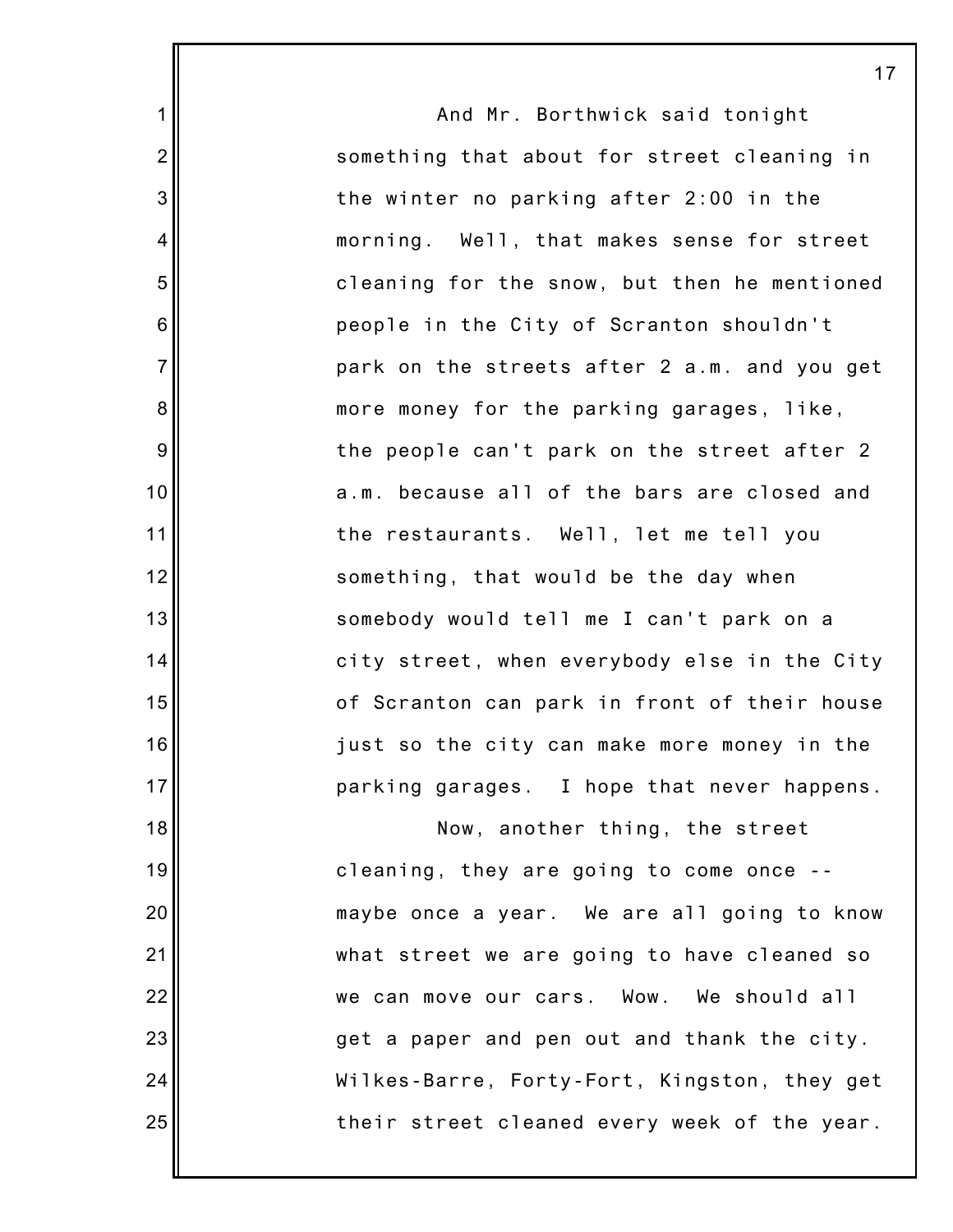Every week. These cars in front, they all have their cars moved, if you don't have them moved you get a ticket. That's good revenue for the city. I asked this council years ago why don't you check with Wilkes-Barre, Kingston and Forty-Fort and ask them how do they run their program because it's certainly working down there because when I with a meter reader we knew where to park every day when we were down i in areas in and where not to park for street cleaning. They got their street cleaning and they still do it to this day every week of the year they get their street cleaned. We're going to get it done one day of the year and we're all supposed to be thrilled. Like we all have stuff on our streets, we have to sweep our own streets. And we are paying a \$300 garbage fee. This is disgraceful. Another thing, Mr. Wechsler, I have heard you say about three sentences as far as finances since you have been here. Frank

1

2

3

4

5

6

7

8

9

10

11

12

13

14

15

16

17

18

19

20

21

22

23

24

25

Joyce talked about half an hour every night. He let the people know what was going on,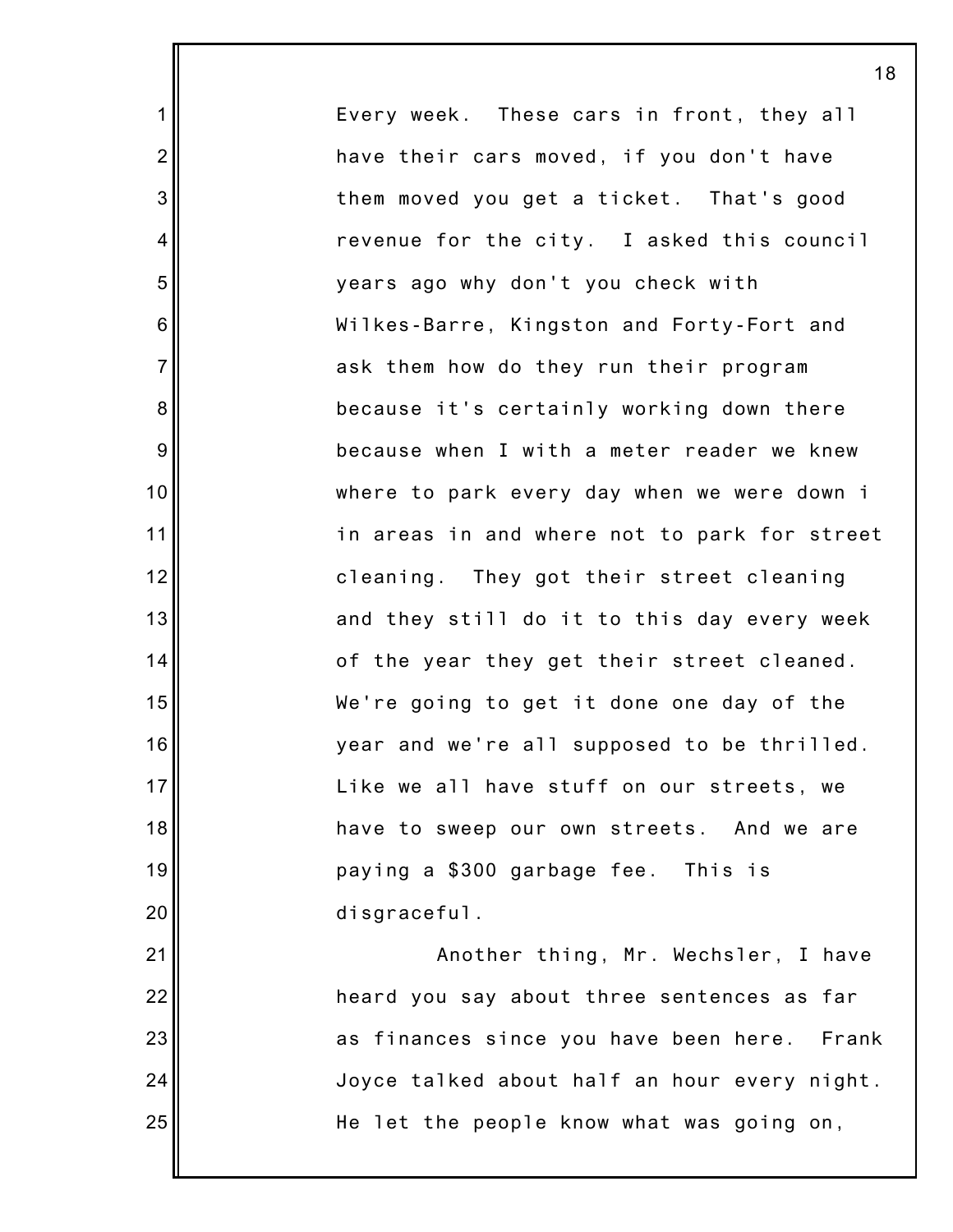|                | 19                                               |
|----------------|--------------------------------------------------|
| 1              | and these people are over in like an hour.       |
| $\overline{2}$ | I wonder why? Because every time somebody        |
| 3              | comes to this podium and asks a question         |
| 4              | nobody has any answers. "I'll go check into      |
| 5              | that. I don't know. Do you know? I don't         |
| 6              | know. We'll check into that."                    |
| $\overline{7}$ | No wonder they're so early. Nobody               |
| 8              | knows anything. This council is a disgrace.      |
| 9              | MR. MCGOFF: Thank you for your                   |
| 10             | comments. Gerard Hetman.                         |
| 11             | MR. HETMAN: Good evening, Council.               |
| 12             | MR. LOSCOMBE: Good evening.                      |
| 13             | MR. HETMAN: Gerard Hetman from                   |
| 14             | Lackawanna County Community Relations            |
| 15             | Department. To begin this evening, it was        |
| 16             | brought in the attention of the Lackawanna       |
| 17             | County Commissioner's Office earlier this        |
| 18             | week that individual have been soliciting        |
| 19             | the residents of Lackawanna County who are       |
| 20             | our military veterans and the individuals in     |
| 21             | question have been claiming to identify          |
| 22             | themselves as employees or in some way as        |
| 23             | affiliated with the Lackawanna County            |
| 24             | Department of Veteran's Affairs.<br><b>These</b> |
| 25             | individuals have been trying to sell life        |
|                |                                                  |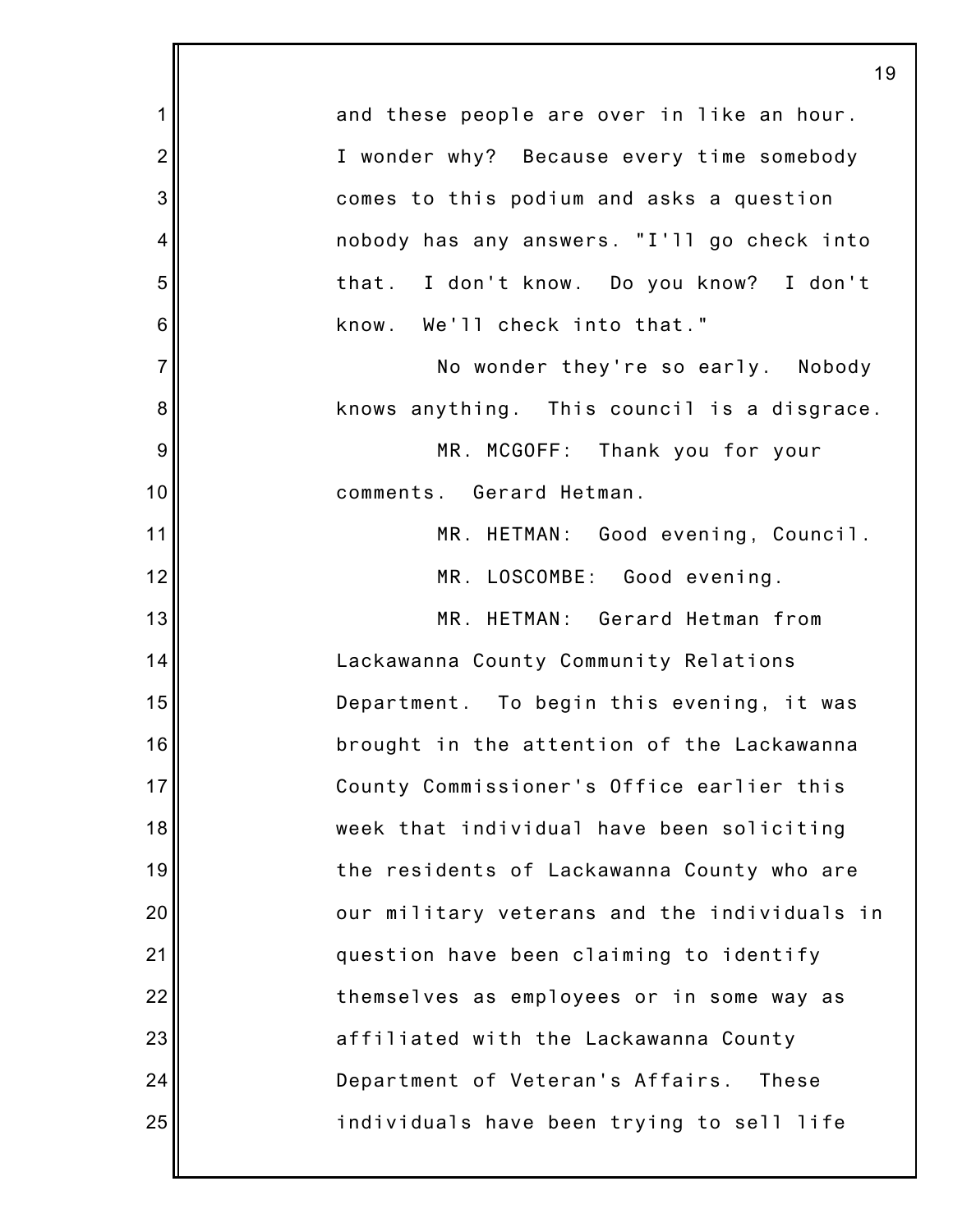|                | 20                                           |
|----------------|----------------------------------------------|
| $\mathbf 1$    | insurance products to the veterans they have |
| $\overline{2}$ | been soliciting.                             |
| 3              | Please let me be clear on behalf of          |
| 4              | the Lackawanna County Commissioners and the  |
| 5              | Lackawanna County Department of Veteran's    |
| 6              | Affairs, that the Veteran's Affairs staff    |
| $\overline{7}$ | does not solicit veterans or any other       |
| 8              | residents of Lackawanna County or any        |
| 9              | individuals for the sale of life insurance   |
| 10             | or any other insurance products or any       |
| 11             | products. Our Veteran's Affairs' staff does  |
| 12             | conduct outreach visits with veterans upon   |
| 13             | request, but those visits are always         |
| 14             | scheduled in advance and the Veteran's       |
| 15             | Affairs staff all carry county issued photo  |
| 16             | identification badges very similar to,       |
| 17             | actually identical to this, except for my    |
| 18             | ugly mug, the badge that I have here, my     |
| 19             | personal identification, and that            |
| 20             | identification is always available upon      |
| 21             | request from any county public who deals     |
| 22             | with the public, including our Veteran's     |
| 23             | Affairs staff.                               |
| 24             | The commissioners and Veteran's              |
| 25             | Affairs staff encourages anyone who made     |
|                |                                              |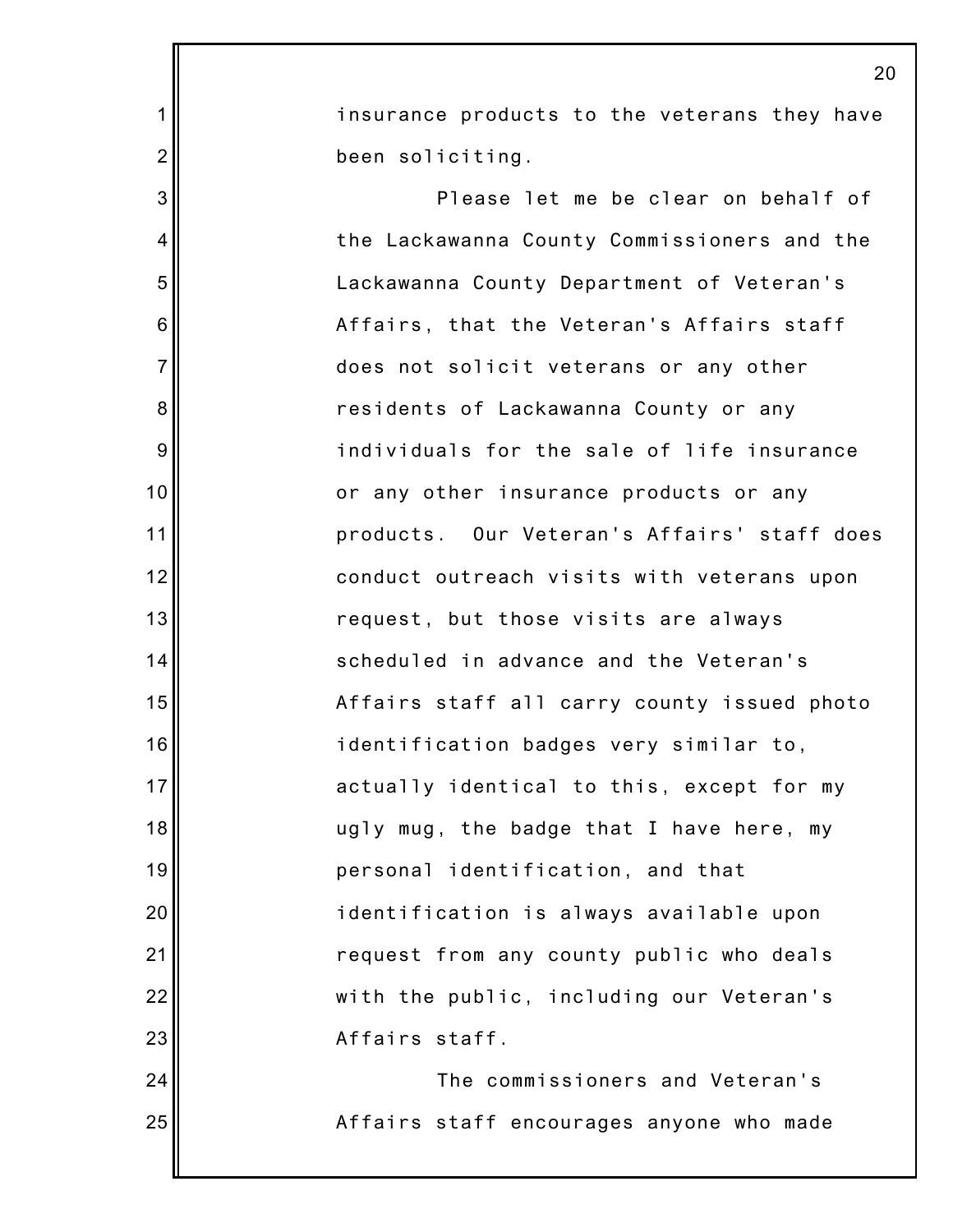have been approached by these individuals if they not been comfortable dealing with contact the Scranton Police Department for city residents or for any other residents of the county to contact the local law enforcement agency in their municipality.

1

2

3

4

5

6

7

8

9

10

11

12

13

14

15

16

17

18

19

20

21

22

23

24

25

Turning to summer events, and two of hour best ones are coming up the next two Saturdays. First, just a reminder that our second annual Bike Safety Fair for Children will be conducted this Saturday, April 26, from 11 to 1 p.m. at McDade Park in Scranton. As we discussed before, the Bike Safety Fair features bicycle safety demonstrations by the Scranton Police Department and the Lackawanna County Sheriff's Office. We will also have free bicycle helmets for all children who attend. They are fitted for different sizes for different ages. We will also have refreshments and many other activities.

Hopefully, we get a good weather day. The event will be rain or shine, and we look forward to seeing many children out. We had a great turnout last year and it's a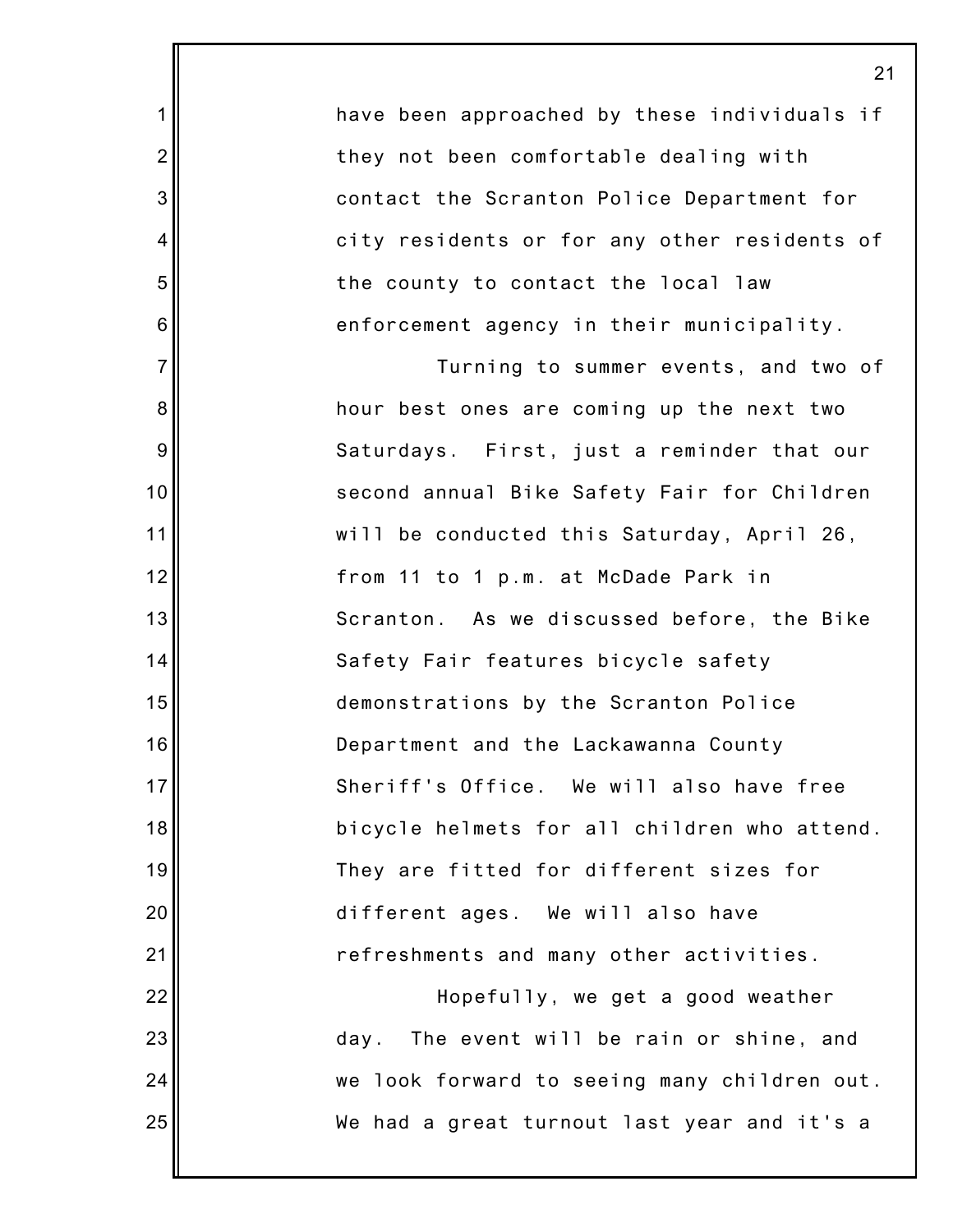|                  | 22                                           |
|------------------|----------------------------------------------|
| $\mathbf 1$      | great cause for safety with bicycle          |
| $\overline{2}$   | ridership increasing now with the warm       |
| $\mathbf{3}$     | weather, it's a great chance for children to |
| 4                | learn how to ride safely and get the proper  |
| 5                | helmets to do that.                          |
| 6                | And then next Saturday, Saturday,            |
| $\overline{7}$   | May 3, at PNC Field in Moosic in conjunction |
| $\bf 8$          | with the Scranton/Wilkes-Barre Rail Riders   |
| $\boldsymbol{9}$ | our department will host the first family    |
| 10               | fun day at PNC field. It takes place         |
| 11               | Saturday, May 3, from 10 a.m. to 2 p.m. at   |
| 12               | PNC Field in Moosic. The event features an   |
| 13               | open house at the stadium with guided tours  |
| 14               | by Rail Rider staff. Visitors will get to    |
| 15               | see all the places they get see normally     |
| 16               | through the ball game, but also pretty much  |
| 17               | everything behind the scenes of the stadium  |
| 18               | will be included on the tour, with the       |
| 19               | exception of the home locker rooms because   |
| 20               | the players' valuables are secured in that   |
| 21               | part of the facility.                        |
| 22               | There will also be plenty of                 |
| 23               | give-a-ways and other activities put on by   |
| 24               | the Rail Riders. We'll have the Sheriff's    |
| 25               | Office mounted unit as well as the canine    |
|                  |                                              |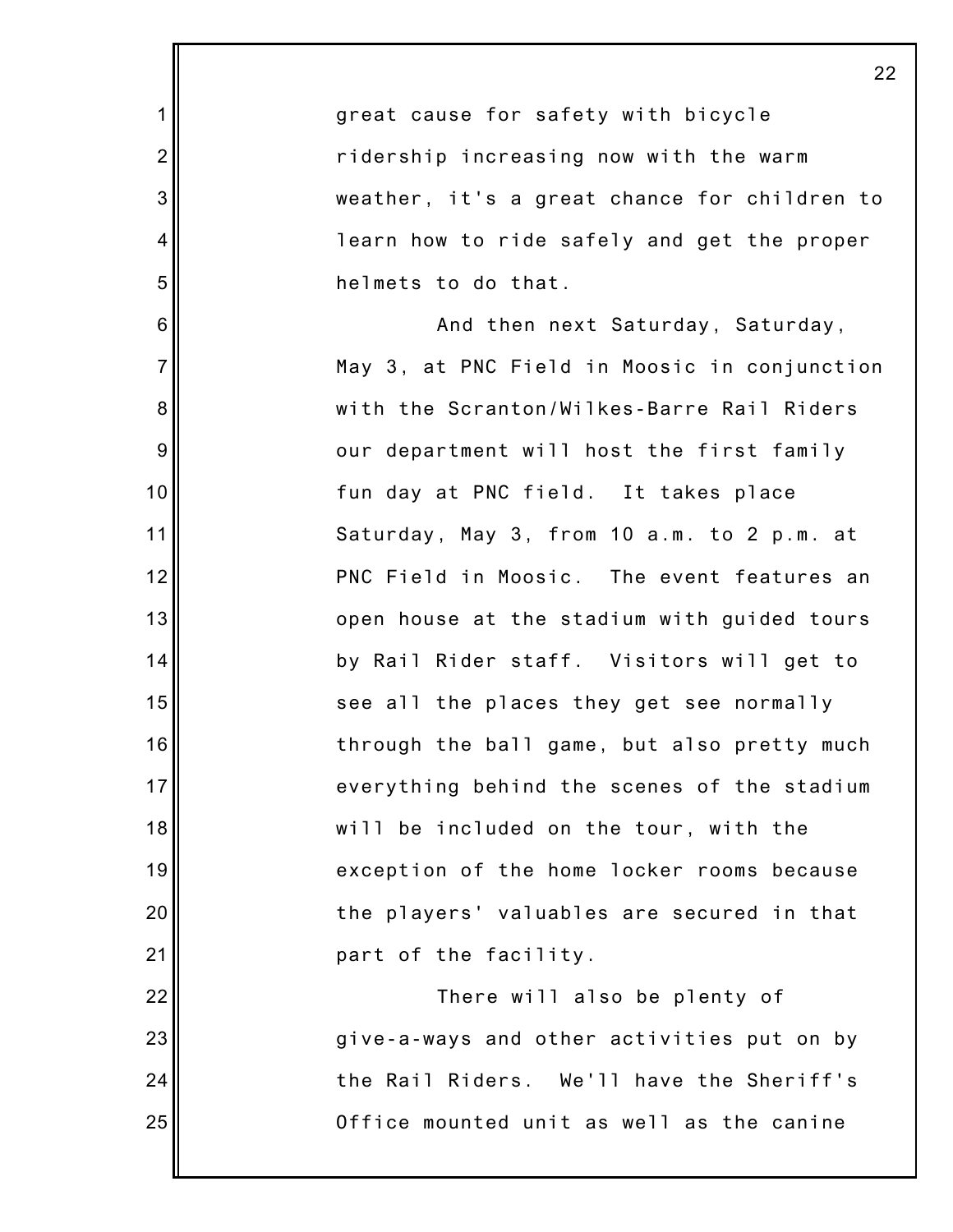unit doing demonstration. The mounted unit giving supervised horse rides as well as many other activities. It should be a great day out at the ballpark and we invite everyone to come out and see a great local facility that's one of the premier facilities in minor league sports in the United States.

1

2

3

4

5

6

7

8

9

10

11

12

13

14

15

16

17

18

19

20

21

22

23

24

25

And also, a note on economic development, on Friday, April 4, in conjunction with Marywood University, the Lackawanna County Department of Economic Development opened the Lackawanna County/Marywood University entrepreneurial launch pad space. The launch pad is an open work space that's located on the first floor of the Scranton Electric building, just around the corner from city hall in Scranton Electric Building on Linden Street, right on the first floor in the right side of the door in the place occupied by the County Controller's Office.

When I say open work space, the lunch pad is open Monday through Friday from 9:30 to 4:00 p.m. It's a place where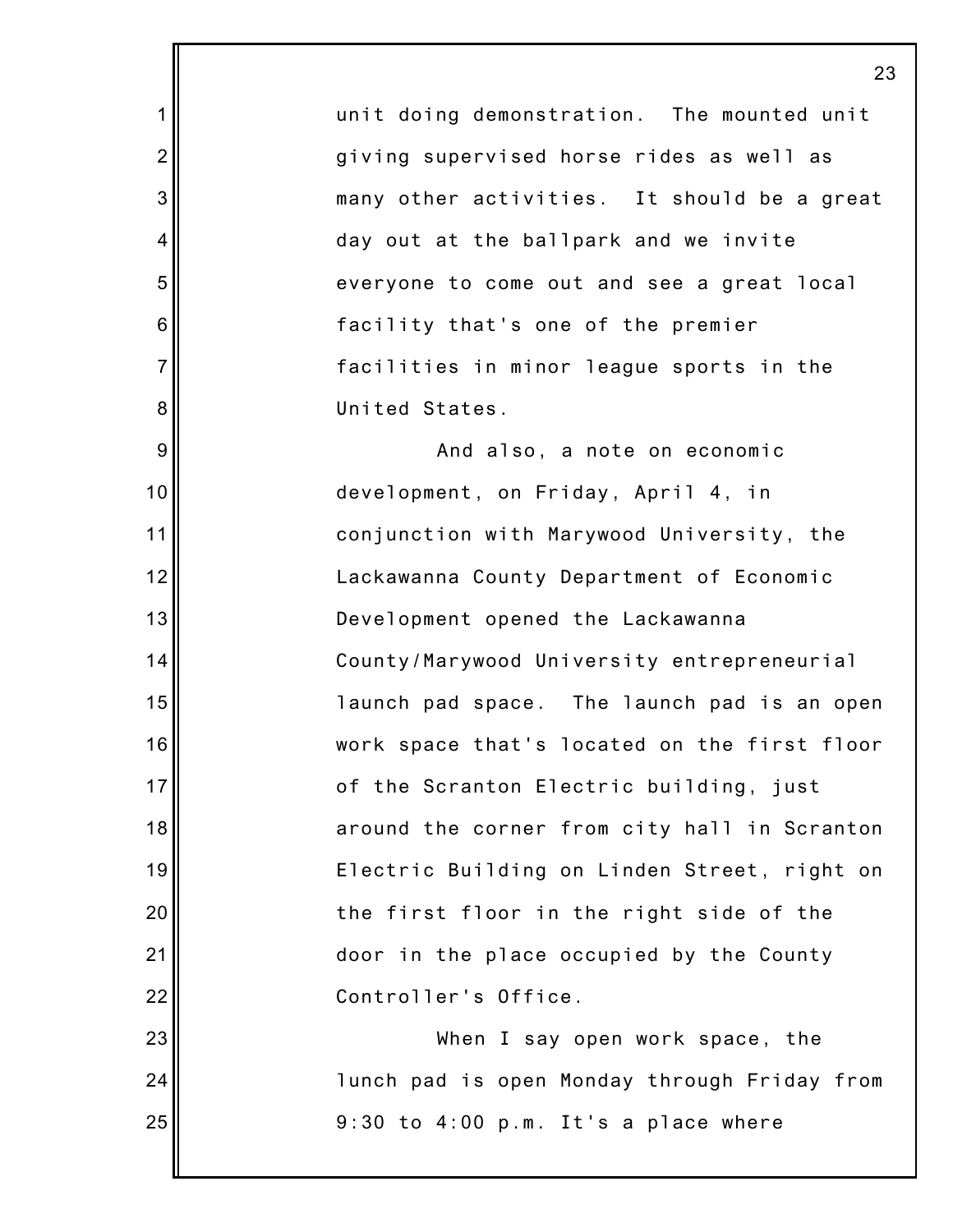entrepreneurs, business owners, attorneys, students, council members, can all come in and do work during the day. There is free wi-fi available. There is also large meeting areas with plenty of tables and chairs, furniture donated by Marywood University and the University of Scranton. We also have some smaller offices and break out rooms for smaller meetings that may need to take place.

1

2

3

4

5

6

7

8

9

10

11

12

13

14

15

16

17

18

19

20

21

22

23

24

25

It's great space for anyone doing work downtown who needs to have a place where they can talk and do business, possibly a restaurant or a library facility, which is very good, but may not be suitable for those purposes, and you can talk and meet and discuss things. That's what this facility is there for. We want to make it easy for people to work and do business in downtown Scranton and hope that this facility in conjunction with Marywood makes that available and possible to everyone that utilizes downtown Scranton's facilities.

> So that's all we have for this evening. Thank you, gentlemen and ladies.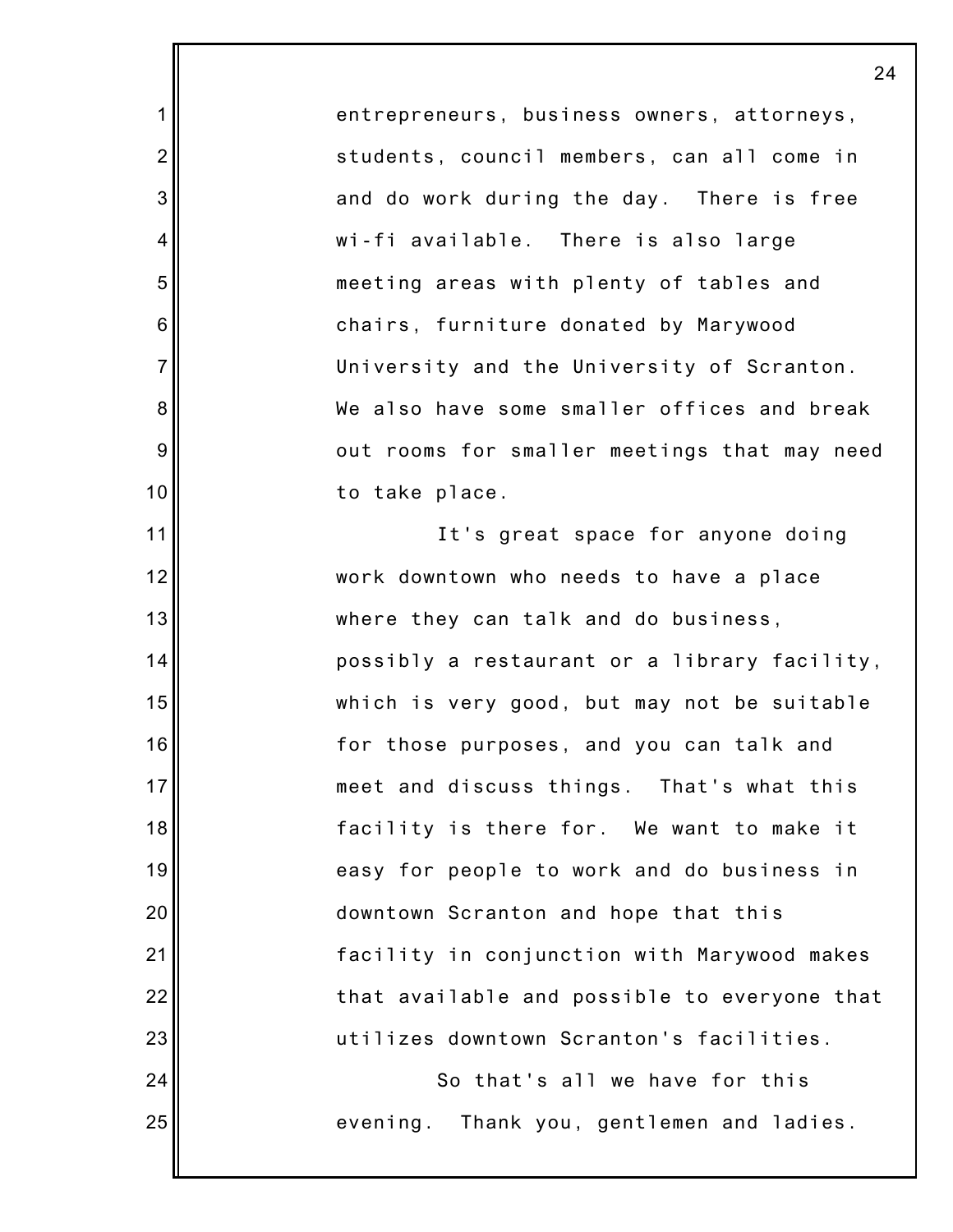|                | 25                                           |
|----------------|----------------------------------------------|
| 1              | MR. MCGOFF: Thank you. Andy                  |
| $\overline{2}$ | Sbaraglia.                                   |
| 3              | MR. SBARAGLIA: Andy Sbaraglia,               |
| 4              | citizen of Scranton. Fellow Scrantonians,    |
| 5              | who is actually responsible for the repairs  |
| 6              | of the Parking Authority garage or the       |
| $\overline{7}$ | garages, parking garages, let's say, not     |
| 8              | even mention the Authority, who is actually  |
| 9              | responsible?                                 |
| 10             | MR. MCGOFF: I don't know for sure.           |
| 11             | I would say at this point in time it would   |
| 12             | probably be the receiver.                    |
| 13             | MR. SBARAGLIA: Well, I suggest you           |
| 14             | find out because every time -- or every hour |
| 15             | that garage is closed costs us money. Your   |
| 16             | bond payments are going to go sky high       |
| 17             | because as them garages are not making money |
| 18             | you have to makeup the difference.<br>It's   |
| 19             | just simple economics, so I presume you      |
| 20             | should ask somebody and if you get a good    |
| 21             | answer tell us all because this is going to  |
| 22             | cost us money. It's ashame.                  |
| 23             | Again with the police and firemen            |
| 24             | again with their money from the -- that was  |
| 25             | owed to them for their nonpayment of all of  |
|                |                                              |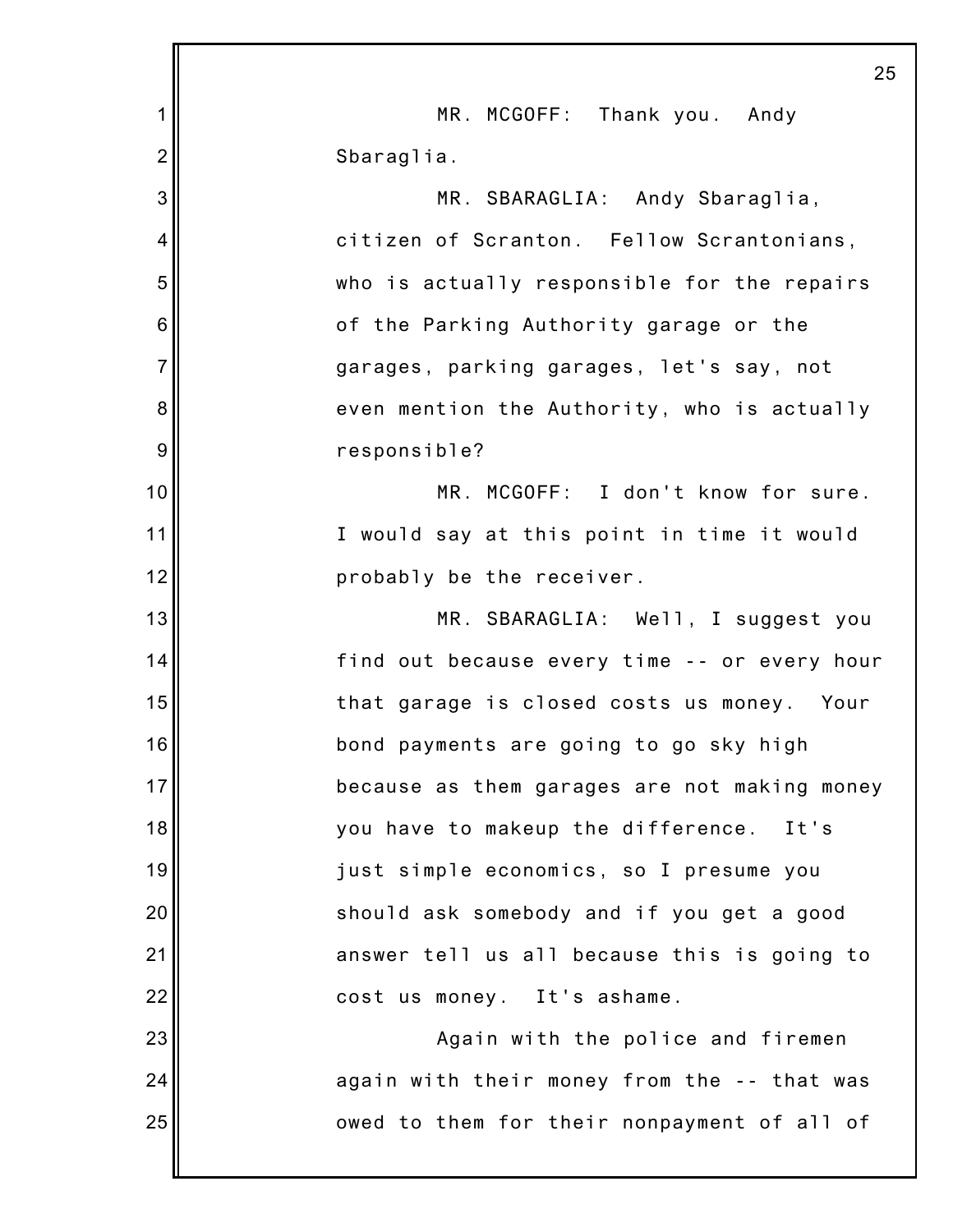them years they worked under that no raise, although, they could get, like Mrs. Fanucci pointed out, they did get their longevity payments, that was paid. She pointed it out very, very clear to us. Something has to be done there. I don't know who can do it, but something has to be done. I mean, that pension fund keeps getting worse and worse, it's the best way to describe it. Something has got to be done that way. Somebody has got to take up something, at least tell the people. Maybe you can't do a darn thing. Maybe we are going to get that 50 percent increase that I predicted in taxes after 100 percent, which is probably what we are going to get, but at least tell the people so they know why they are getting it.

1

2

3

4

5

6

7

8

9

10

11

12

13

14

15

16

17

18

19

20

21

22

23

24

25

I mean, them handicapped signs, I told you that, why are you picking on the handicapped, you went away and did it. Why are you picking on the churches? You went away and did it. All of these things you have done now they are falling through. People ain't happy paying their \$10 for their handicapped signs but what do you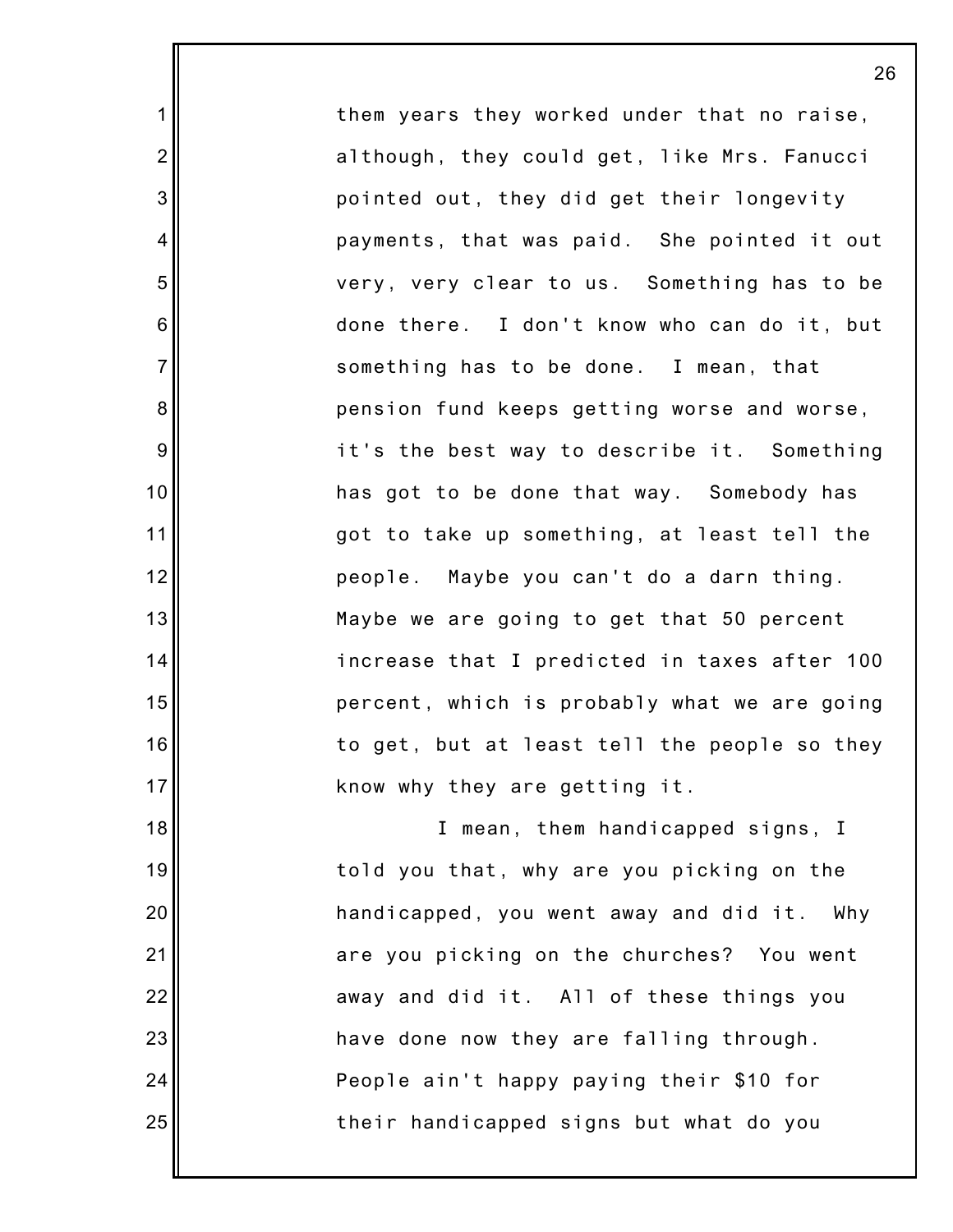|                  | 27                                           |
|------------------|----------------------------------------------|
| $\mathbf 1$      | care? They got to pay, not you. What do      |
| $\overline{c}$   | you care when the churches come up and have  |
| 3                | to pay that amusement tax? They are going    |
| 4                | to love you, I can see that right now.       |
| 5                | These are the things you passed              |
| $6\phantom{1}6$  | that's coming to fruit now. Everything that  |
| $\overline{7}$   | you did is now coming to fruit. People       |
| 8                | aren't happy. I wish they could have a vote  |
| $\boldsymbol{9}$ | now, but they can't. Unfortunately, we got   |
| 10               | to wait but the damage is being done and     |
| 11               | it's being done every day. The longer we     |
| 12               | don't address our problems the worse it gets |
| 13               | and people got to know, especially people on |
| 14               | real bad fixed incomes who can't afford      |
| 15               | what's going to happen.                      |
| 16               | But I tried for, I don't know, about         |
| 17               | 15 years we have been coming before you and  |
| 18               | trying to explain to you that this thing is  |
| 19               | all going to happen. The paper, of course,   |
| 20               | found out about it and called us the Legion  |
| 21               | of Doom. True, we were the Legion of Doom,   |
| 22               | but we didn't want to be the Legion of Doom. |
| 23               | We wanted to be happy people. Like, I want   |
| 24               | to explain, all I wanted to do was coast     |
| 25               | out. I'm up to 75. I wanted to coast off.    |
|                  |                                              |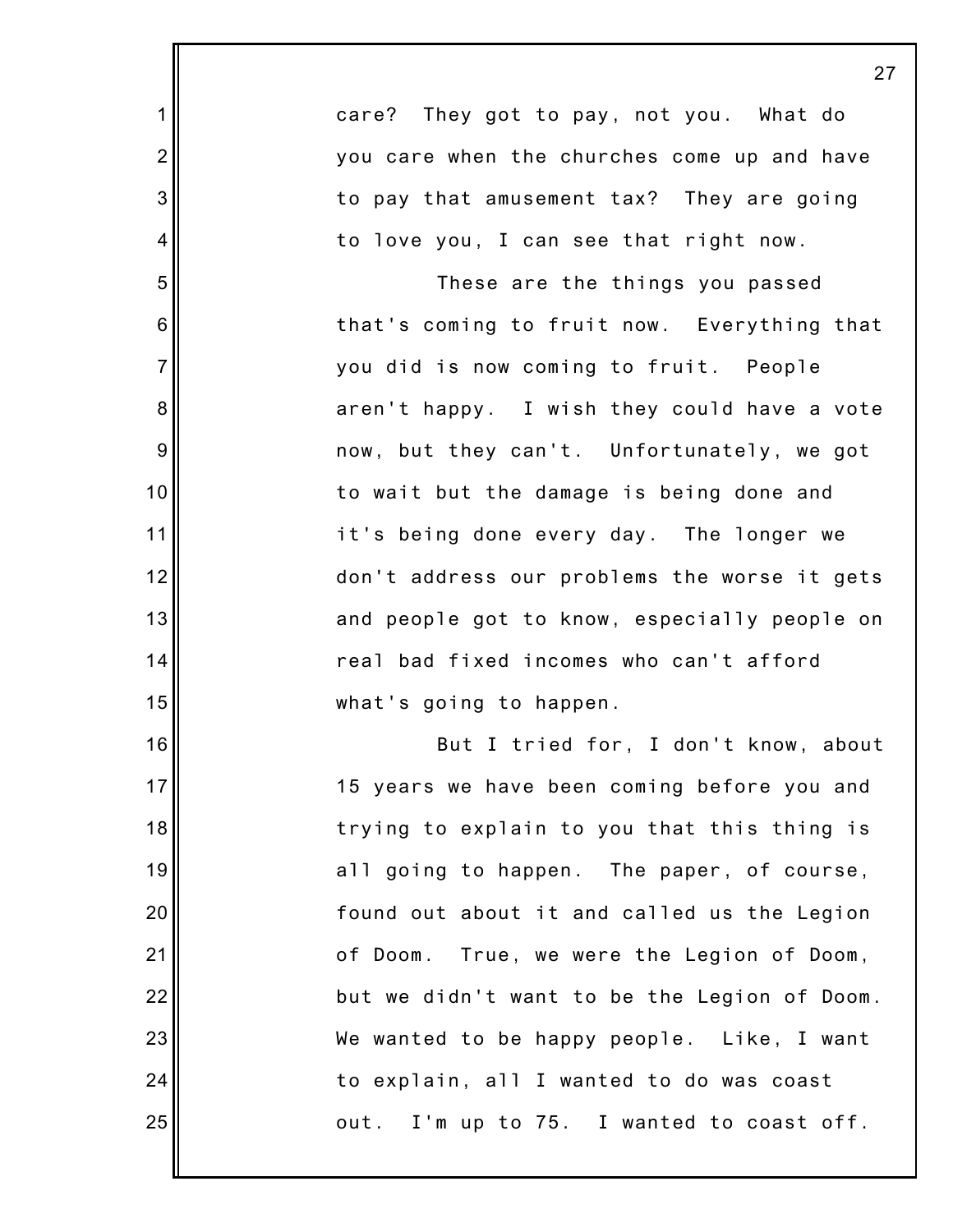My plot is paid for at the Cathedral, I wanted to go their happily. But, unfortunately, I'm not because too many people are being hurt and very few people come down here that actually know what's happening. It's a shame. More people should come, not only when they get them raises and taxes or fees that are pushed up for nuisance fees is what I call them and you were great on passing a lot of them nuisance fees.

1

2

3

4

5

6

7

8

9

10

11

12

13

14

15

16

17

18

19

20

21

22

23

24

25

I don't know why you picked on the handicap for them signs. I know you had a lot of mumbo jumbo and why but it wasn't worth it. It was a good way to make money, that's the sad part about it. When you tax the handicap and make money, believe me, you are really down in the dust. I'm afraid that this is the way we are going to go. We are going to slide, slide, slide and none of yous have an answer and I don't know if there is an answer. I really don't because we are at a point now where that Chapter 9 looks better and better and better, unfortunately. But, too many people are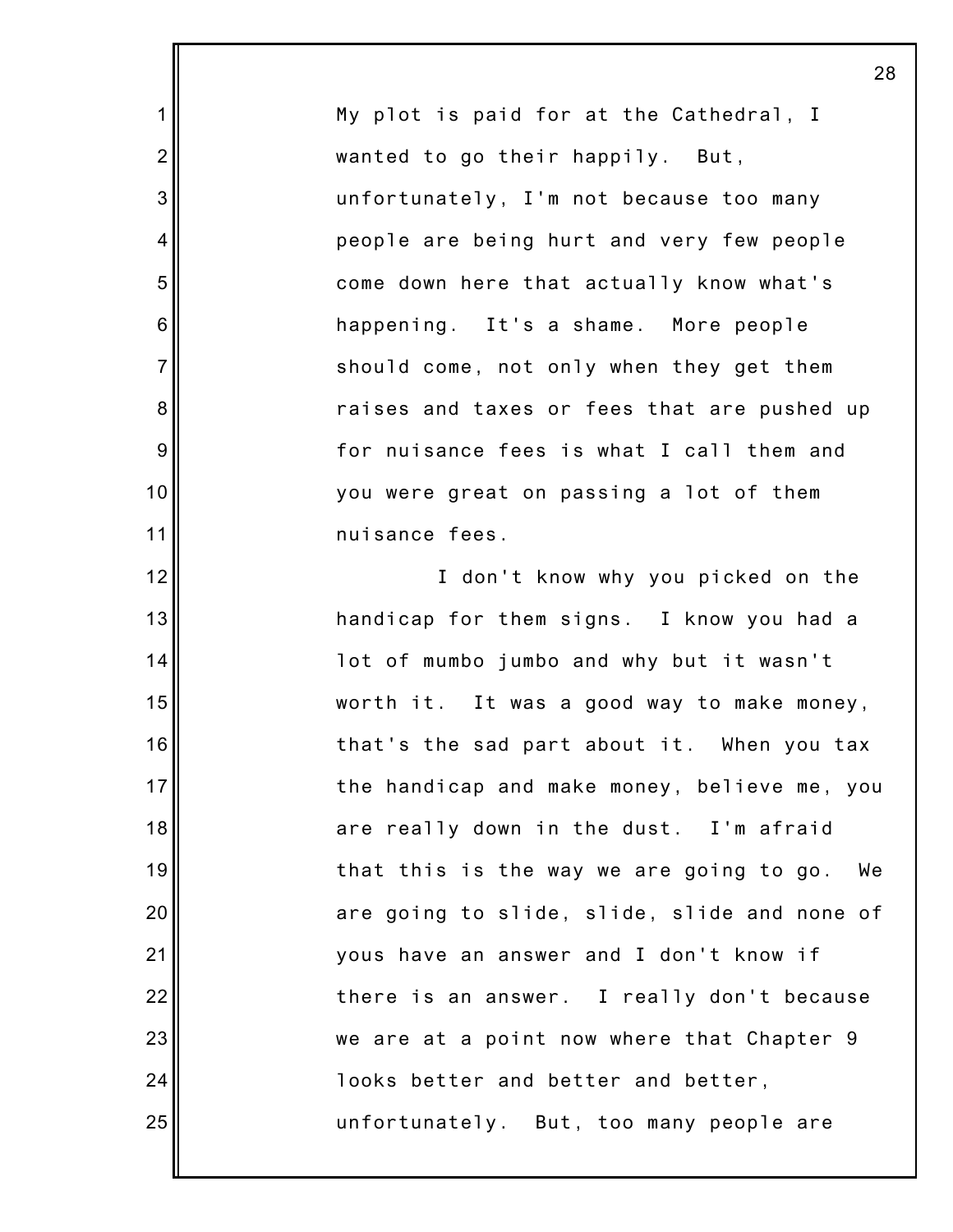|                | 29                                           |
|----------------|----------------------------------------------|
| 1              | hurt with Chapter 9. That's the only         |
| $\overline{2}$ | problem with it because pension people       |
| 3              | depend on their benefits.                    |
| 4              | Well, I'll come back again.                  |
| 5              | MR. LOSCOMBE: Thank you.                     |
| 6              | MR. QUINN: Ozzie Quinn.                      |
| $\overline{7}$ | MR. LOSCOMBE: Good evening.                  |
| 8              | MR. QUINN: Good evening. I want to           |
| 9              | thank Councilman Wechsler and Councilman     |
| 10             | Gaughan for attending last nigh's Hill       |
| 11             | Neighborhood Association meeting. It's been  |
| 12             | about the first time I think an elected      |
| 13             | Scranton official has been there in over a   |
| 14             | decade. There has been times that there      |
| 15             | were conflicts of meetings, but also there   |
| 16             | was times when there wasn't, and I want to   |
| 17             | express the fact the people appreciate it    |
| 18             | very much that you were there, okay, to see  |
| 19             | city elected officials on their own turf.    |
| 20             | Thank you very much.                         |
| 21             | I would like to know, a person asked         |
| 22             | me a question last night at the meeting, a   |
| 23             | member, and I didn't know and I said I would |
| 24             | find out. The audit of the Recreation        |
| 25             | Authority, when was the last audit was done, |
|                |                                              |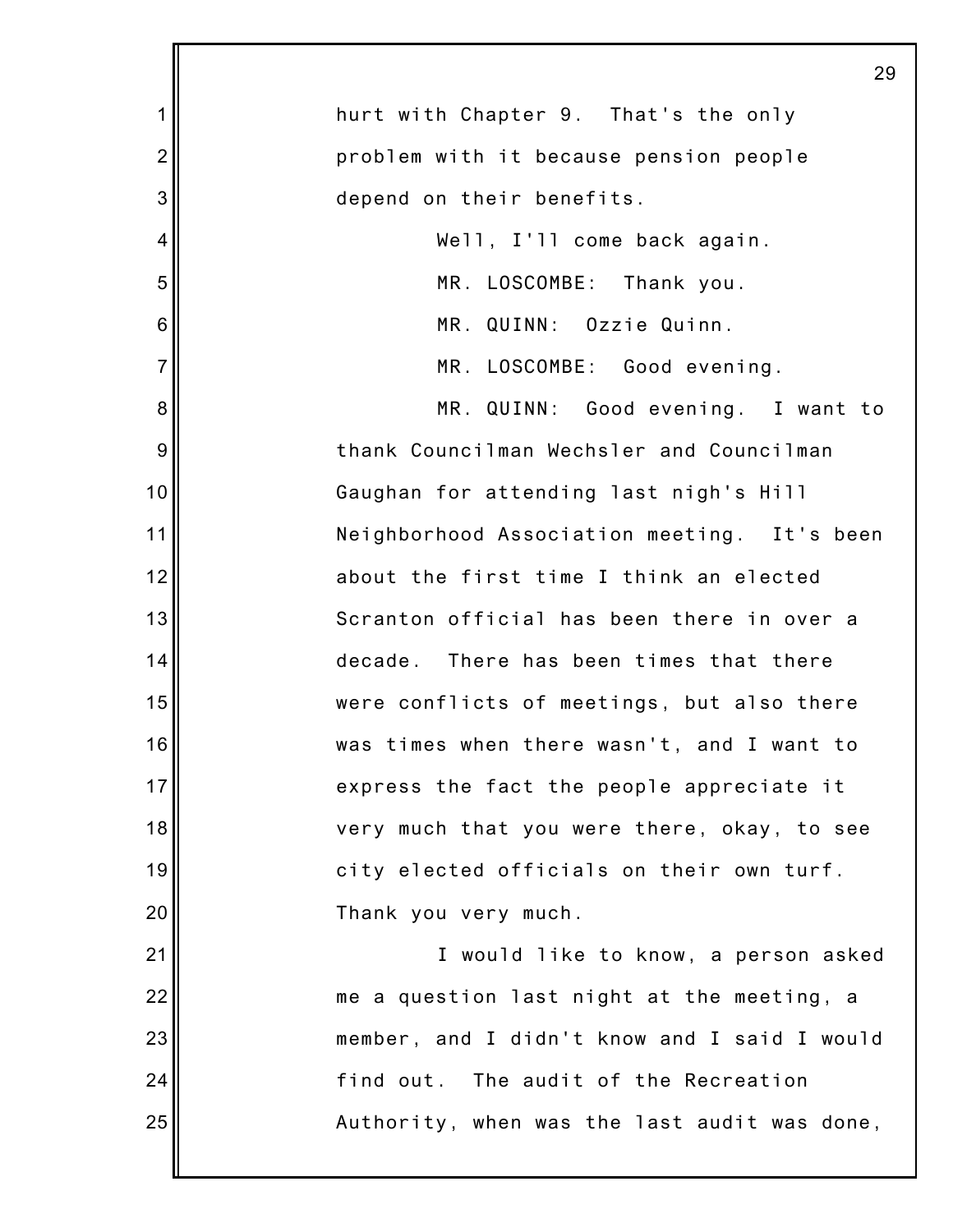|                | 30                                            |
|----------------|-----------------------------------------------|
| 1              | do you have any idea?                         |
| $\overline{2}$ | MR. GAUGHAN: I think it was 2012;             |
| 3              | right, Mrs. Reed? Because I had asked         |
| 4              | Mrs. Reed today. I have the document, I       |
| 5              | just got it when I came in, but I haven't     |
| 6              | looked through it yet, but I do have it. I    |
| $\overline{7}$ | think 2012 and 2011.                          |
| 8              | MR. QUINN: Did you have any idea,             |
| 9              | by looking at it, can you tell me how much    |
| 10             | revenue they have in their treasury? They     |
| 11             | only operate the pools at Nay Aug.            |
| 12             | MR. GAUGHAN: It says, "Current                |
| 13             | assets: Cash, \$35,624. Fixed assets,         |
| 14             | property, land, equipment and costs,          |
| 15             | \$190.803.                                    |
| 16             | MR. QUINN: So what's the balance?             |
| 17             | MR. GAUGHAN: 220,000? There is a              |
| 18             | bunch of numbers on this page here. I think   |
| 19             | it's 220, I don't know.                       |
| 20             | MR. QUINN: \$220,000?                         |
| 21             | MR. GAUGHAN: I think. I don't                 |
| 22             | There is lot of numbers here, like I<br>know. |
| 23             | said, I just got it when I came in it was in  |
| 24             | my mailbox so I haven't had a chance to go    |
| 25             | through the whole thing.                      |
|                |                                               |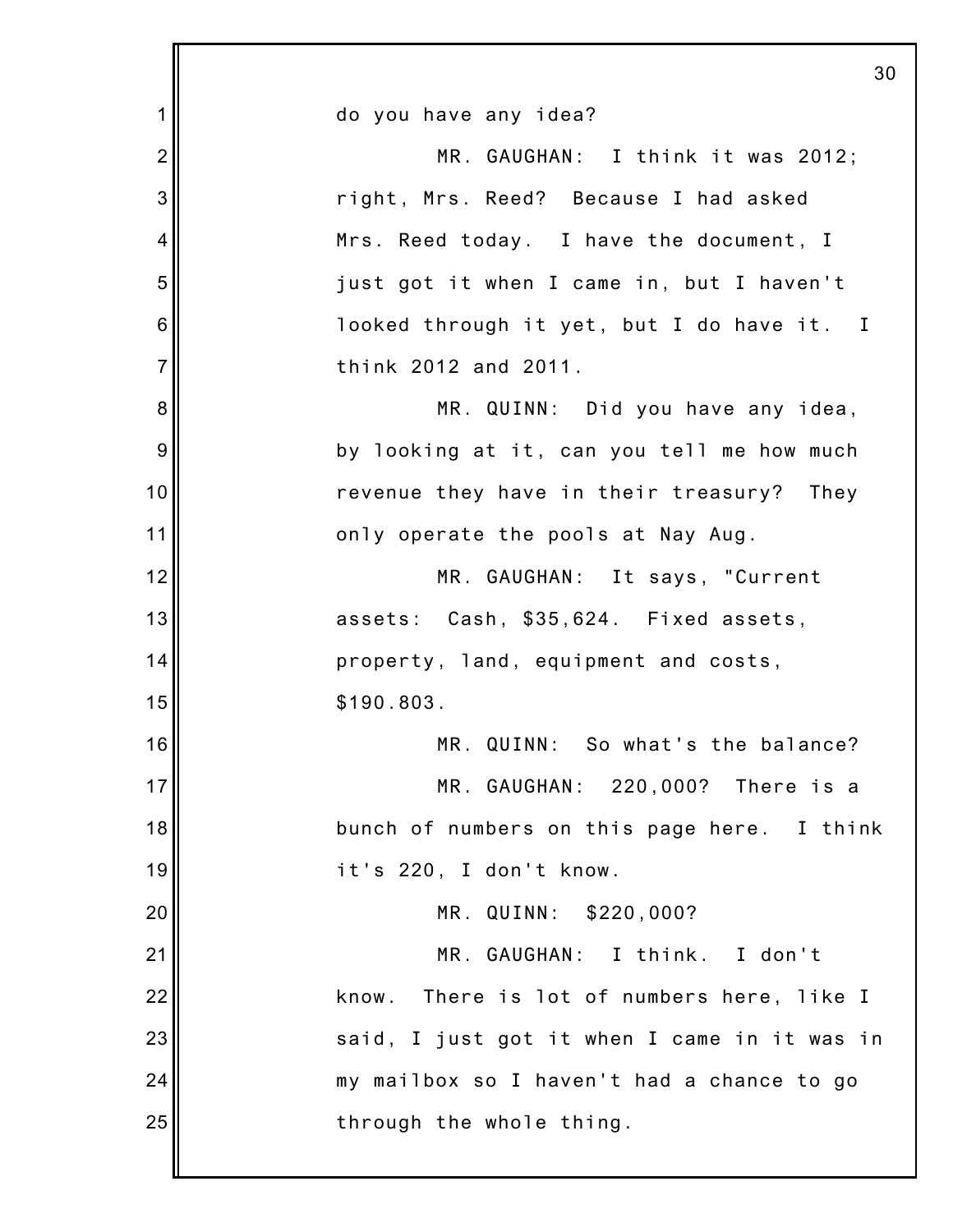|                | 31                                           |
|----------------|----------------------------------------------|
| 1              | MR. QUINN: Okay, and what's it               |
| $\overline{2}$ | costs for -- do you have any idea what it    |
| 3              | cost for chemicals and do they bid them out? |
| 4              | MR. GAUGHAN: I think \$300,000.              |
| 5              | MR. WECHSLER: I think that was for           |
| 6              | all of the pools.                            |
| $\overline{7}$ | MR. QUINN: Oh, that was for all the          |
| 8              | pools?                                       |
| 9              | MR. WECHSLER: Right.                         |
| 10             | MR. QUINN: Do you know how much it           |
| 11             | was for Nay Aug and were they bid out?       |
| 12             | MR. GAUGHAN: I'm not sure. I                 |
| 13             | know                                         |
| 14             | MR. QUINN: I know you just got it.           |
| 15             | MR. GAUGHAN: No, yeah, I                     |
| 16             | understand. I think it was bid out because   |
| 17             | I remember seeing it in the -- for pool      |
| 18             | services; right?                             |
| 19             | MS. REED: If I may, just to                  |
| 20             | clarify, it wasn't an audit, it's an annual  |
| 21             | report that they submit to council and the   |
| 22             | BA so it's not an audit.                     |
| 23             | MR. GAUGHAN:<br>Okay.                        |
| 24             | MR. QUINN: Not an audit, so there            |
| 25             | is a big difference between an audit and a   |
|                |                                              |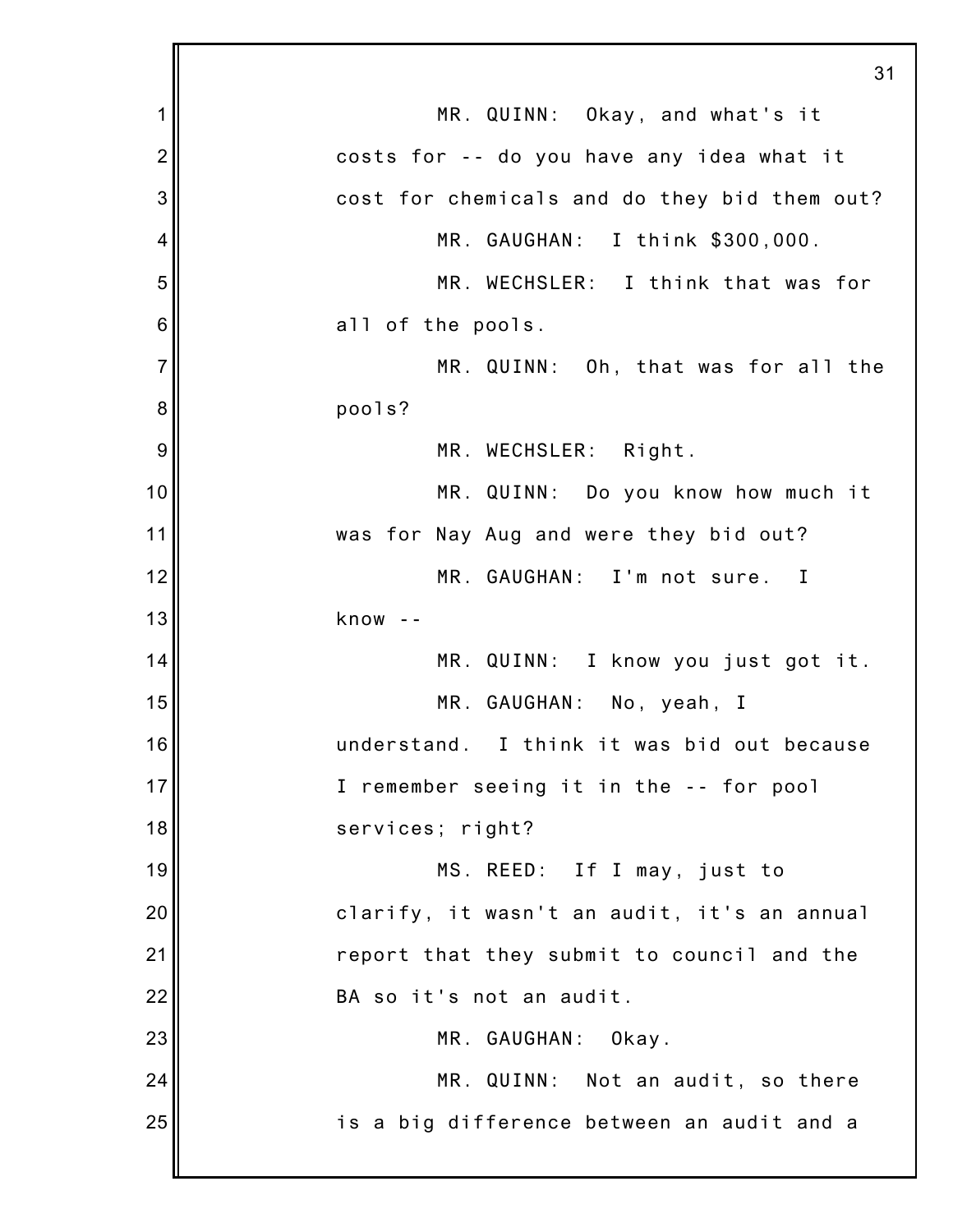|                | 32                                           |
|----------------|----------------------------------------------|
| 1              | report.                                      |
| $\overline{2}$ | MR. GAUGHAN: Right.                          |
| 3              | MR. QUINN: The Municipal Authority,          |
| 4              | are they are under the Municipal Authorities |
| 5              | Act?                                         |
| 6              | MR. GAUGHAN: I believe so.                   |
| $\overline{7}$ | MR. QUINN: Could they be dissolved?          |
| 8              | MR. GAUGHAN: I'm not exactly                 |
| 9              | positive on that.                            |
| 10             | MR. QUINN: I don't know. When I              |
| 11             | was on the Redevelopment Authority I know    |
| 12             | that we dissolved the Redevelopment          |
| 13             | Authority after paying its bills and the     |
| 14             | bills were paid and the money was then given |
| 15             | over to the city, you know, and I don't know |
| 16             | see any function for that authority other    |
| 17             | than, you know, keep a few lawyers and other |
| 18             | people happy.                                |
| 19             | I want to thank you for following up         |
| 20             | on the ordinance on the couches, make a lot  |
| 21             | of people happy on that. But, you know, I    |
| 22             | want to -- the first time that you call LIPS |
| 23             | and you actually get a person and they call  |
| 24             | back and Brian McCambridge has been          |
| 25             | appointed to the LIPS for the Hill Section   |
|                |                                              |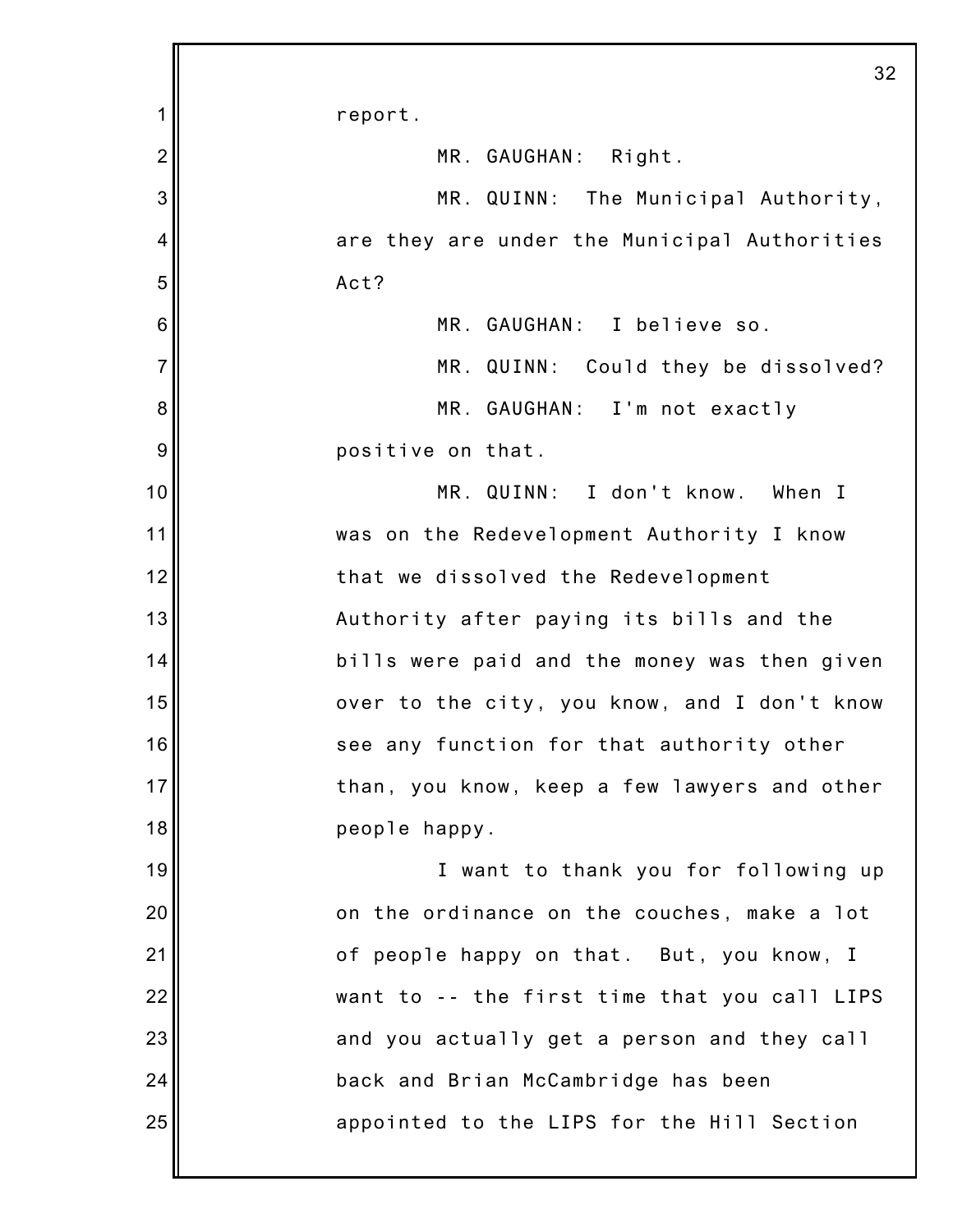|                | 33                                                       |
|----------------|----------------------------------------------------------|
| 1              | and he talks and he calls me, I got back to              |
| $\overline{2}$ | him, so and Mr. Hinton and the                           |
| 3              | representatives are doing a good job, okay,              |
| 4              | and they were report and I really appreciate             |
| 5              | that, okay?                                              |
| 6              | An thank you for that ordinance for                      |
| $\overline{7}$ | the couches again, and I'll and back about               |
| 8              | the pools, okay? Thank you very much.                    |
| 9              | MR. ROGAN:<br>Thank you.                                 |
| 10             | MR. MCGOFF: Doug Miller.                                 |
| 11             | MR. MILLER: Good evening, Council.                       |
| 12             | Doug Miller, Scranton. Just briefly before               |
| 13             | I get into some of my issues here, recently              |
| 14             | I had the chance to speak with Mr. Bolus and             |
| 15             | he informed me that himself and a group of               |
| 16             | investors and developers from New York are               |
| 17             | going to be looking into the acquisition of              |
| 18             | the Mall at Steamtown later this summer.<br>$\mathbf{I}$ |
| 19             | was told that there is some major discussion             |
| 20             | taking place on a multi-million dollar                   |
| 21             | investment in the mall, including the                    |
| 22             | discussions by the developers, investors                 |
| 23             | partnered with Mr. Bolus that will be                    |
| 24             | looking into pursuing the application of a               |
| 25             | gaming license.                                          |
|                |                                                          |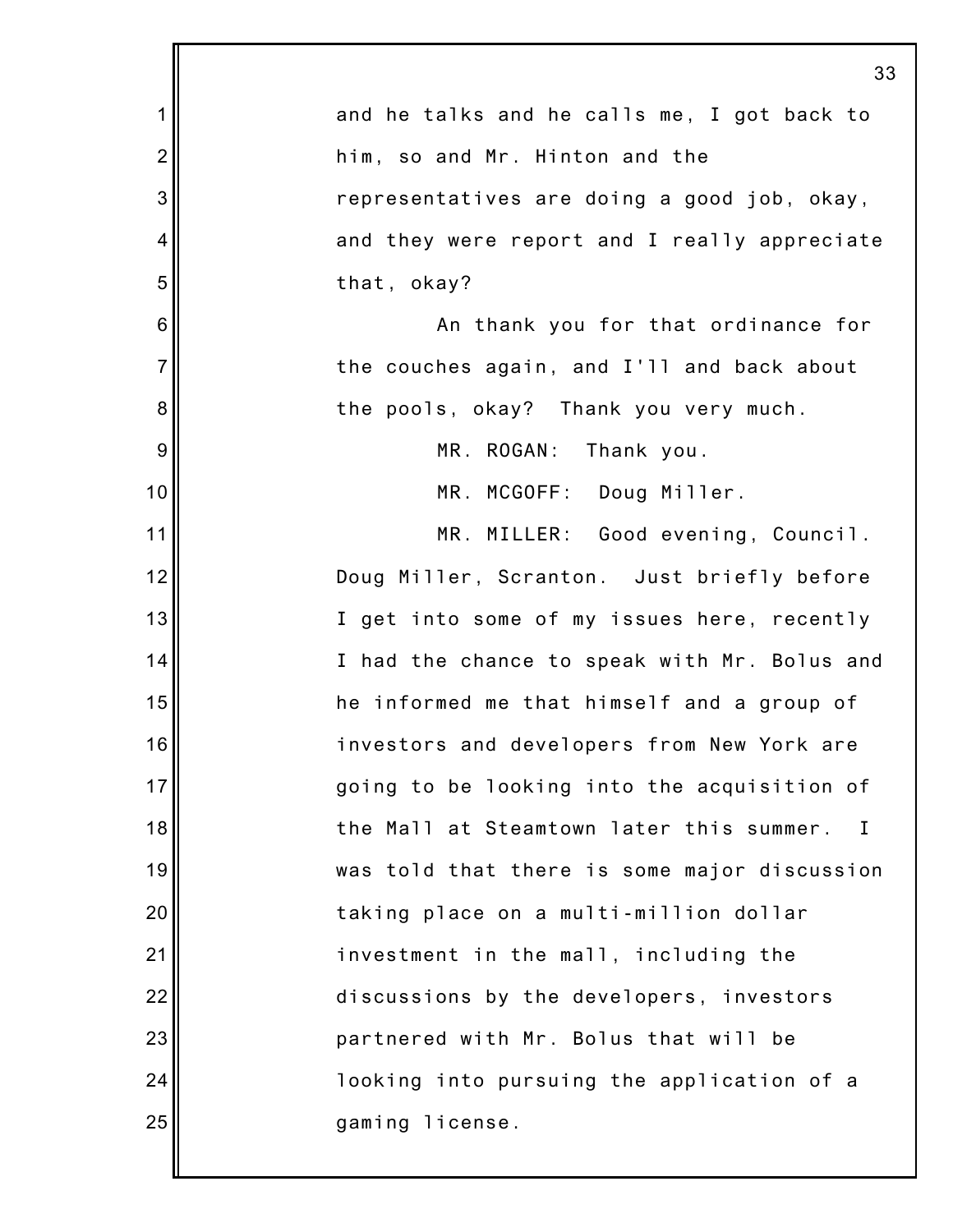This proposed project, you know, is hopeful to create thousands of jobs for the area, and provide prosperity in the city and residents across the city and when I do get more information on that proposed development I will certainly share that with this council.

1

2

3

4

5

6

7

8

9

10

11

12

13

14

15

16

17

18

19

20

21

22

23

24

25

Moving on, some issues here I neglected to discuss this last week due to time constraints, but we are approaching that time of the year where we discuss our swimming pool situation and yet again the discussions is going to take place as to what pools will be in operation this year. I had the chance to speak with quite a few individuals the last few weeks, Mr. Preambo from the Office of Economic and Community Development who invited me into his office and I really appreciate his courtesy and his willingness to, you know, allow my to come in and sit down and review some applications and in regards to the Pinebrook Neighborhood swimming pool.

Also, spoke with a Mr. Tom Lynch, who is allegedly going to be overseeing the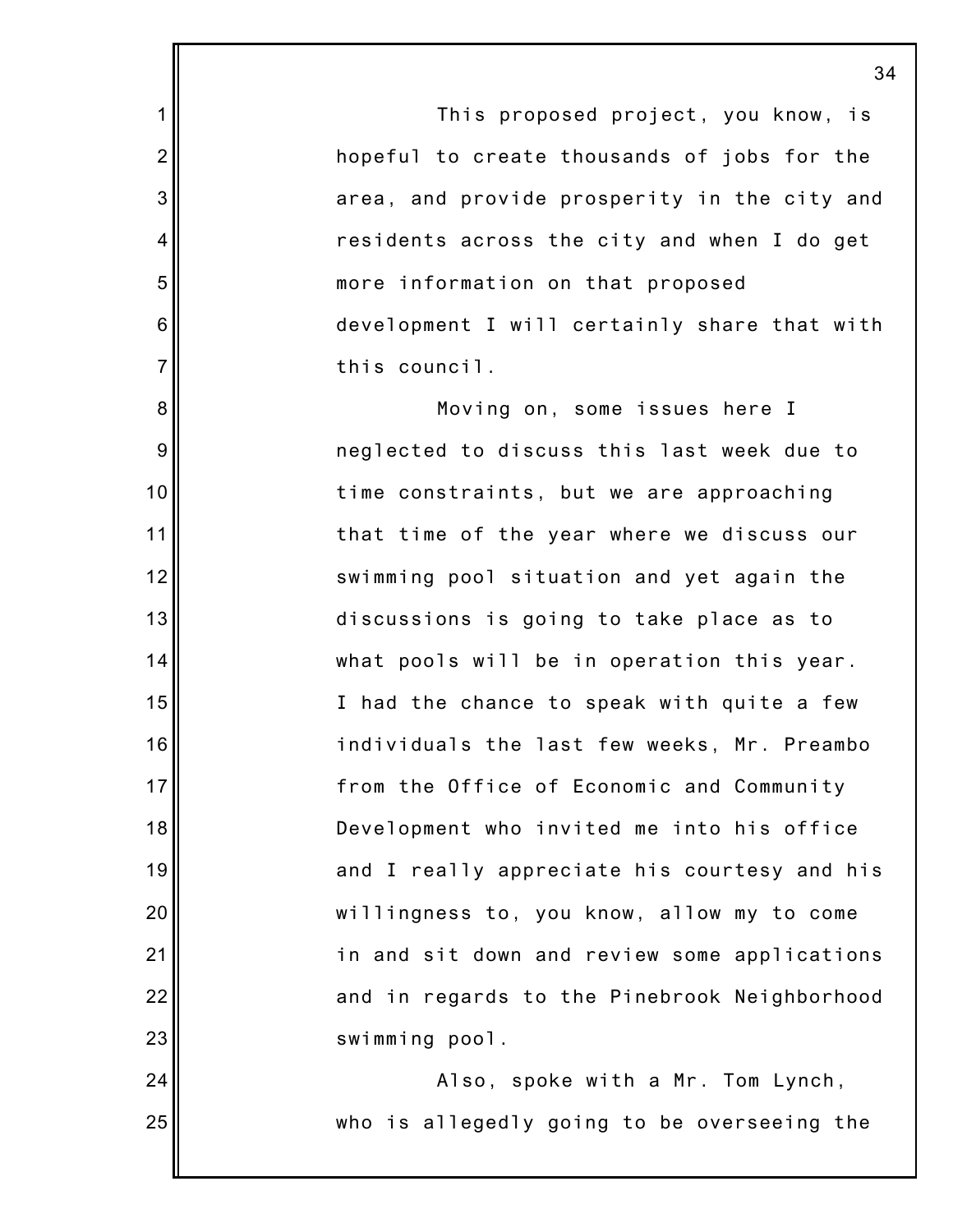swimming pools this summer, but the main issue I had here was in regards to the Pinebrook swimming pool. As we can recall, the previous council had quite a few CDBG applications presented and, obviously, you were left with -- the previous council was left with the difficult decision of determining which programs were, you know, deserving of the funding.

1

2

3

4

5

6

7

8

9

10

11

12

13

14

15

16

17

18

19

20

21

22

23

24

25

And if we can recall initially the Pinebrook Neighborhood applied for \$185,000 for repairs needed at Pinebrook. We can recall OECD came here publically in the caucus and recommended to the council at the time that no funding be allocated towards that particular project. Fast forwarding a little bit, the council determined that \$45,000 was appropriate at the time and that was approved.

Speaking with Mr. Lynch, I obviously discussed the situation and what the intentions were of this administration on opening the Pinebrook neighborhood pool as well as Novembrino as we know that's also a pool at issue and he made it quite clear to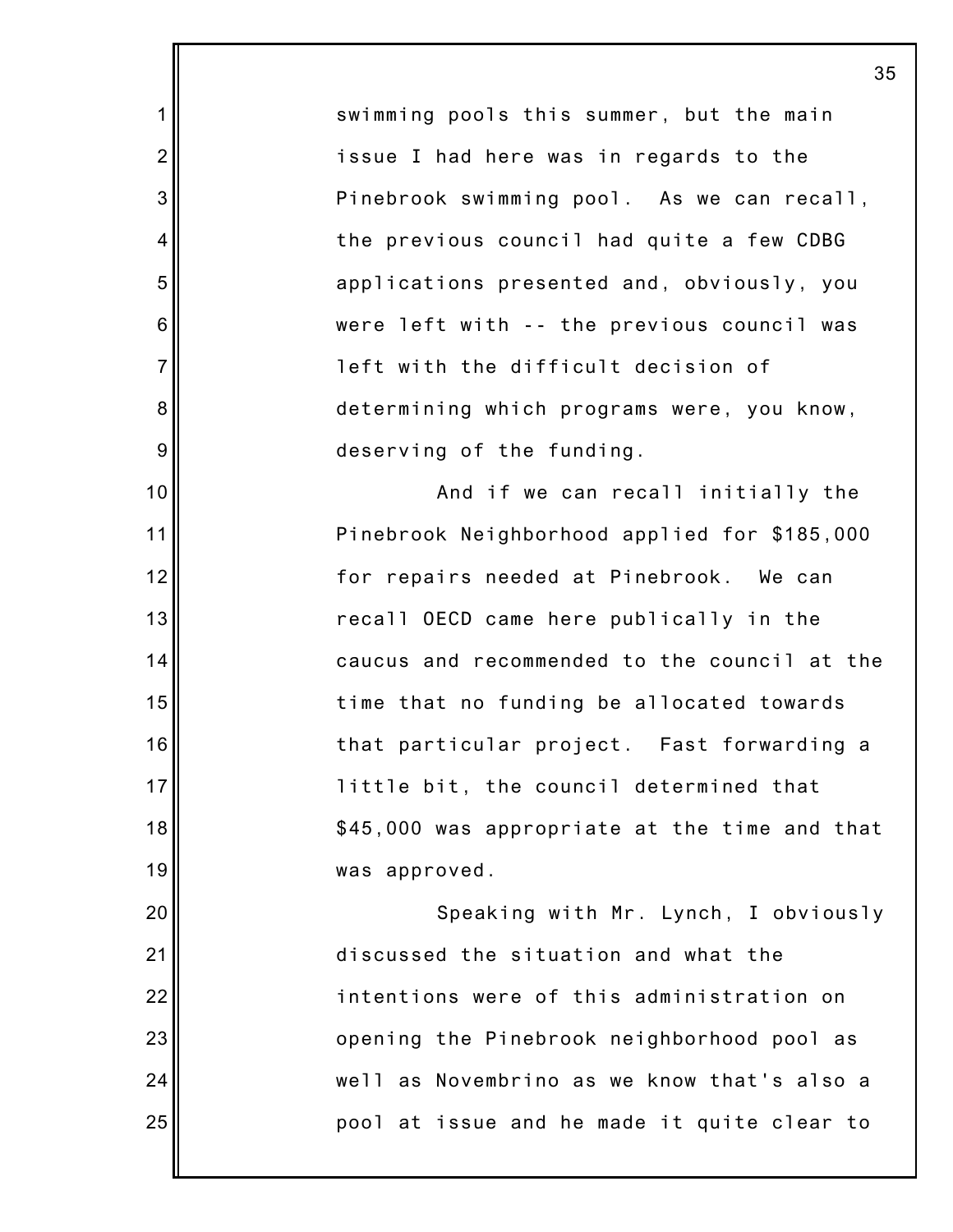1 2 3 4 5 6 7 8 9 10 11 12 13 14 15 16 17 18 19 20 21 22 23 24 25 36 me that the administration has absolutely no intentions on opening those swimming pools this summer due to repairs that need to be made. I informed Mr. Lynch that there was \$45,000 floating out there that was allocated for Pinebrook and at the time he wasn't quite aware of that fact. He thought I was giving him wrong information, but, you know, when you partake in the public discuss and you pay attention these are things you know. I asked him to look into that knowing I was right but, you know, I haven't heard back from him so I'm sure he did find out that much of the case. It must be, you know, miscommunication with a new administration. But I just think it's quite disturbing that, you know, we are not informing department heads or officials that are overseeing city assets on these types of the things. I think that there is a real serious lack of the communication there and that's information Mr. Lynch should have been given on day one.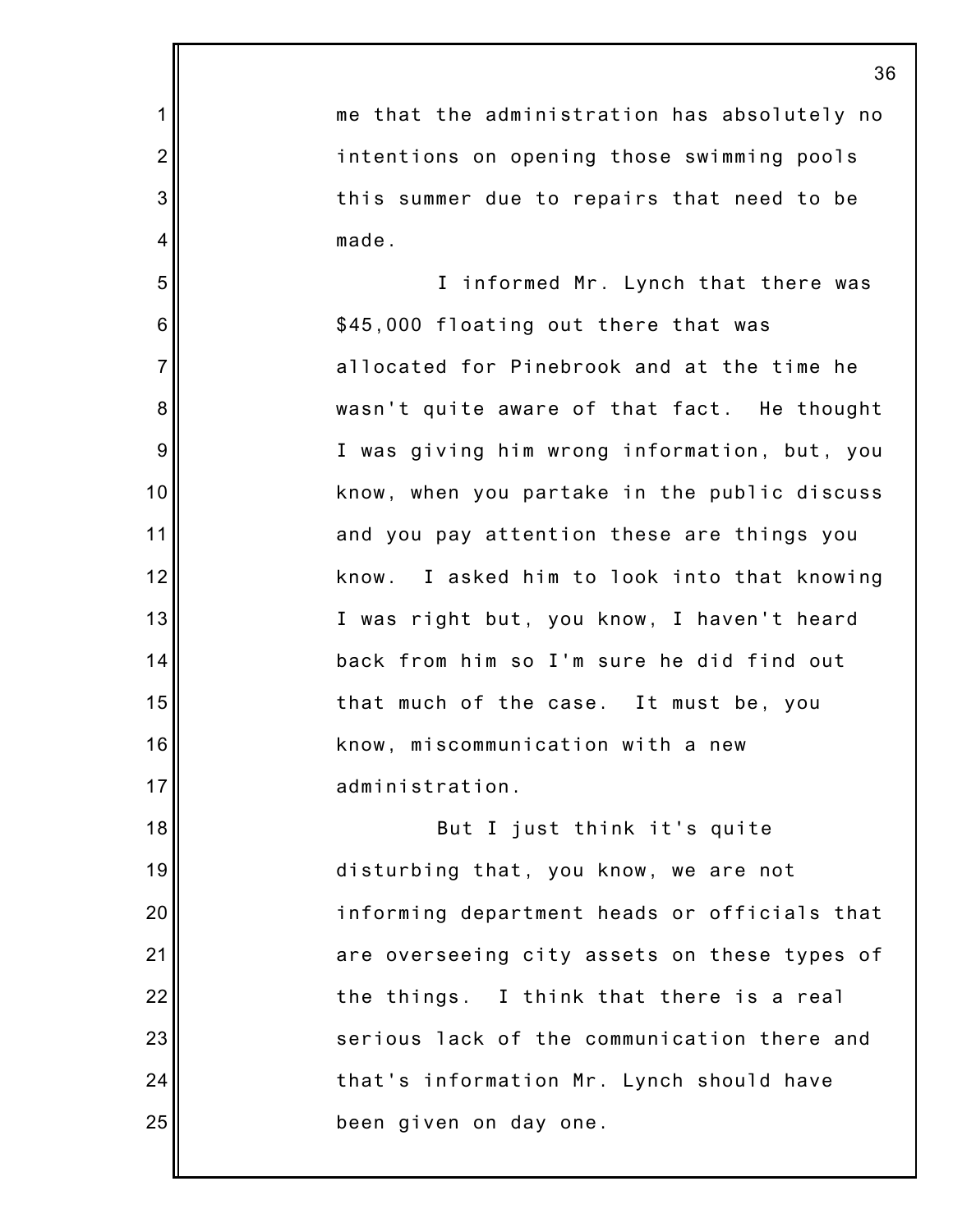1 2 3 4 5 6 7 8 9 10 11 12 13 14 15 16 17 18 19 20 21 22 23 24 25 37 But it just yet again goes to show that, you know, there is just no -- there is just no priority set. I mean, it's just really sad and pathetic that a city can't operate a basic necessity such as a swimming pool. I mean, these are pools that were built in the 70's and we are talking about pools that are over 30 years old. That's really not that old. I mean, if you take care of your assets and you maintain them these types of things don't happen and we have an inability to take care of the basic necessity of every day needs. I mean, look at the parking garages, they are falling apart. It's just little things that we always have a difficult time doing and then we sit here and we talk and we do an awful lot of thinking. Maybe it's time to start thinking and maybe we should start getting some answers. We do an awful lot of thinking and you see where we are. It doesn't lead us anywhere. Let's get some answers. Now yet again another summer these kids are going to suffer in Pinebrook and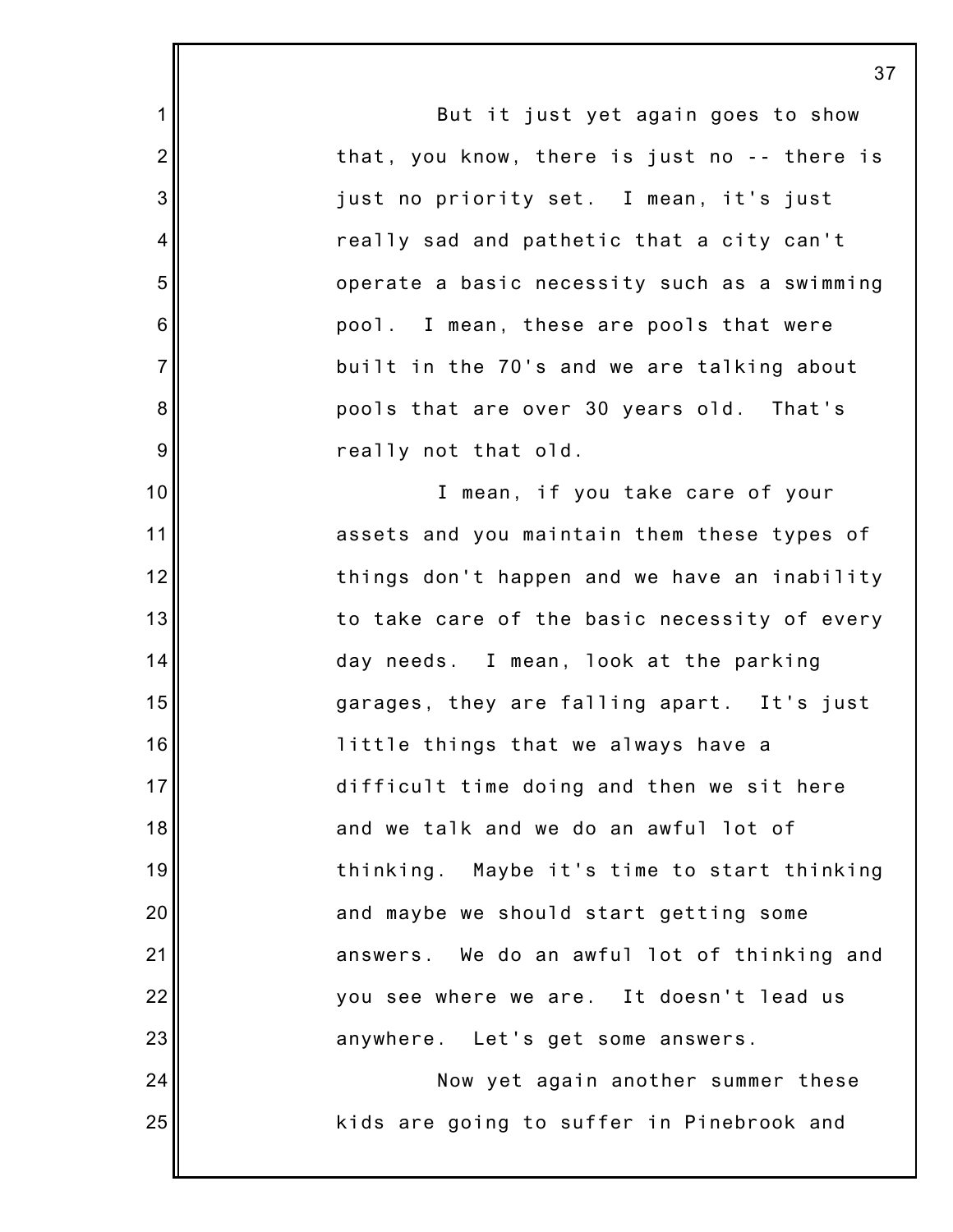|                | 38                                           |
|----------------|----------------------------------------------|
| 1              | over in West Side, but in speaking with      |
| $\overline{2}$ | Mr. Preambo he did inform that the \$45,000  |
| 3              | that was allocated can be transferred over   |
| $\overline{4}$ | to next year if Pinebrook is willing to      |
| 5              | reapply and basically breakdown with a       |
| 6              | budget the repairs that need to be made.     |
| $\overline{7}$ | But instead of having a neighborhood         |
| 8              | group do that, maybe we should do that       |
| 9              | ourselves because these are our swimming     |
| 10             | pools and maybe we should take a role in     |
| 11             | determining what repairs need to be made so  |
| 12             | that we can finally get an answer and        |
| 13             | determine the cost.                          |
| 14             | Nay Aug Park \$5 to swim, it's quite         |
| 15             | disrespectful to the residents in this       |
| 16             | community. I understand we have obligations  |
| 17             | of paying lifeguards and if you can recall a |
| 18             | couple of years ago the previous council     |
| 19             | allocated funding to pay lifeguards and if   |
| 20             | we remember the previous administration took |
| 21             | that funding and used it to restore four DPW |
| 22             | employees that were cut.                     |
| 23             | So instead of thinking let's get             |
| 24             | answers so that people don't have to no      |
| 25             | longer suffer, they pay tax dollars and we   |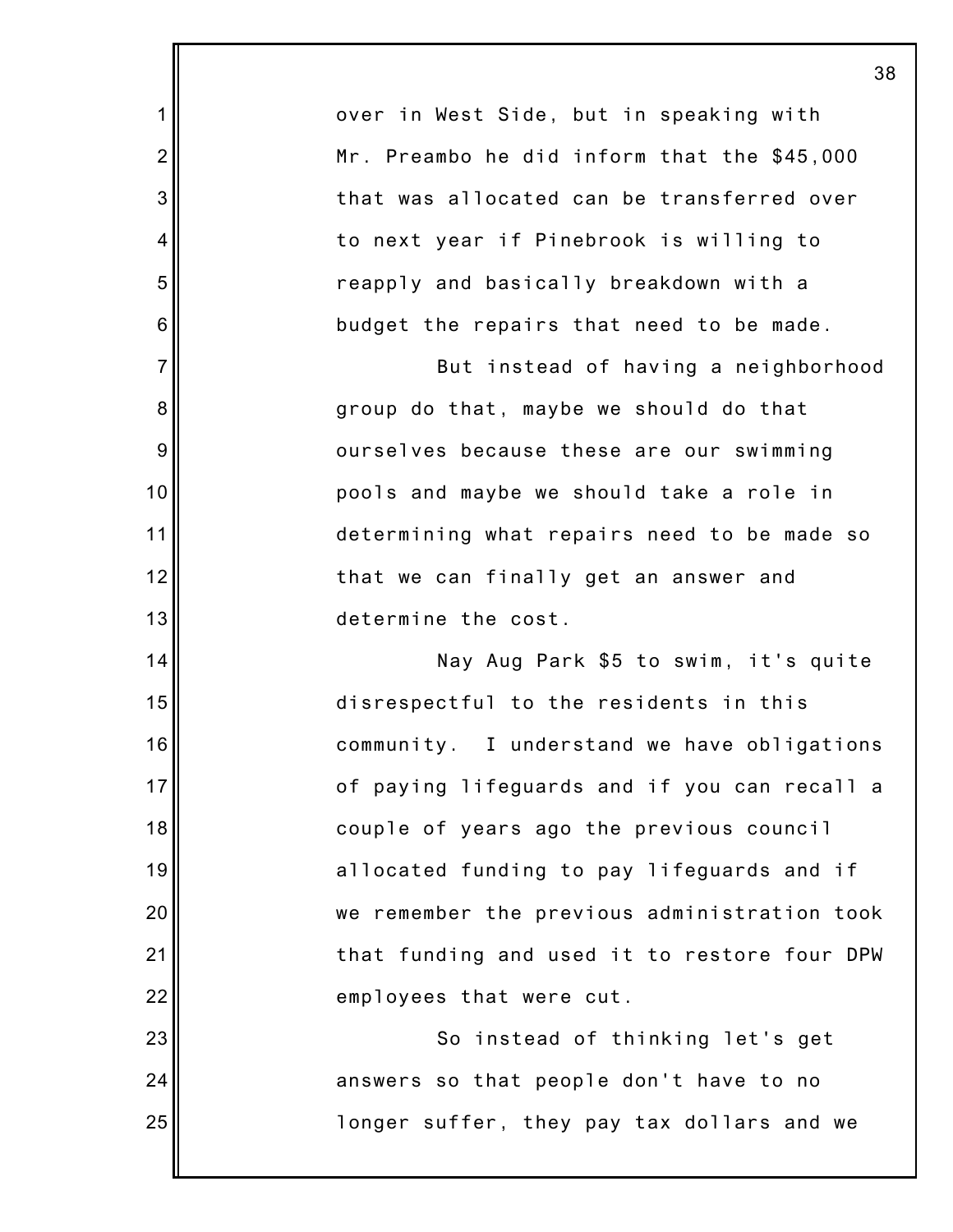|                 | 39                                           |
|-----------------|----------------------------------------------|
| 1               | can't even manage our assets properly that's |
| $\overline{c}$  | pretty sad. Thank you.                       |
| 3               | MR. MCGOFF: Thank you, Mr. Miller.           |
| 4               | Lee Morgan.                                  |
| 5               | MR. MORGAN: Good evening, Council.           |
| $6\phantom{1}6$ | MR. GAUGHAN: Good evening.                   |
| $\overline{7}$  | MR. MORGAN: In regards to this               |
| 8               | \$45,000 for the pool in Pinebrook, do you   |
| 9               | think maybe the council could ask tonight if |
| 10              | there were contractors or a corporation that |
| 11              | would be willing to fix that pool for        |
| 12              | \$45,000 so we can open it and transfer that |
| 13              | money? I mean, publically ask a corporation  |
| 14              | inside of this city or outside of the city   |
| 15              | to come forward and take a look at that      |
| 16              | project and see if they could do it for      |
| 17              | \$45,000 and absolutely open that pool so    |
| 18              | that the residents of this city could use    |
| 19              | it.                                          |
| 20              | And my perspective on that that's a          |
| 21              | public issue because we don't know what      |
| 22              | these children are going to do or where they |
| 23              | may try to swim, and I thought that that's   |
| 24              | why those pools were put in the first place. |
| 25              | We didn't want kids swimming up at the gorge |
|                 |                                              |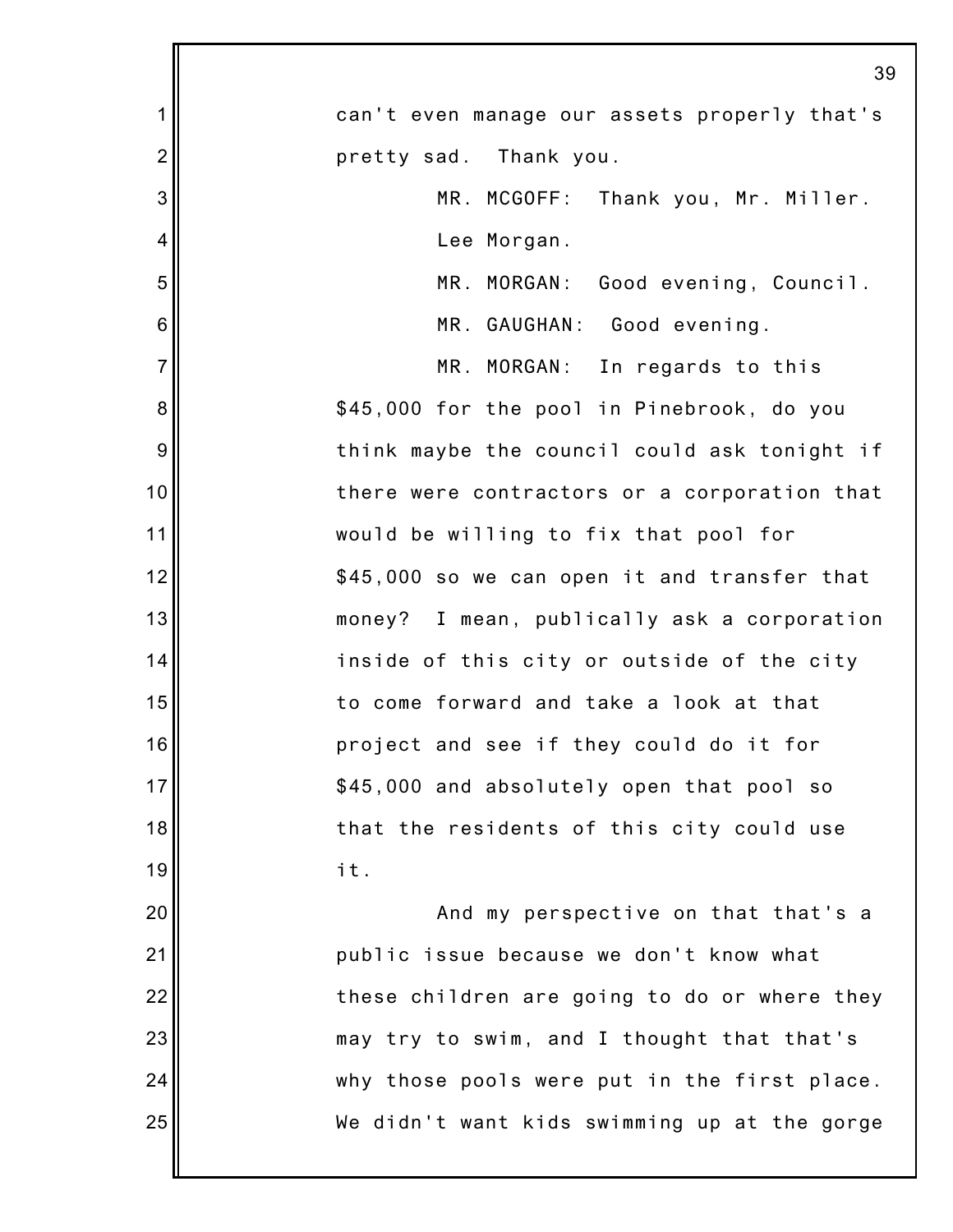|                | 40                                           |
|----------------|----------------------------------------------|
| 1              | at Nay Aug, we wanted them to be observed    |
| $\overline{2}$ | by, you know, professional lifeguards and be |
| 3              | safe.                                        |
| 4              | And, you know, I just think that,            |
| 5              | you know, with all of the problems we have   |
| 6              | in this city I think that this city can      |
| $\overline{7}$ | address that problem and probably solve it   |
| 8              | and I just think it would wonderful today    |
| 9              | before the meeting ends for the council      |
| 10             | itself to ask an organization to come        |
| 11             | forward and try to help us with our problem  |
| 12             | because really I believe there is a company  |
| 13             | in the city or outside of the city that will |
| 14             | come forward and help us with that issue and |
| 15             | what could it hurt to ask?                   |
| 16             | In regards to, you now, selling I            |
| 17             | guess surplus if you want to call it, city   |
| 18             | equipment or whatever we are going to sell   |
| 19             | on the internet, is the pothole patching     |
| 20             | machine going to be sold that way?           |
| 21             | MR. MCGOFF: Is what?                         |
| 22             | MR. MORGAN: The pothole patching             |
| 23             | machine going to be sold that way?           |
| 24             | MR. ROGAN: I think that's being              |
| 25             | sold for scrap. I don't believe it works at  |
|                |                                              |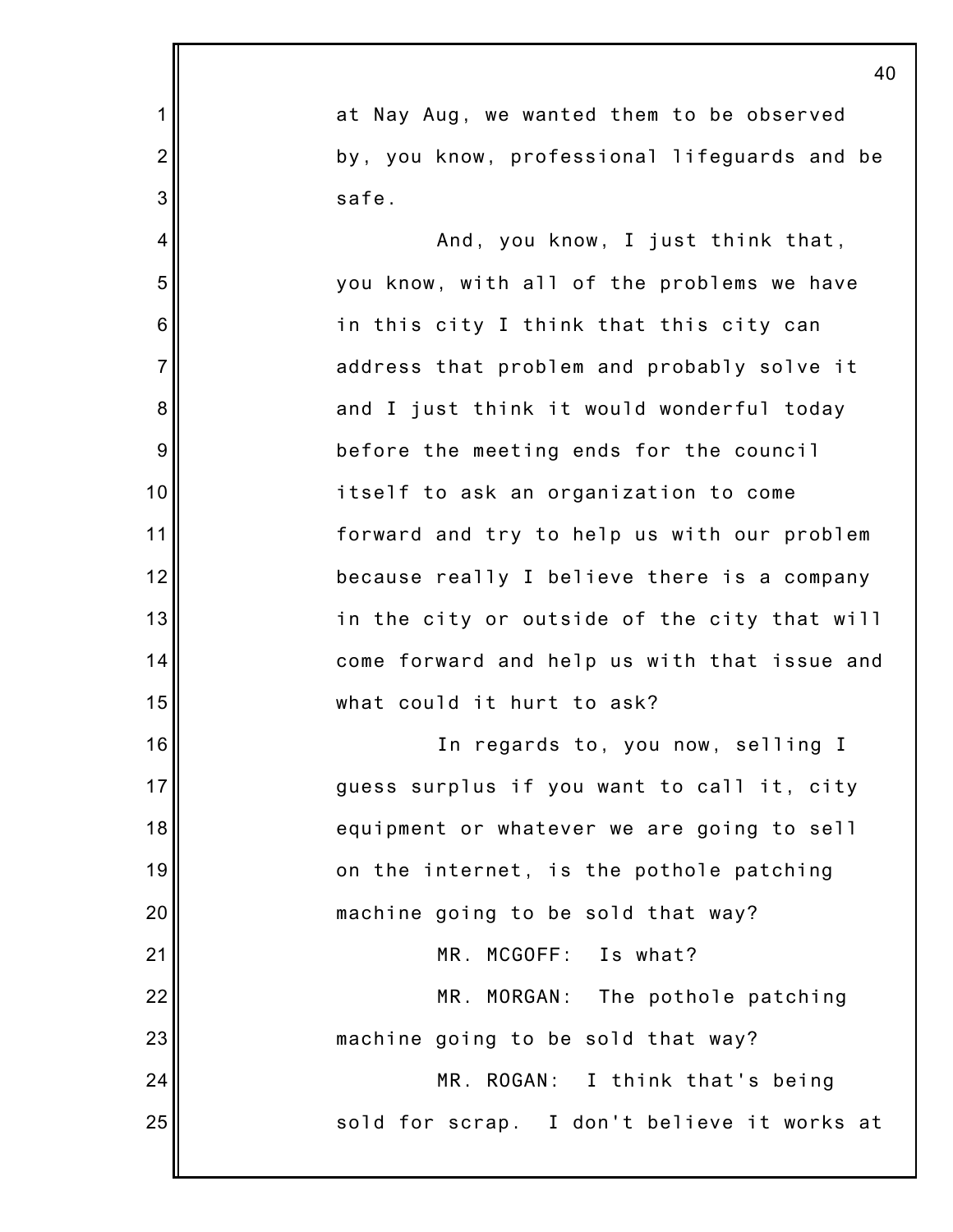|                | 41                                           |
|----------------|----------------------------------------------|
| 1              | a11.                                         |
| $\overline{2}$ | MR. MORGAN: Do you know how much             |
| 3              | that machine costs? Do you know what it      |
| $\overline{4}$ | will capture in scrap?                       |
| 5              | MR. ROGAN: I do know that the                |
| 6              | question was brought up I'd say about a      |
| $\overline{7}$ | month or so ago where it was and through     |
| 8              | Denny Gallagaher he told us it was the Sewer |
| 9              | Authority and it has been there for the last |
| 10             | few years, that when it was originally       |
| 11             | purchased there was, I don't know if got     |
| 12             | clogged or something happened, this is years |
| 13             | ago, and that was really all that ever       |
| 14             | happened with the machine. It just sat       |
| 15             | there ever since. It was a terrible          |
| 16             | purchase when it was made and it really      |
| 17             | never worked.                                |
| 18             | MR. MORGAN: Well, this is only my            |
| 19             | opinion, but look it, that was a very        |
| 20             | expensive piece of equipment and I if I was  |
| 21             | going to scrap that machine to somebody who  |
| 22             | was going to process it as scrap and give me |
| 23             | \$500 for it and I could place it on the     |
| 24             | internet and get \$10,000 for it I think I   |
| 25             | would place it on the internet because       |
|                |                                              |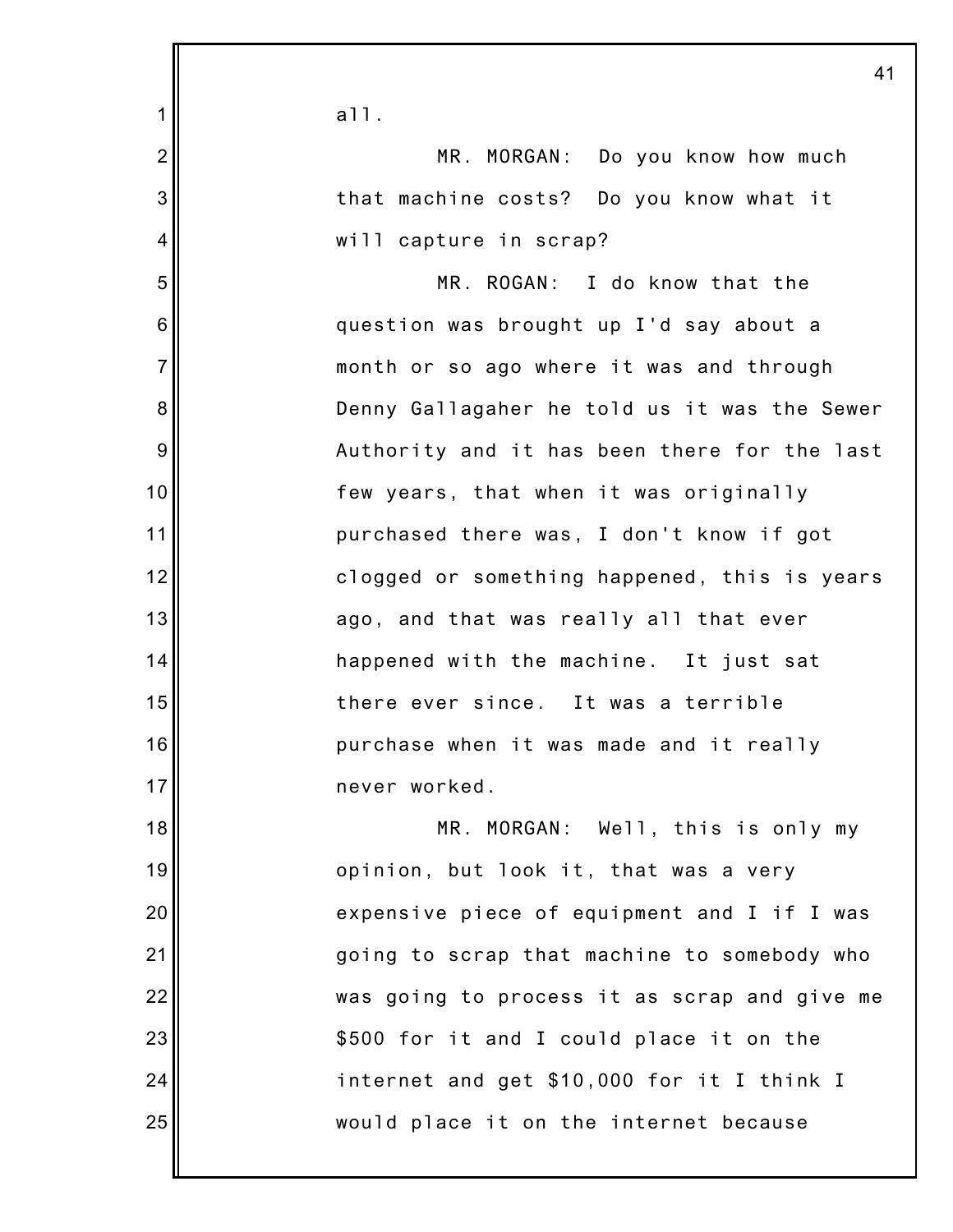that's the marketplace where things really sell, and I think it's time that really start paying attention to how we liquidate the things we own, and that's not a criticism of the anybody, but we are in dire straights here. And, you know, I would have to agree at least in the things that Andy said here tonight because the residents of this city are just out of their mind with the amount of taxes they are paying and it's almost

1

2

3

4

5

6

7

8

9

10

11

12

13

14

15

16

17

18

19

20

21

22

23

24

25

and, look at, sheep don't revolt, I said that before, but I'm going to tell you that I've talked to quite a few people lately, they are just beyond themselves. They just can't believe what's taking place here and when they read in the paper today, you know, the additional cost of the pension and all of the taxes they have absorbed, and I have had some seniors ask me if the people who run the city are out of their mind because of what they are living on and the burden you are placing on them.

And you look at the houses and the city, you have all campaigned here in the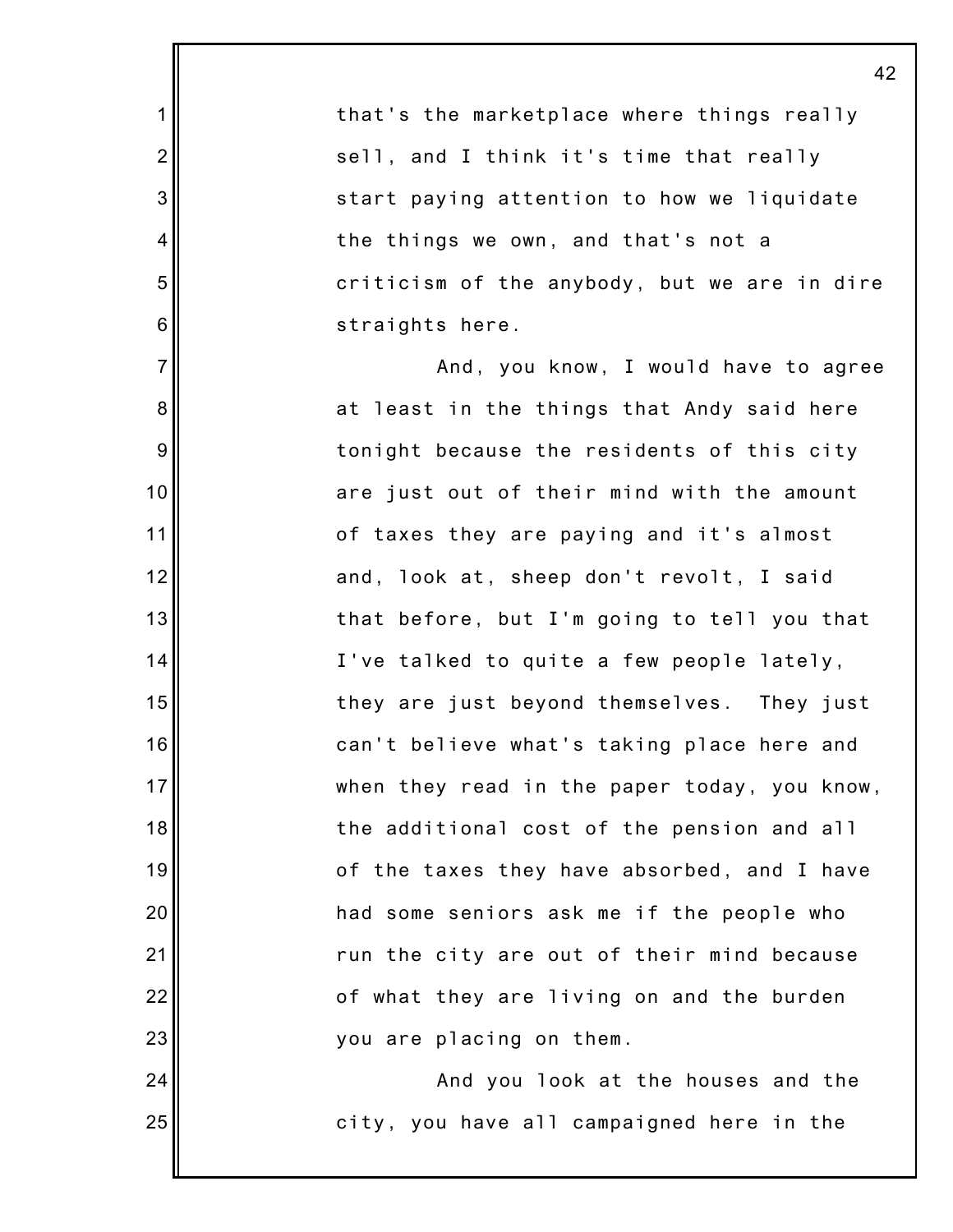city, so if you take a look at these houses these are a private residences. The porches are falling off, they are not painted, they are not maintained. You know, if you did the same thing to them that you did to the rental units so you can condemn properties and drive people into poverty you could probably rip down 50 percent of this city with no problem whatsoever because that is the dire straights that people in this city are in.

1

2

3

4

5

6

7

8

9

10

11

12

13

14

15

16

17

18

19

20

21

And, you know, I have to ask another question because I sat here, a state senator came, a representative came, a representative's aid came here and I can't for the life of me understand why the State of Pennsylvania didn't implement something in the legislature and bail this city out because the debt this city has is beyond its ability to manage or ever pay and that's my opinion.

22 23 24 25 And when you look at the amount of the elderly people in this city and the wage base I just don't know where we are going, and that's not a criticism of this council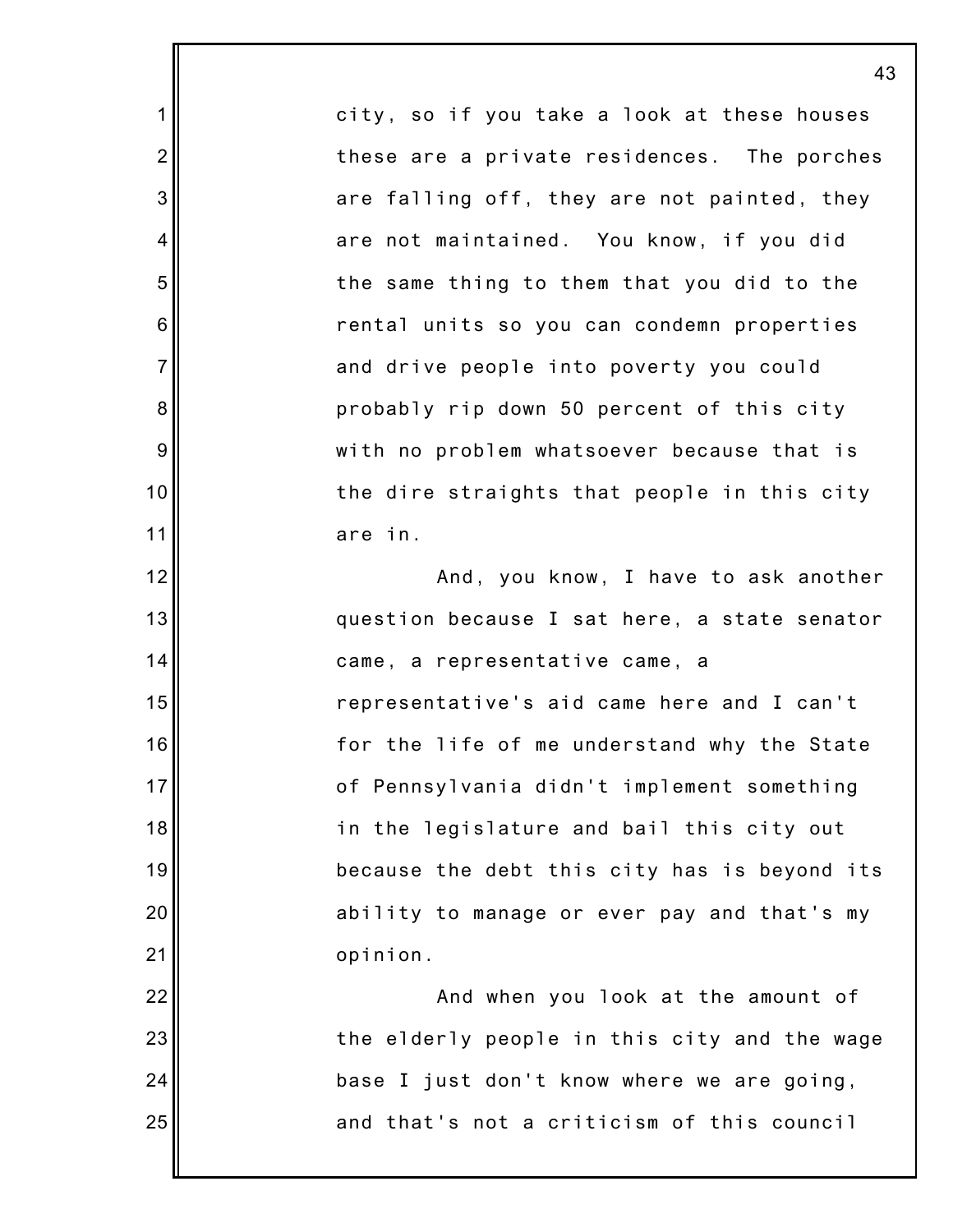|                | 44                                           |
|----------------|----------------------------------------------|
| 1              | it's just reality that I see in just talking |
| $\overline{2}$ | to people. I mean, something has got to be   |
| 3              | done.                                        |
| 4              | Now, I don't know if the mayor is            |
| 5              | going to send SAPA up here or not and I      |
| 6              | don't know what the individual members of    |
| $\overline{7}$ | the council think about that, but we do need |
| 8              | jobs. We do need industrial and              |
| 9              | manufacturing development and we need a      |
| 10             | plan. Thank you.                             |
| 11             | MR. LOSCOMBE: Thank you.                     |
| 12             | MR. MCGOFF: Thank you, Mr. Morgan.           |
| 13             | Dave Dobrzyn.                                |
| 14             | MR. DOBRZYN: Good evening, Council.          |
| 15             | Dave Dobrzyn, resident, taxes paid, and what |
| 16             | I feel is it's time to start a wish list.    |
| 17             | We have are going along here and part of my  |
| 18             | wish list, and it will probably increase as  |
| 19             | tax collections, trash fee collections, we   |
| 20             | need to -- Attorney Hickey was in before the |
| 21             | end of the year and he mentioned that they   |
| 22             | felt that a great deal of the landlords were |
| 23             | getting away with the single trash fee and   |
| 24             | that could be a big source of money.         |
| 25             | Also, we really need to push                 |
|                |                                              |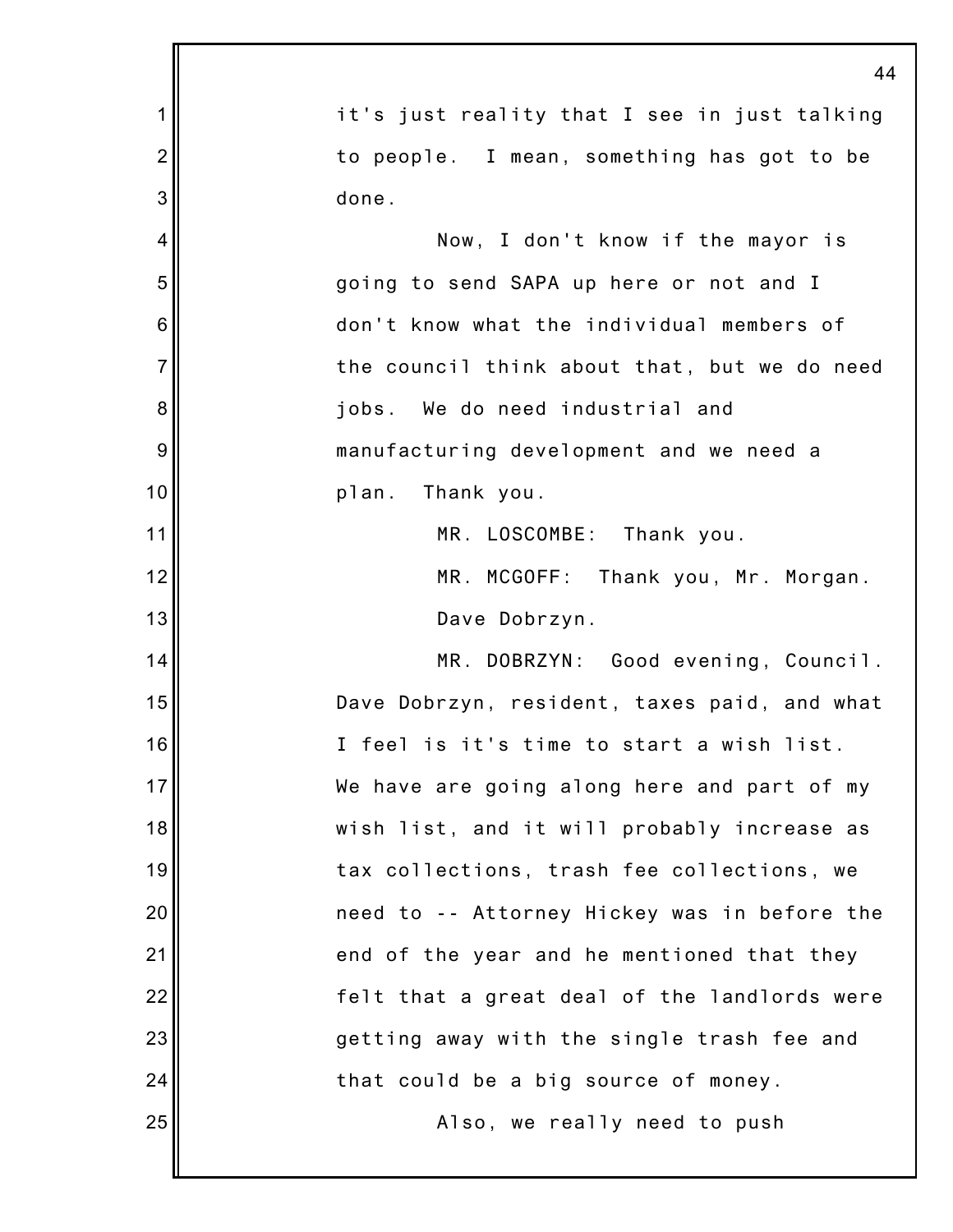recycling. Pat mentioned the cardboard, well, every week I put my papers in a cardboard box and fold it up or tape it up because I used to come home and this little old lady would put it in the city container and they blow all over my lawn ob a windy day, you know, and I had to keep the troops under control. Don't say nothing just - once you offend a neighbor some times it just keeps going on and on and on, so I've moved around quite a bit in my life I understand that.

1

2

3

4

5

6

7

8

9

10

11

12

13

14

15

16

17

18

19

20

21

22

23

24

25

I'm happy to see that the 1000 block of Hickory Street has been milled and there was considerable amount of utility work done. Hopefully now, I think it's the Water Company, hopefully the Sewer Authority or the gas company won't be right behind the repairs because that's where our potholes, 90 percent of them come from, and they don't get resealed after a couple of years. There is a crack and water gets in and you have a large pothole forming.

> And I'd like to talk about Adams Plaza, another building that was abandoned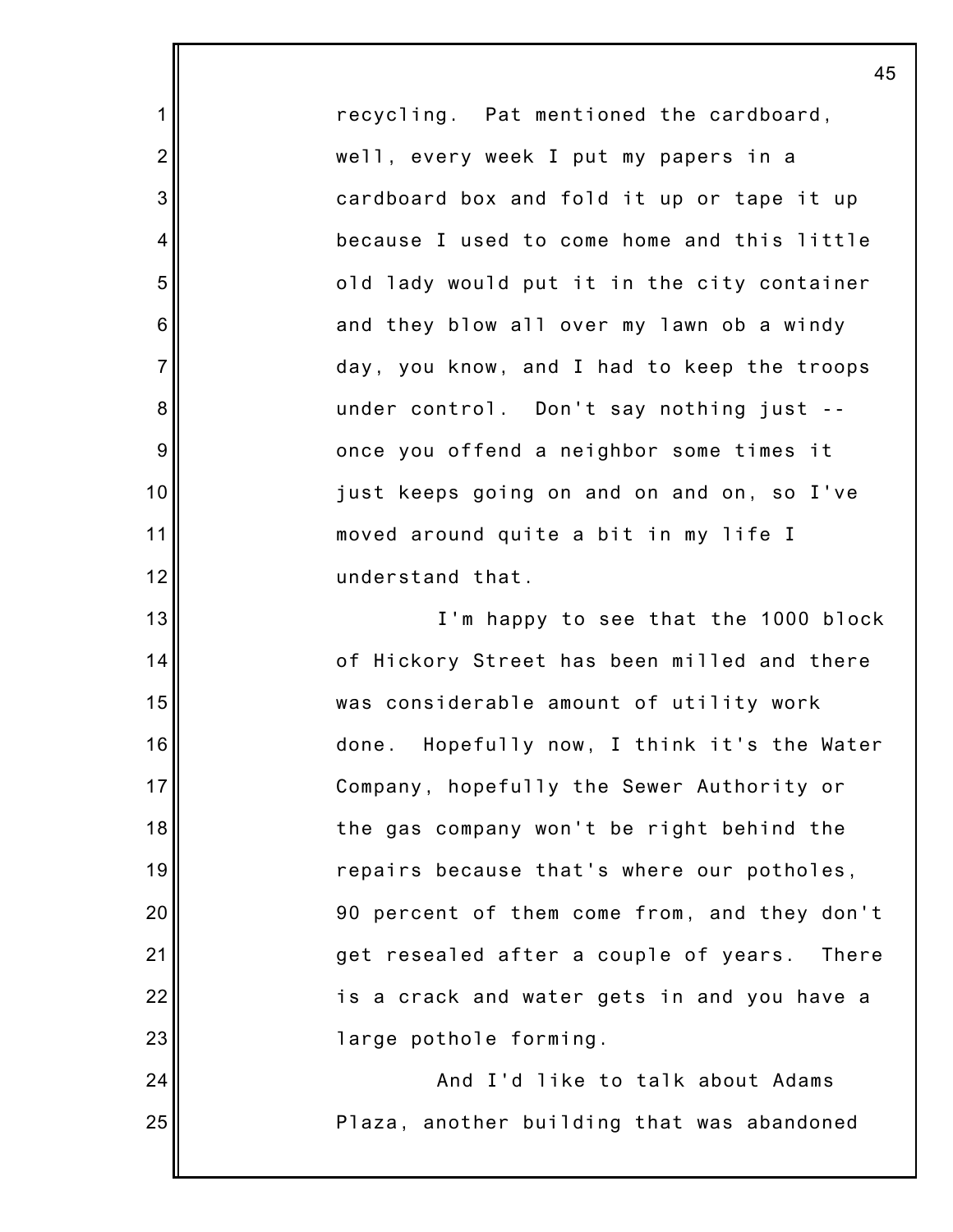for the Glenmaura Industrial Park and we have a horrible commercial property bubble forming. I heard about it six or seven years ago that you thought that the housing bubble was a problem, just wait until the commercial property bubble hits and that's what we have and, unfortunately, our chamber of commerce is facilitating this. We are getting all kinds of commercial property built and companies are not occupying previous properties or reoccupying, they are just moving back and forth and it's really ashame and it's a big risk. It's not good because once this hits, for instance, the mall a lot of that was teacher pension money funded that so if it goes under once again we are on the hook for guaranteed pension.

46

1

2

3

4

5

6

7

8

9

10

11

12

13

14

15

16

17

18

19

20

21

22

23

24

25

Same as the fire and police we are on the hook for a guaranteed pension and the investments don't get returned, for some reason we decide to reinvest in the stock market when it's at an ungodly high instead of buying when it's crashed out. I wanted to buy through a 401K and I was told you are not qualified. Ford stock for \$2. I wanted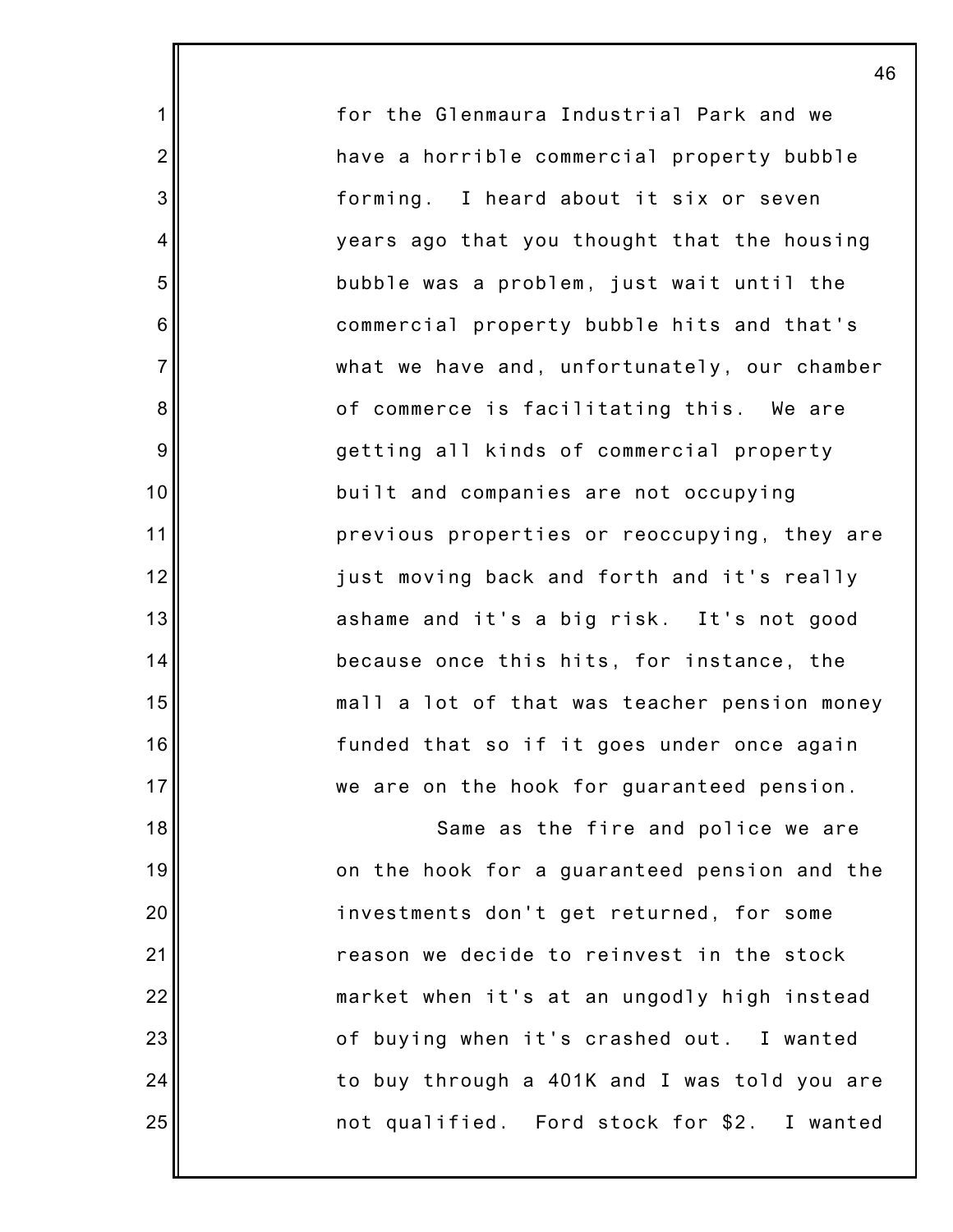to buy 2000 shares. Now, today that would probably translate into about \$30,000 and I could have with a \$4,000 dollar investment so that's the way you make money on the stock market. Not buying into it when it's at \$16,000, that's when you start to smell the smoke.

1

2

3

4

5

6

7

8

9

10

11

12

13

14

15

16

17

18

19

20

21

22

23

24

25

And the golden parrot, once again, call your senators, congressmen, the president, especially if you are in a public union because they are the only unions left. Tell them to scrap the transpacific trade pack. We have enough joblessness and it's only going to cause more. Once again, now the golden parrot goes to President Obama because he is over in Japan pushing this again, and we never bare down on them, it just results in unemployment and we already have a lot of vacation for 30 years putting people out of jobs and now we have trade pack after trade pack after trade pack. It's not right. Shame. You know, I never thought I'd say it, but shame. The golden parrot goes to President Obama. Thank you and have a good night. Don't forget bawk,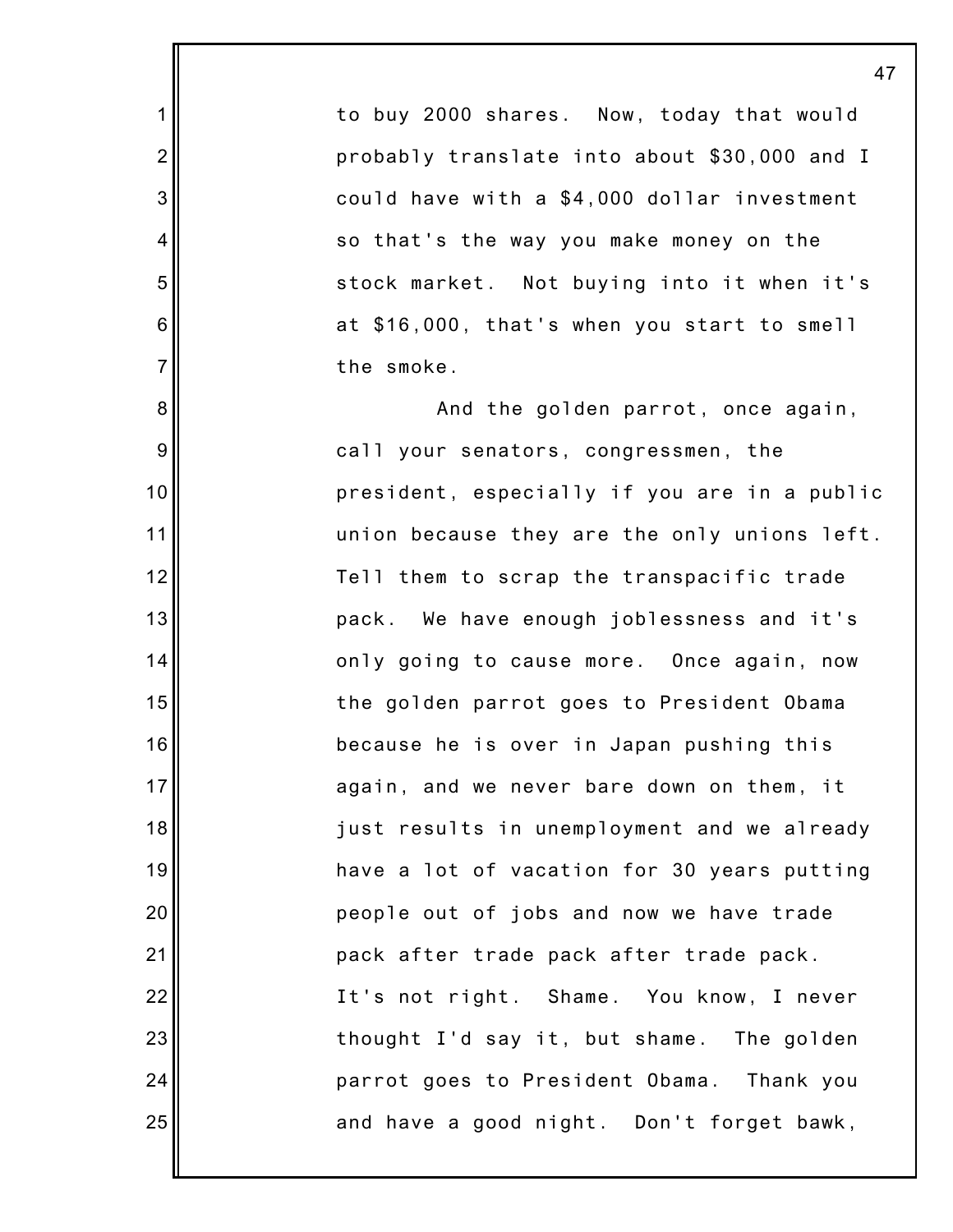|                 | 48                                           |
|-----------------|----------------------------------------------|
| 1               | bawk.                                        |
| $\overline{2}$  | MS. SCHUMACHER: Good evening,                |
| 3               | Council. Marie Schumacher.                   |
| 4               | ALL OF COUNCIL: Good evening.                |
| 5               | MS. SCHUMACHER: First, I would like          |
| $6\phantom{1}6$ | to ask Mr. McGoff if he has the answers to   |
| $\overline{7}$  | my written questions that I asked at the     |
| 8               | February 5 meeting for me yet?               |
| 9               | MR. MCGOFF: I do not.                        |
| 10              | MS. SCHUMACHER: Okay. Thank you.             |
| 11              | And I, too, would agree with Mrs. Franus on  |
| 12              | the abstention last week and the impact on   |
| 13              | that on the vote, both whether it counts as  |
| 14              | a "no" vote and also whether or not it was   |
| 15              | really -- should have been an abstention.    |
| 16              | If you read the causes for abstaining from a |
| 17              | vote it's a financial interest in the        |
| 18              | company or the personal entity that's being  |
| 19              | voted upon, not just knowing them, so I      |
| 20              | question that.                               |
| 21              | But moving onto 7-B tonight, because         |
| 22              | you will be taking a final vote, judging     |
| 23              | from the date of the contract it appears the |
| 24              | firm has been working pre-contractually; is  |
| 25              | that true?                                   |
|                 |                                              |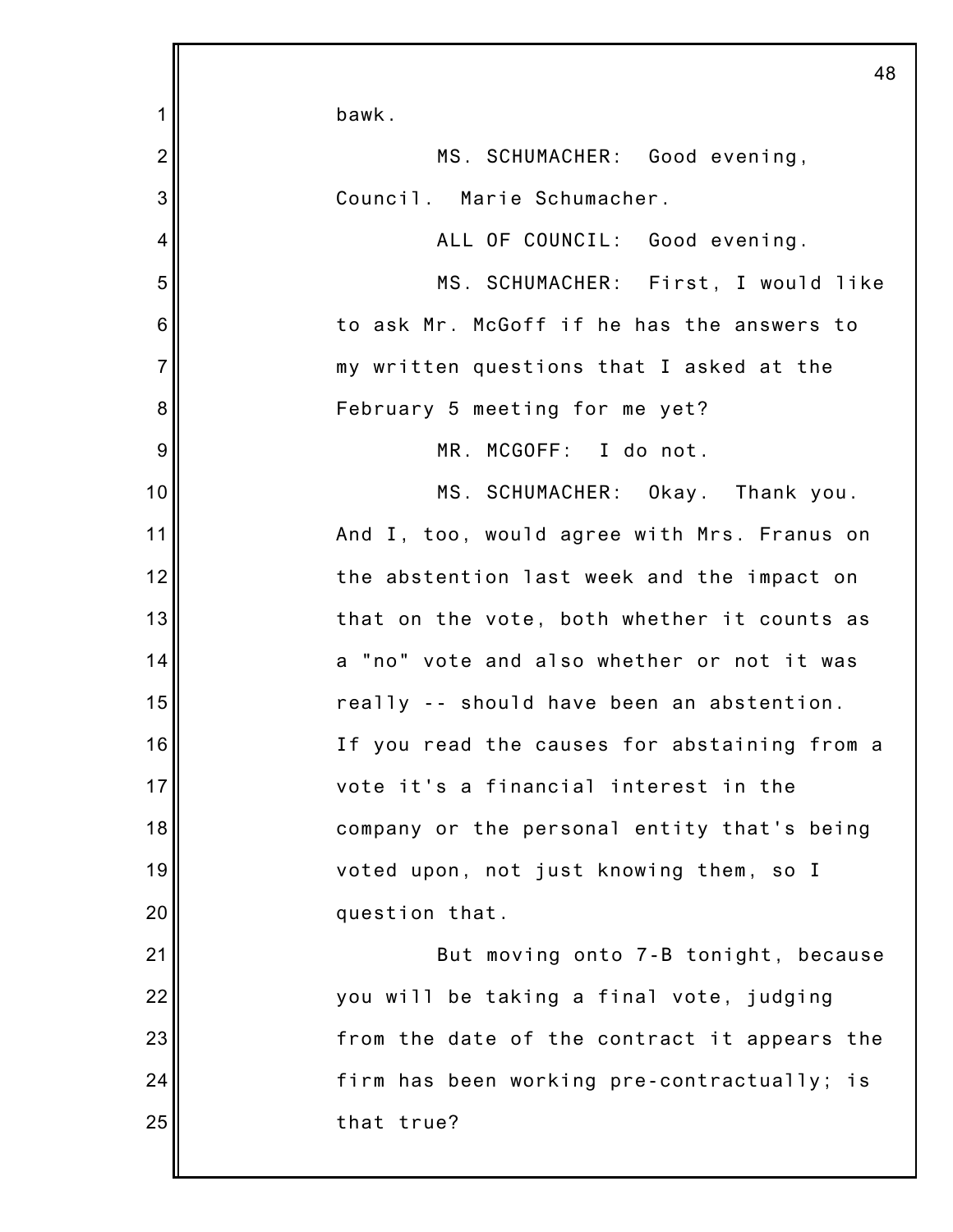|                | 49                                           |
|----------------|----------------------------------------------|
| 1              | MR. MCGOFF: I'm sorry? I missed              |
| $\overline{2}$ | that.                                        |
| 3              | MS. SCHUMACHER: Judging from the             |
| 4              | date of the contract, it appears that the    |
| 5              | firm has been working pre-contractually, is  |
| 6              | that true? In other words, they are already  |
| $\overline{7}$ | working?                                     |
| 8              | MR. MCGOFF: CECO?                            |
| 9              | MS. SCHUMACHER: PFM. I'm talking             |
| 10             | 7-B, I'm sorry. Yeah, okay. Maybe you        |
| 11             | could do it during motions, yeah. Also,      |
| 12             | Article III says that the terms and          |
| 13             | conditions may be supplemented is this       |
| 14             | supplementation with or without the approval |
| 15             | of council? I believe that should be in the  |
| 16             | contract.                                    |
| 17             | Okay. Moving onto Article IV, I              |
| 18             | don't believe that this contract is actually |
| 19             | executable because Article IV -- or, excuse  |
| 20             | me, nine, states that the city's liability   |
| 21             | is limited to the appropriations approved    |
| 22             | for this effort.                             |
| 23             | Now, since Mr. McGoff you told us            |
| 24             | tonight there is no appropriation for this   |
| 25             | then it would be zero for this year because  |
|                |                                              |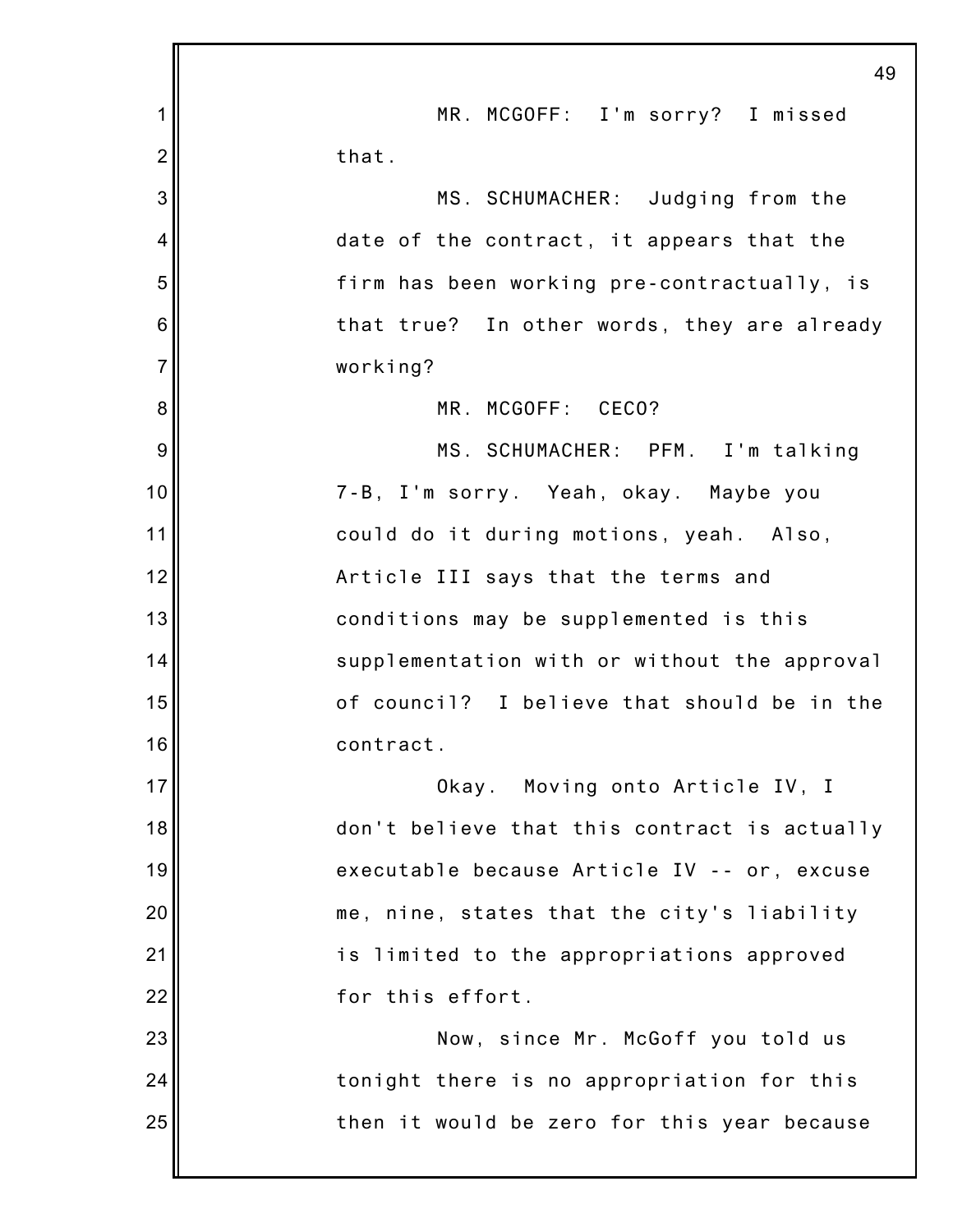you can't appropriate for 2015 as of yet, so there is no way that this term of the contract can be substantiated so I think something has to change there and I would suggest something limiting the amount that they get out of any anything that happens next year for their fees.

1

2

3

4

5

6

7

8

9

10

11

12

13

14

15

16

17

23

24

25

Also, there is no fixed transition fee, that's left open. Will they have to come back to council for that for approval on that? Now, the other company, the bids were sifted down to two, the other company that was not selected of those two provided a fixed transition fee, but there is no fixed transaction fee in this contract and I don't think you should vote for it until there is.

18 19 20 21 22 The RFP called for bidders to detail their fees and expenses so this is really non-compliant because the transaction fee is not fixed and, therefore, it's not compliant with the RFP.

Also, last week Mrs. Hodowanitz noted a disconnect between two fees for the analysts, I believe it was, and it was a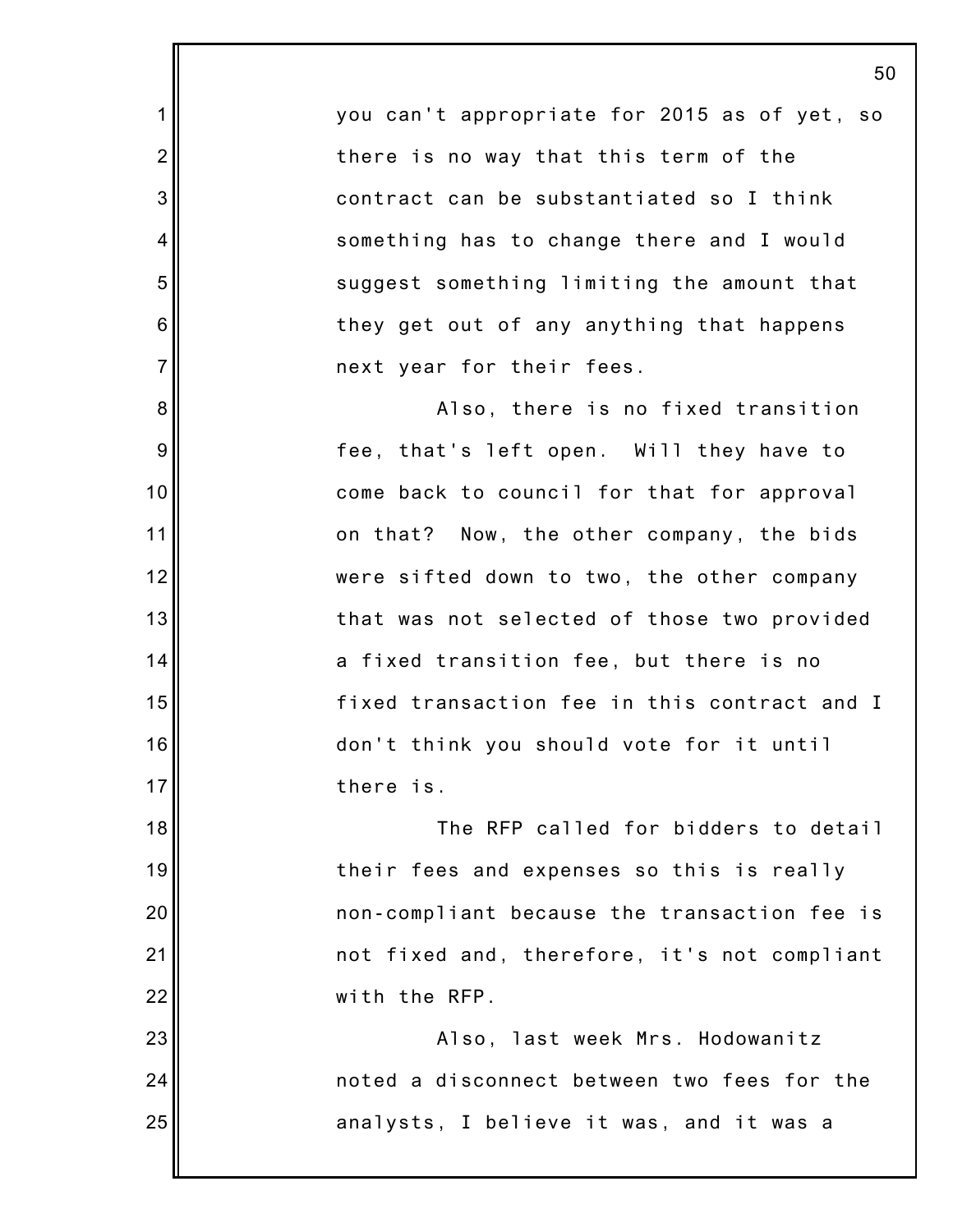|                 | 51                                           |
|-----------------|----------------------------------------------|
| 1               | difference between \$275 hour and \$225 an   |
| $\overline{2}$  | hour, has that been corrected in the         |
| 3               | contract or which was correct? Was it \$275  |
| 4               | or \$225? Well, I would suggest --           |
| 5               | MR. MCGOFF: Nothing has changed.             |
| $6\phantom{1}6$ | MS. SCHUMACHER: Well, there's a              |
| $\overline{7}$  | disconnect. It says two different figures    |
| 8               | in two different -- I mean, two different    |
| 9               | places. I don't think you should vote on     |
| 10              | this until there is -- until these questions |
| 11              | are answered because it's just not right.    |
| 12              | Okay, enough on 7-B.                         |
| 13              | I would like to know that at least           |
| 14              | this citizen has been following up, last     |
| 15              | year I was against the charging only a half  |
| 16              | a percent or reducing the agreed upon        |
| 17              | contractual interest rate for Alexander's    |
| 18              | down from what it was to 1/2 a percent and   |
| 19              | that was for six months and it was to be     |
| 20              | revisited, and I just would like to note in  |
| 21              | advance that (a) I am against that 1/2 a     |
| 22              | percent, you may as well give them a grant,  |
| 23              | and also make sure that that does come back  |
| 24              | before council when that's established.      |
| 25              | That was for six months so                   |
|                 |                                              |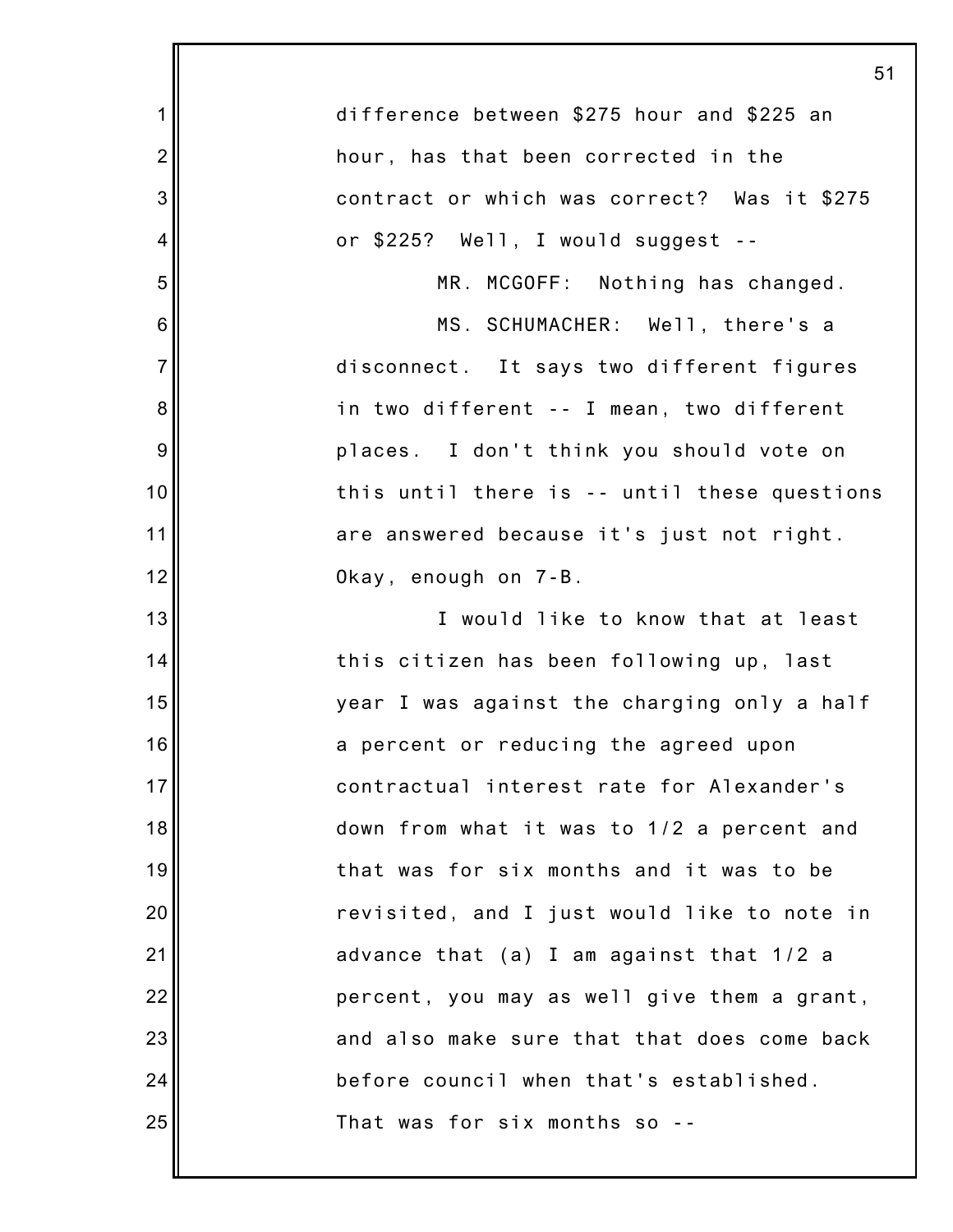|                | 52                                           |
|----------------|----------------------------------------------|
| $\mathbf 1$    | MR. ROGAN: I spoke to the attorney           |
| $\overline{2}$ | for Alexander's earlier in the month and it  |
| 3              | is something that will be revisited by       |
| 4              | council.                                     |
| 5              | MS. SCHUMACHER: Well, okay. And              |
| 6              | then on the backup to the -- may I finish?   |
| $\overline{7}$ | Backup to the agenda, I know that I have no  |
| 8              | trouble getting backup when I request it,    |
| 9              | and I'm only one person, but during the      |
| 10             | League of the Women Voters debate last year  |
| 11             | the mayor said he was definitely in favor of |
| 12             | providing that electronically and that       |
| 13             | hasn't happened yet, so I would very much    |
| 14             | like to see that start happening, it would   |
| 15             | be very helpful I think to a lot of people.  |
| 16             | Thank you.                                   |
| 17             | MR. GAUGHAN: Thank you.                      |
| 18             | MR.<br>MCGOFF: Anyone else who wishes        |
| 19             | to address council?                          |
| 20             | MS. REED: FIFTH ORDER. 5-A.                  |
| 21             | MOTIONS.                                     |
| 22             | MR. MCGOFF: Mr. Wechsler?                    |
| 23             | MR. WECHSLER:<br>Thank you, Mr.              |
| 24             | McGoff. I'd just like to touch a little bit  |
| 25             | more on the meeting with Mr. Gaughan and I   |
|                |                                              |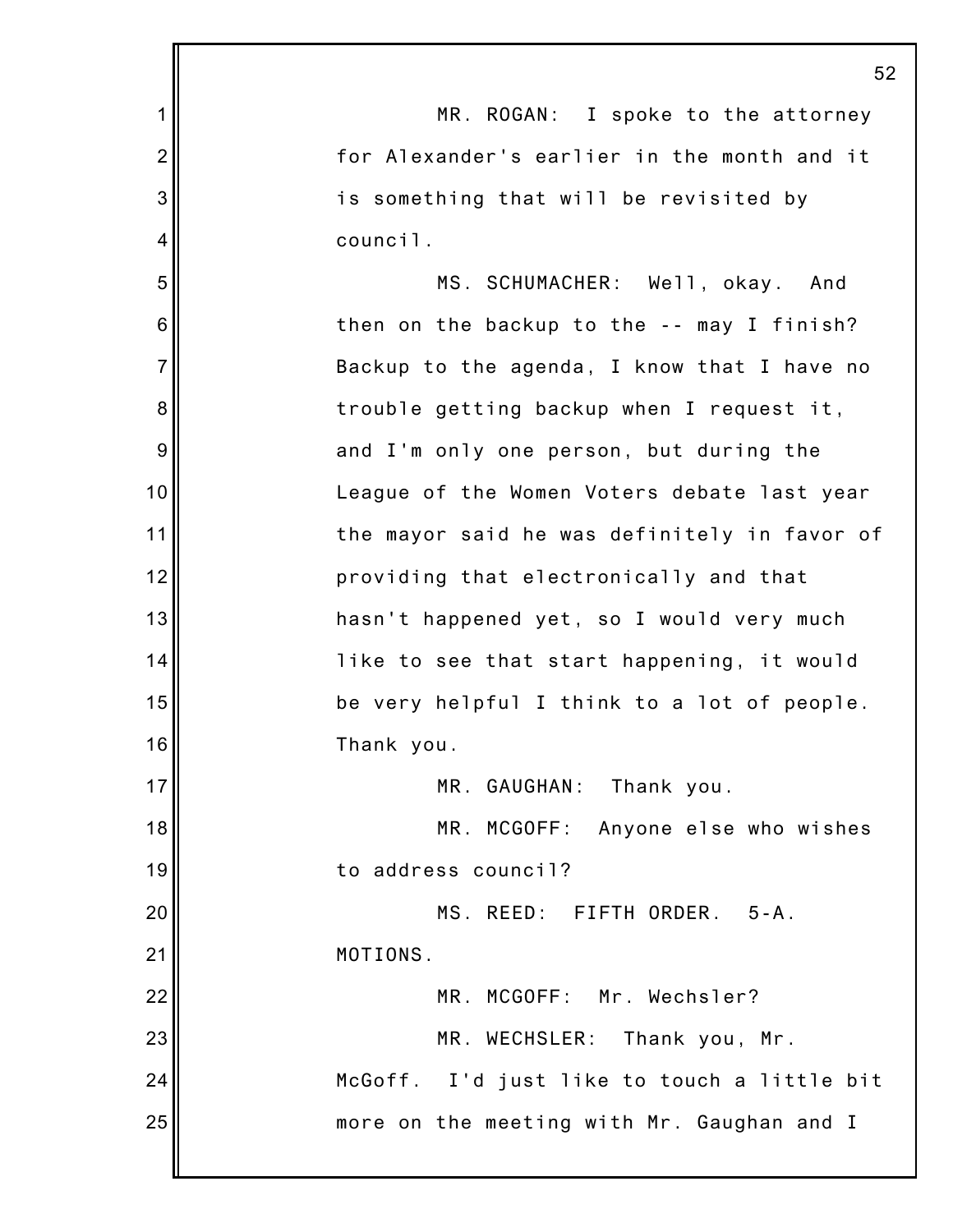attended last night that Mr. Quinn as president of the Hill Neighborhood Association conducted. There was over 50 residents there at the meeting with many, many legitimate concerns about their city. These are tax paying people who were only asking for basic services.

1

2

3

4

5

6

7

8

9

10

11

12

13

14

15

16

17

18

19

20

21

22

23

24

25

One of the ideas that we kicked around a little bit in caucus, and doing this is perhaps doing some type of concentrated effort in certain sections of the city with the concentration of the police, inspectors, DPW, just to show the citizens that there are people out and trying to make a difference. These things are happening in the city every day, but they are spread out across the whole city and not everyone guts to see the results of what the hardworking employees of the city are doing. So this is very much in the infancy stage, we just want to get a plan that will be effective and useful to the citizens.

Also, in caucus we also started to talk about the swimming pools. The city is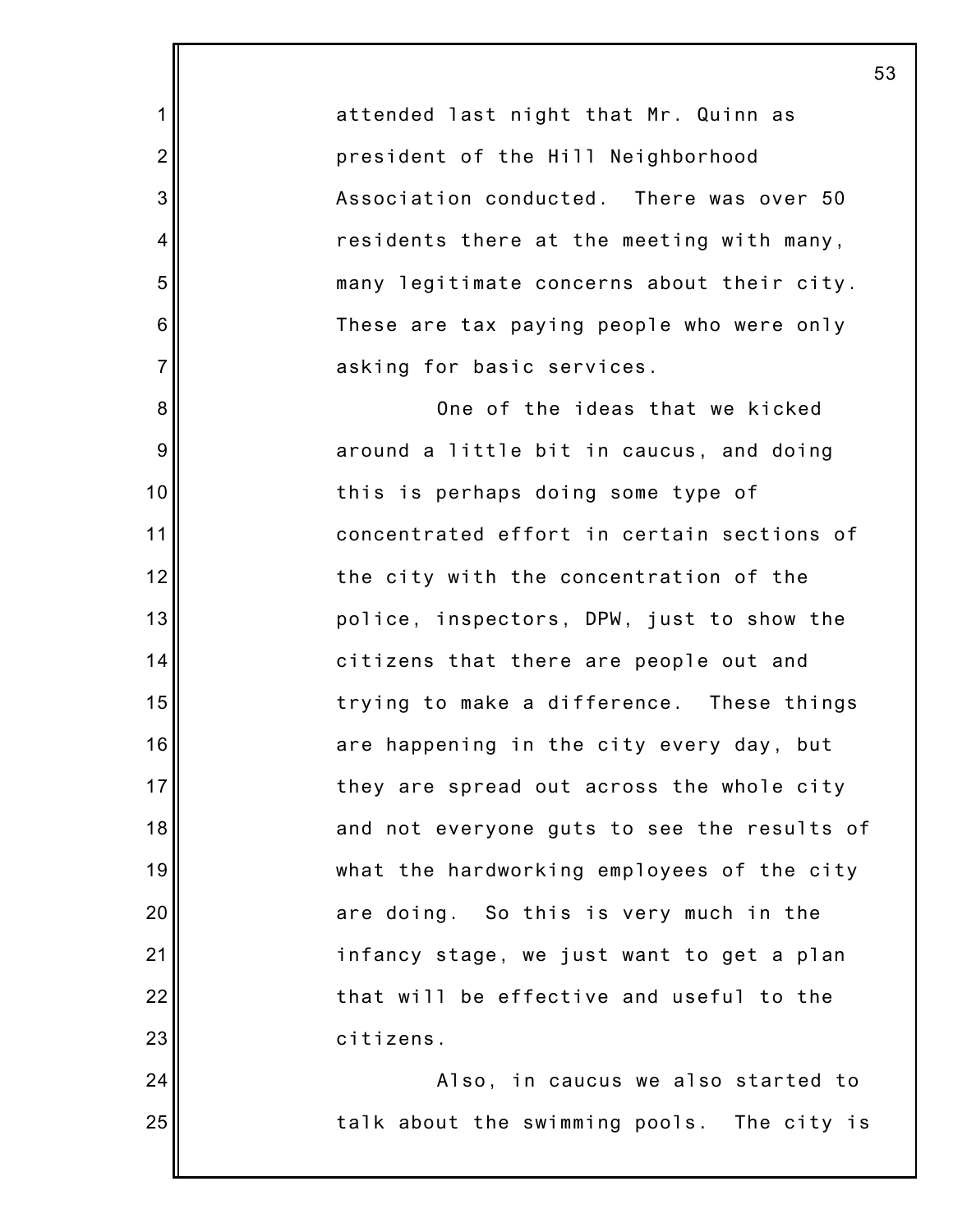in a little bit different situation with the Rec Authority having Nay Aug Park and then the other pools in the city being managed by the city. I know from talking to Mayor Courtright they are working on plans as to open as many pool as they can in the city, but the reality is we are in a financial bind here.

1

2

3

4

5

6

7

8

9

10

11

12

13

14

15

16

17

18

19

20

21

22

23

24

25

I do agree with what Mr. Morgan said that perhaps we could find companies that may want to volunteer services to us through grants and all, but the problem is if we get Pinebrook pool open how are we going to staff it, where are we going to get lifeguards? These are all kinds of things that may be too late for this summer to discuss, but I know going forward there is a commitment from members of council to try and come up with a group plan for next summer. I know that's no consolation for this summer, but we are looking towards making the situation better next year. And thank you, Mr. McGoff. MR. MCGOFF: Mr. Rogan?

MR. ROGAN: Yes, just a few items.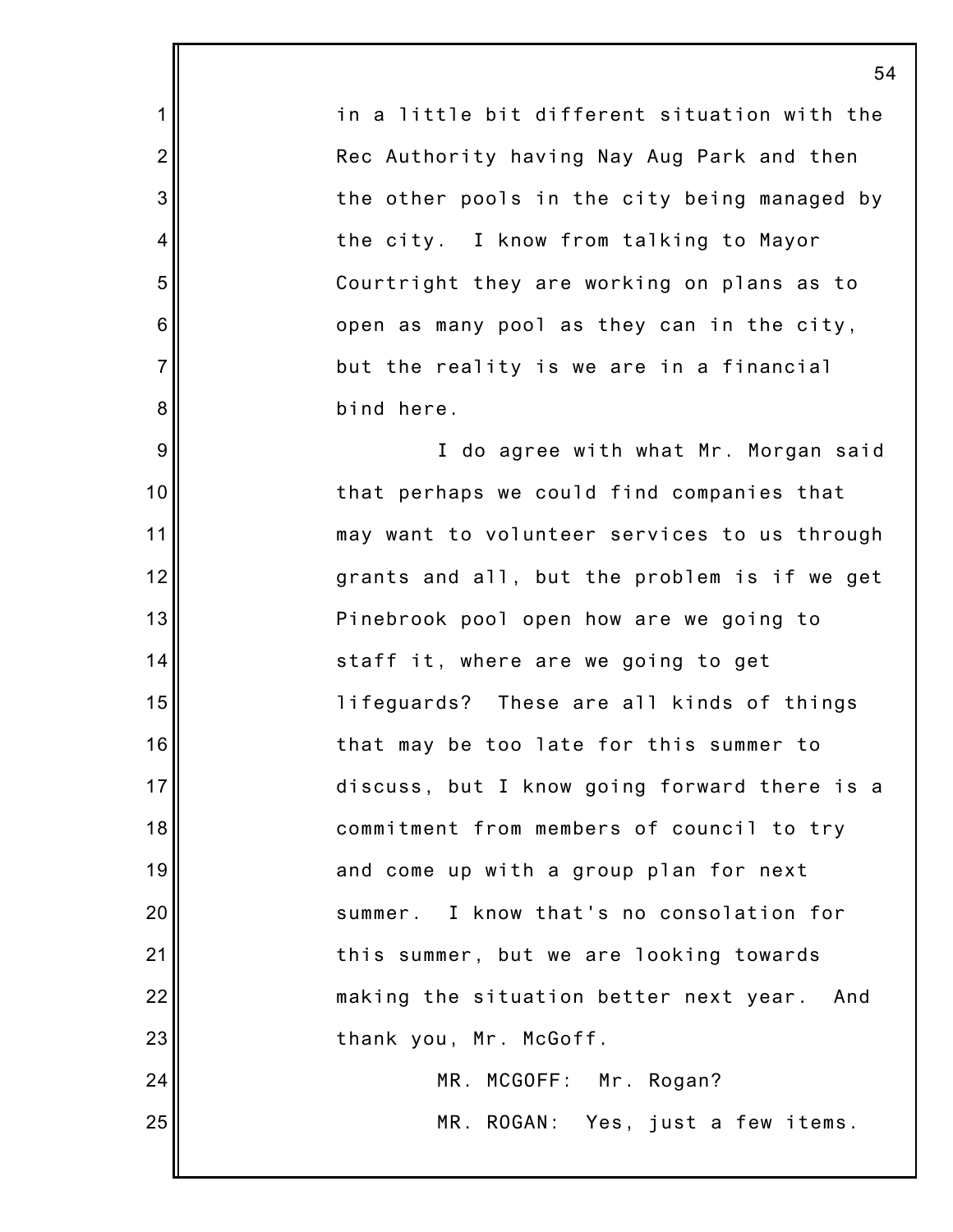I'd first like to thank Mr. Borthwick from the Parking Authority for attending our caucus earlier. We will be much more forthcoming on the city working with the Authority on some possible changes and some changes for the better. This morning I attended the PennDOT elected firms meeting and our city business administrator, Dave Bulzoni, was there as well. I just didn't want to give an update on two items that were brought up at council multiple times and that we talked about at the meeting. The first one is Main Avenue in West Scranton. I know this was also in the papers. It is part of the PennDOT's plan to mill and pave Main Avenue from the city line in Taylor to the Scranton Expressway. It's by far one of the worst roads in the city. It may not happen this year, unfortunately, it may be in next year's plan, and the reason PennDOT gives further delay is because as they go into a residential area they must make all of the curb cuts at each corner handicap accessible.

1

2

3

4

5

6

7

8

9

10

11

12

13

14

15

16

17

18

19

20

21

22

23

24

25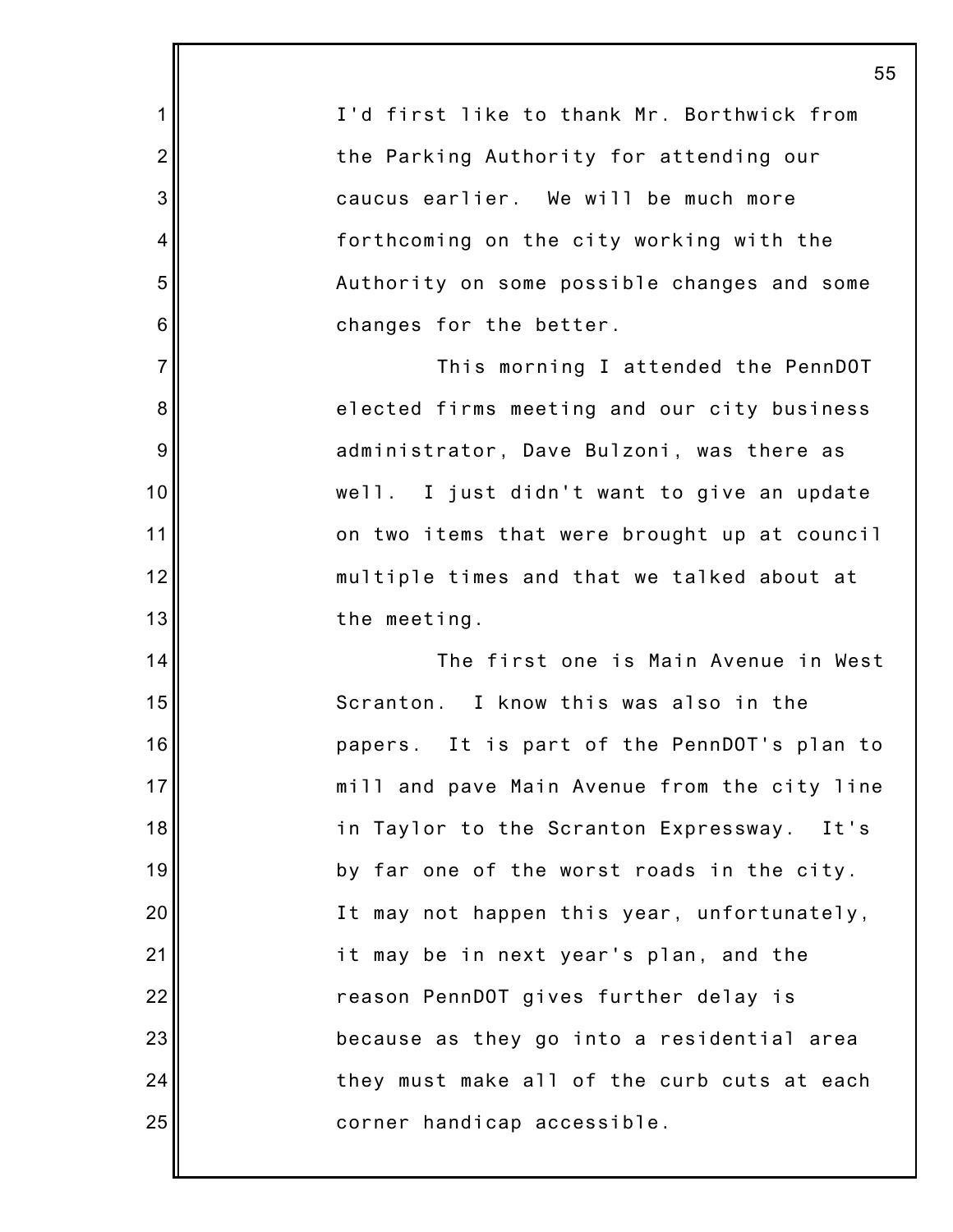So when this project does begin Main Avenue will be milled and paved from the Expressway to the Taylor border, and also any intersections for pedestrians that are not currently handicapped accessible will be made handicap accessible with ramps, so that's where that stands.

1

2

3

4

5

6

7

8

9

10

11

12

13

14

15

16

17

18

19

20

21

22

23

24

25

Next, I know the signalization has been brought up a lot, I know Councilman McGoff brought this up a couple of weeks ago as well. They did state that all of the signals that needed to be put in and installed, all they installation phase of that project has been completed, but what they are currently doing is a 30-day review and a 120-day review on the traffic patterns. That's when we can see changes in the signalization, and from talking to residents I know that some of the downtown lights they are not synchronized the way they should be.

I know in bigger cities it's a very simple plan. If you are traveling north and south they're all green at once, east and west is red and then they switch, which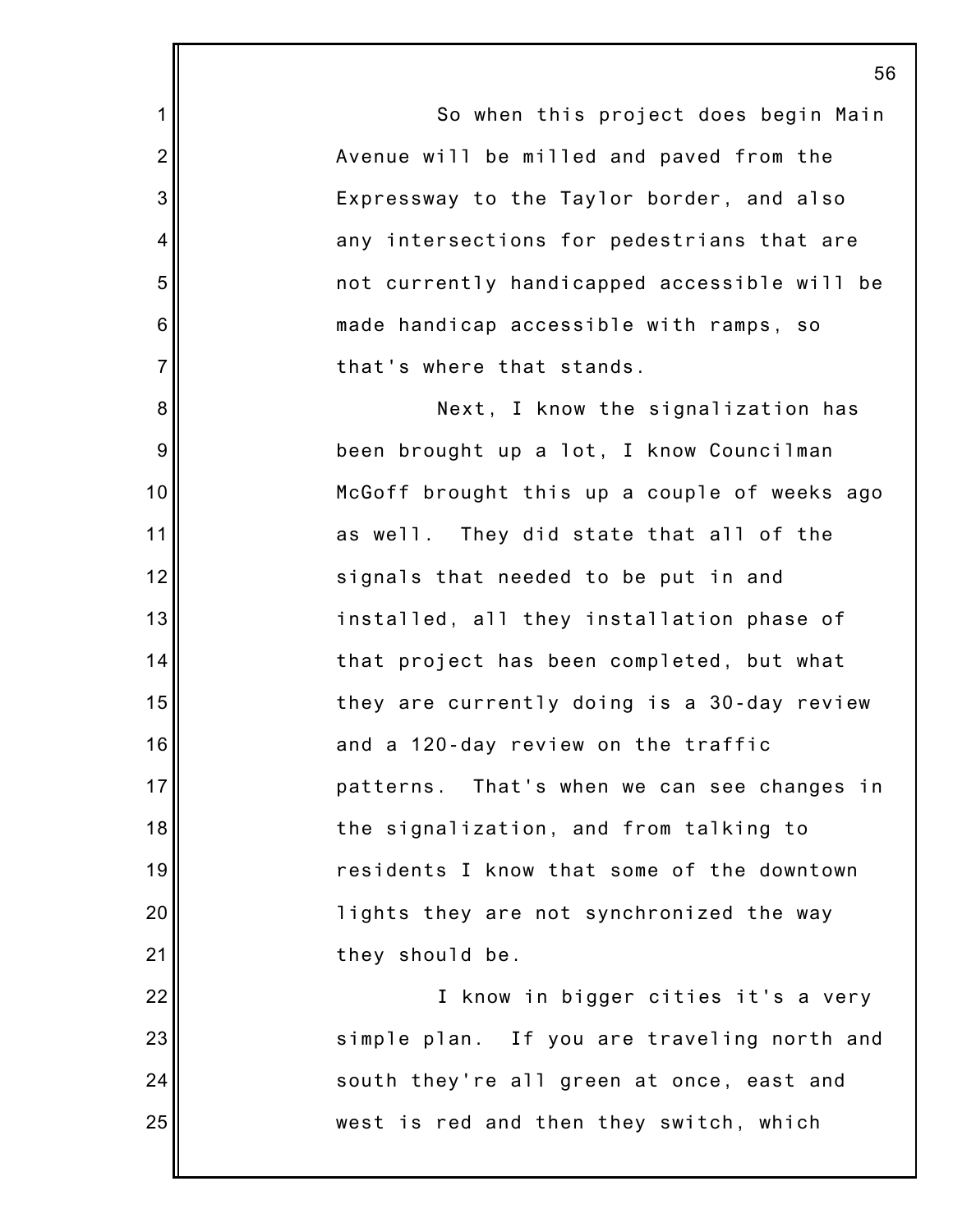|                | 57                                           |
|----------------|----------------------------------------------|
| 1              | makes for a nice free flowing traffic        |
| $\overline{2}$ | pattern and it's good for the individual     |
| 3              | because you waste less gas idling at red     |
| 4              | lights.                                      |
| 5              | That is it something I would like to         |
| 6              | see happen. PennDOT doesn't seem to want to  |
| $\overline{7}$ | do it that way in the city, but that's the   |
| 8              | update on those items.                       |
| 9              | Just a quick comment on the pools            |
| 10             | and the Recreation Authority, I don't        |
| 11             | believe that the Recreation Authority should |
| 12             | be in charge of the swimming at Nay Aug. I   |
| 13             | think it should be a function of city        |
| 14             | government through the mayor, through city   |
| 15             | council. We are the elected officials, not   |
| 16             | the members of the Authority. I know this    |
| 17             | has been an issue for many, many years about |
| 18             | the fees to swim at Nay Aug and the other    |
| 19             | pools that haven't been opened much doing    |
| 20             | the last few years and as somebody who is    |
| 21             | younger when I grew up we would walk down to |
| 22             | the neighborhood pool and swim and it was    |
| 23             | either free or I think it might have been a  |
| 24             | dollar.                                      |
| 25             | But one of the things I would like           |
|                |                                              |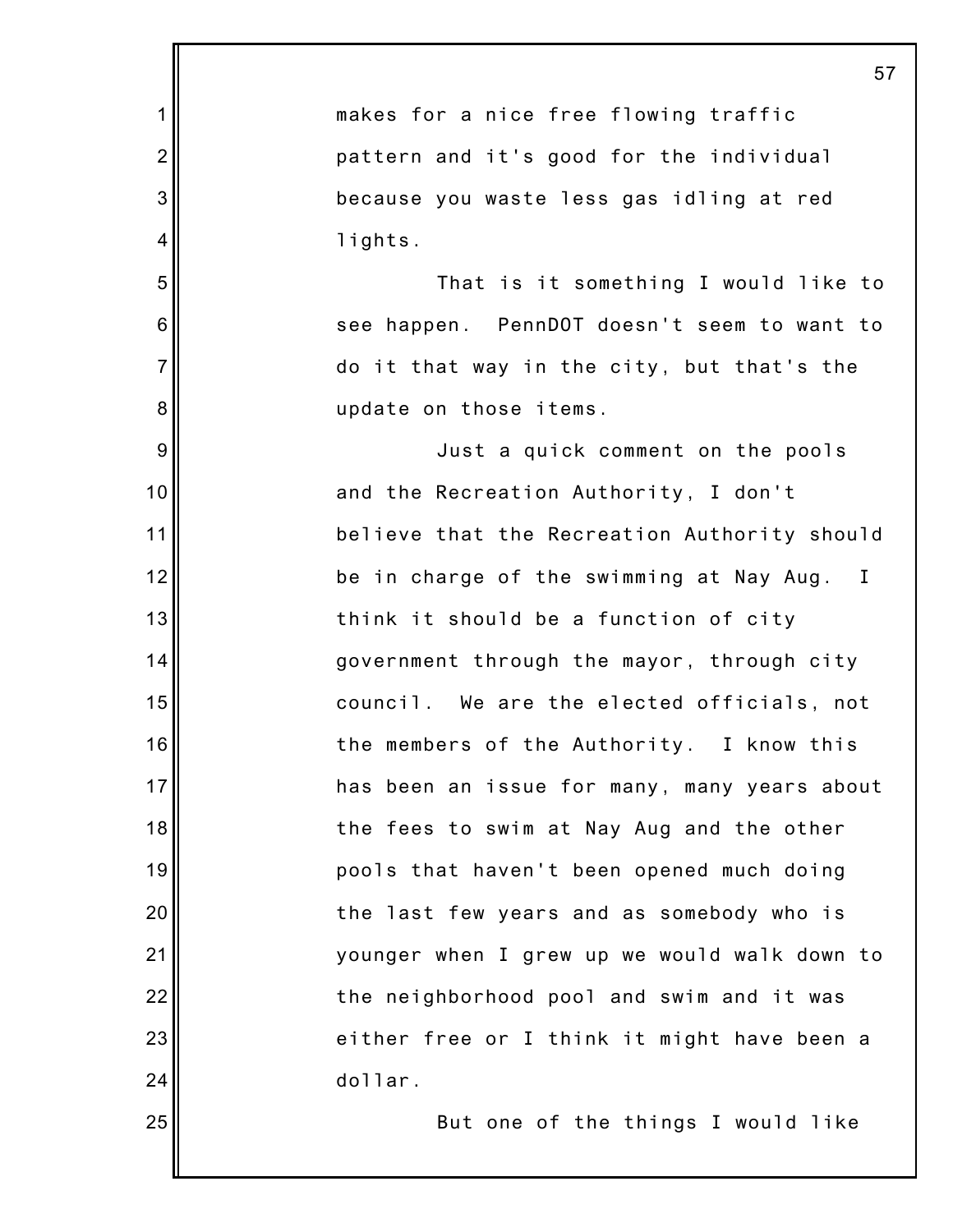to see implemented is free swimming for children in the City of Scranton and to prove that all you would need to do is have a report card from your school to just show that you enrolled in a Scranton public school or private school in the city. I think that would be an easy way to provide free swimming for -- at least for the children, the parents they may have to pay or out-of-towners would have to pay as well, but I think that's something that should be looked at.

1

2

3

4

5

6

7

8

9

10

11

12

13

14

15

16

17

18

19

20

21

22

23

24

25

And, also, I brought up and idea and this is, again, like Mr. Wechsler said not something that would be for this summer but possibly for next summer, maybe partnering with one of the local nonprofits, the Boys and Girls Club to have some of their staff maybe cross-trained as lifeguards and the children from the Boys and Girls Club can come to the pools and swim for free and have, you know, different events at the pools.

I think that would be a nice way to provide a service back to the community to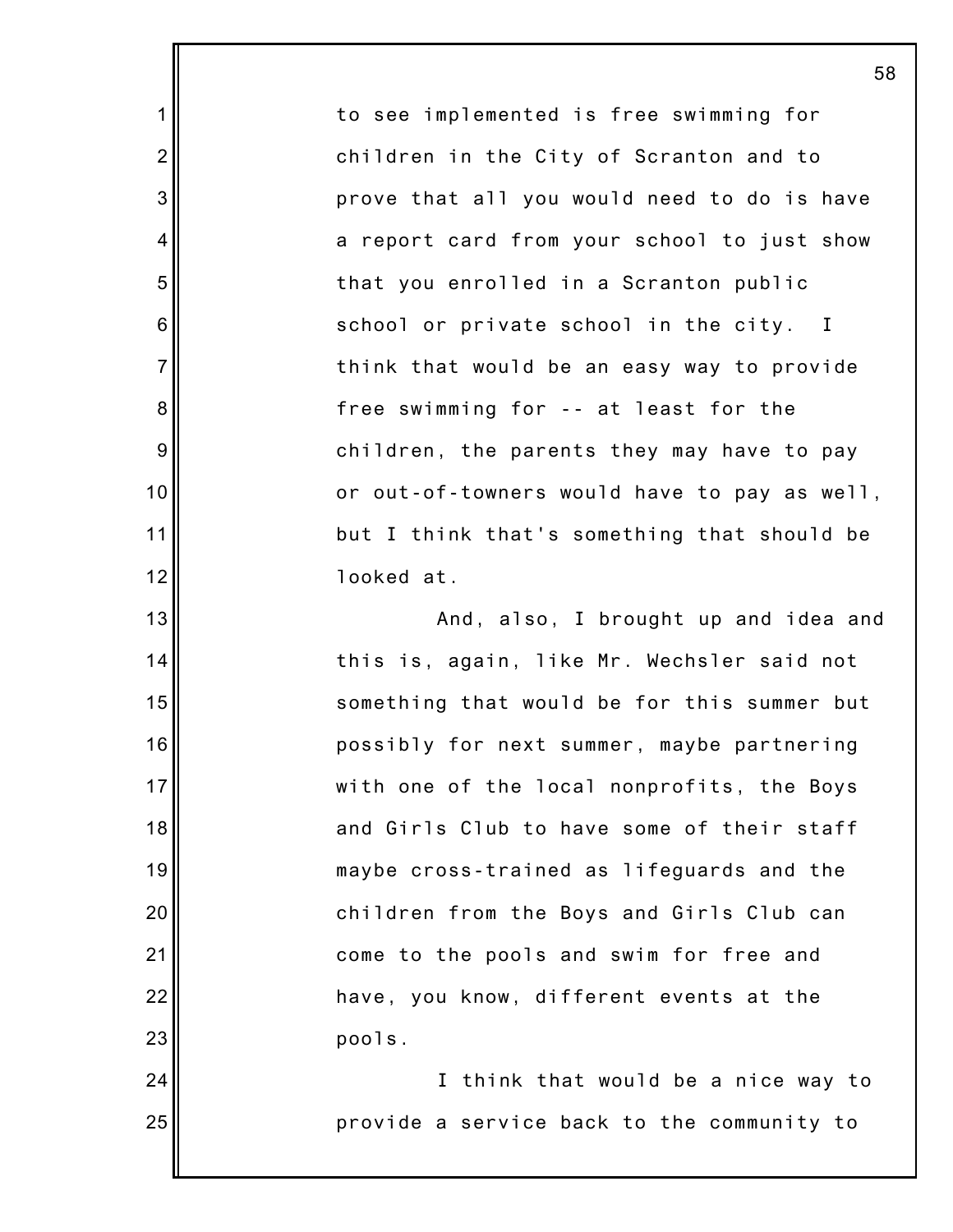these groups and also have the group, the nonprofit help the city by providing their staff as lifeguards for the pools, so that's something I know we all be working on over the next few months for this year then long-term for the next few years.

1

2

3

4

5

6

7

8

9

10

11

12

13

14

15

16

17

18

19

20

21

22

23

24

25

I just wanted to bring this up, and I brought it up again a few weeks ago, but through OECD every five years a consolidated plan has to be submitted, and as part of the Citizens' Action Committee we created a survey that residents can fill out to tell us how you would like to see your tax dollars spent. The survey is available on the city's website on the home page or you could pick up a hard copy in city hall. In addition, all Scranton public libraries, UNC facilities, Weston field house, and they will also be mailed out to public service and nonprofit organizations within the City of Scranton.

You can fill out the forms and submit them, either drop them off or mail them to the city and the deadline to submit that survey is June 6. And anyone who would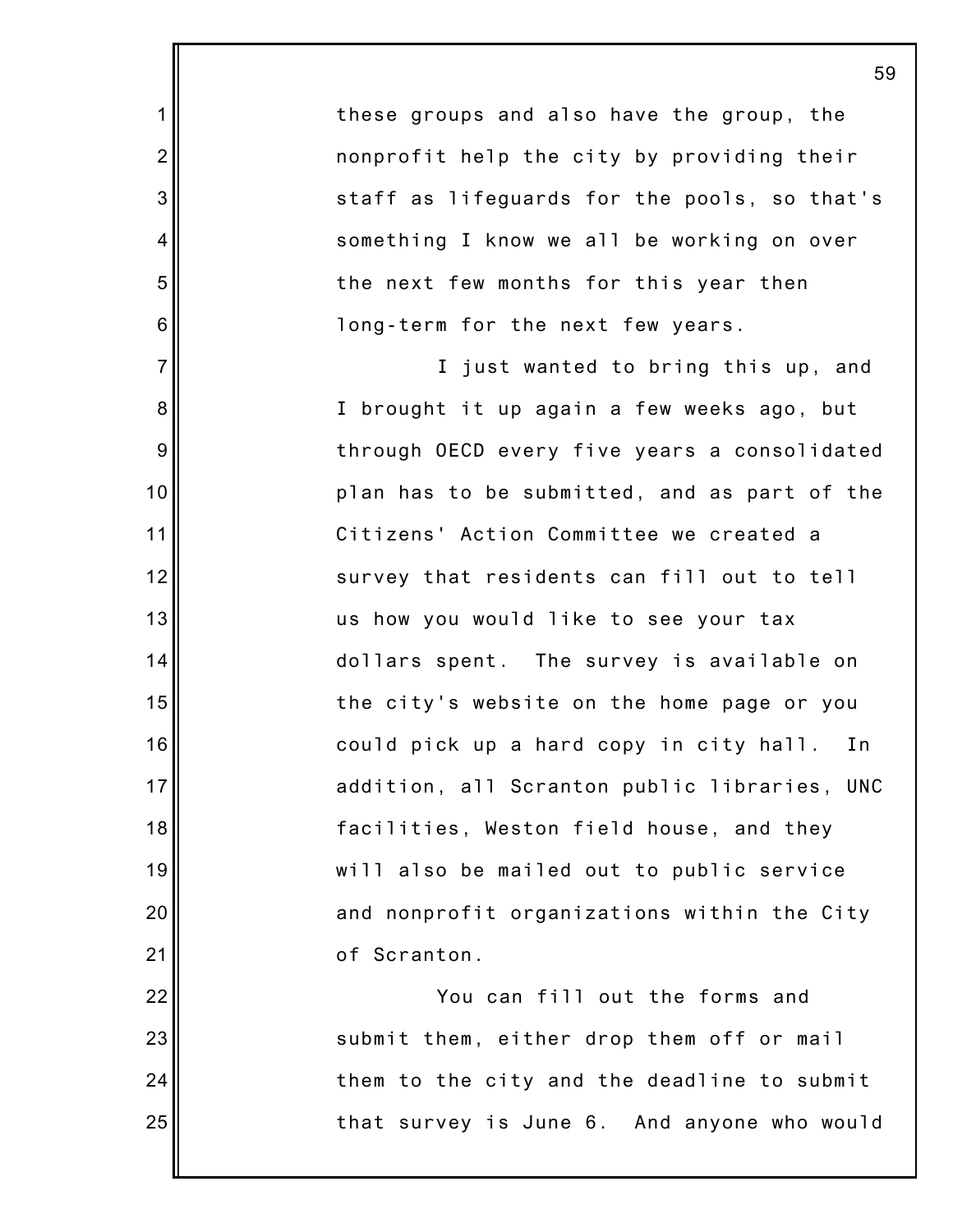1 2 3 4 5 6 7 8 9 10 11 12 13 14 15 16 17 18 19 20 21 22 23 24 25 60 like to have their voice heard on how these dollars should be spent is strongly encouraged to fill out a survey and submit it. The second item also regarding the consolidated plan is that a meeting will be held by OECD on Wednesday, April 30, at the Center for Independent Living located at 1142 Sanderson Avenue. The time of the meeting is 6:00 p.m. and will last about an hour and a half. The purpose of the meeting is to get input from residents of the city related to the developing priorities for the consolidated plan over the next five years. So anyone that would like to attend that meeting, I look forward to being there myself and listening to the residents, and again, everyone is encouraged to complete the survey. And that is it all I have for today. Thank you. MR. MCGOFF: Mr. Loscombe? MR. LOSCOMBE: Yes, just briefly. Quickly, I would like apologize to Mr. Quinn and the Hill Neighborhood Association. I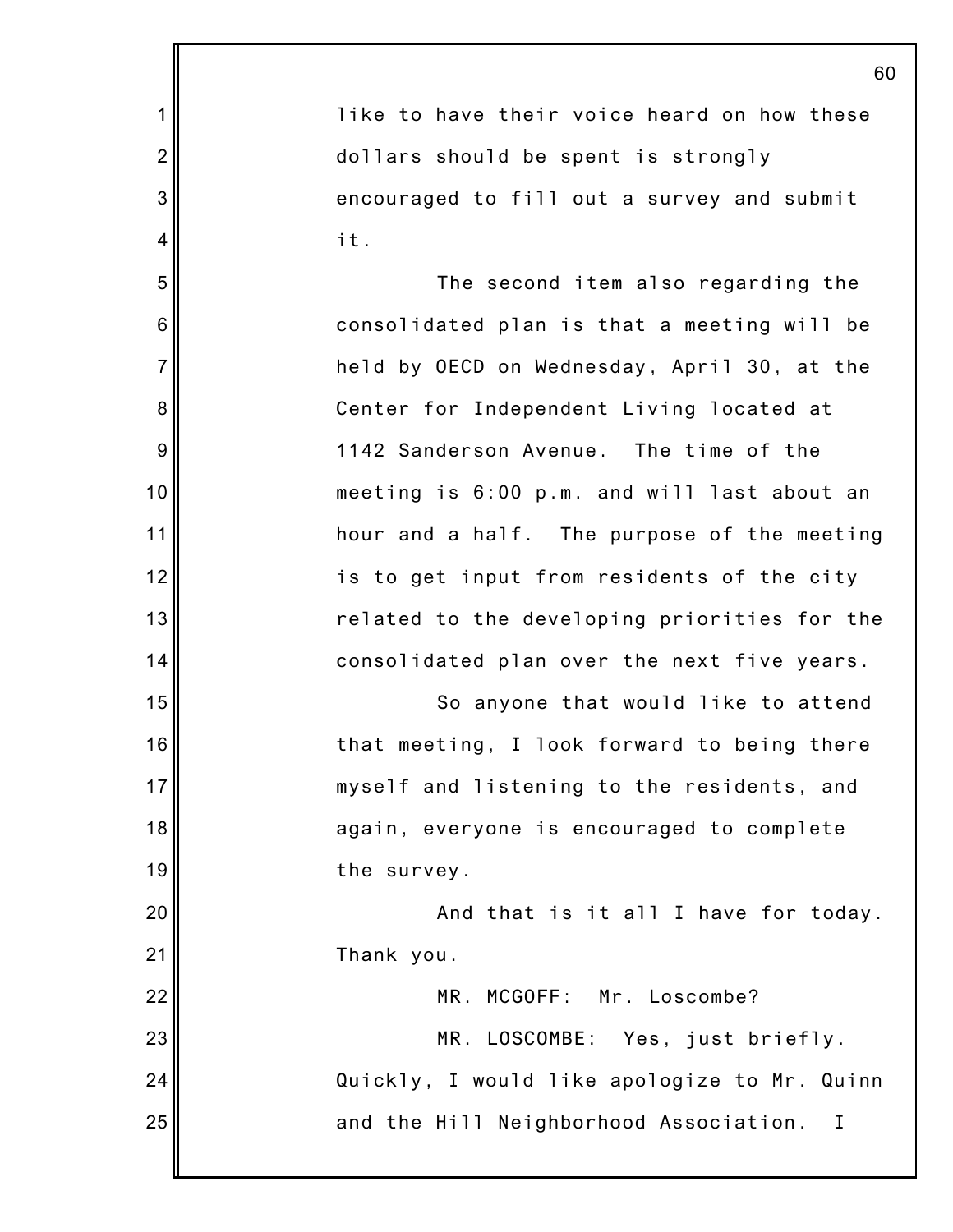would have liked to attended the meeting. Unfortunately, my work schedule tends to occupy my hours many evenings and it sort of plays havoc with lot of these meetings, unfortunately. I used to attend the West Side crime watch meetings, but they hold them the same evening as our council meetings, but occasionally I will have a free evening and I'll try to and get to any meeting I can.

1

2

3

4

5

6

7

8

9

10

11

12

13

14

15

16

17

18

19

20

21

22

23

24

25

But, you know, I would definitely like to be a part of the meetings and be a part of what's going on and if there is any questions or anything I could do they could always reach me by telephone or by my e-mail address here. But, unfortunately, at this time, you know, I have to pay the bills, but that's all I have to say. Thank you.

MR. GAUGHAN: Yes. Thank you. Just briefly, the street sweeping schedule, just wanted to update everyone, next week from April 28 to May 2 the DPW will be sweeping the streets in the Tripp section of the Tripp Park section of the city from Dickens Street to Gibson Street. It was discussed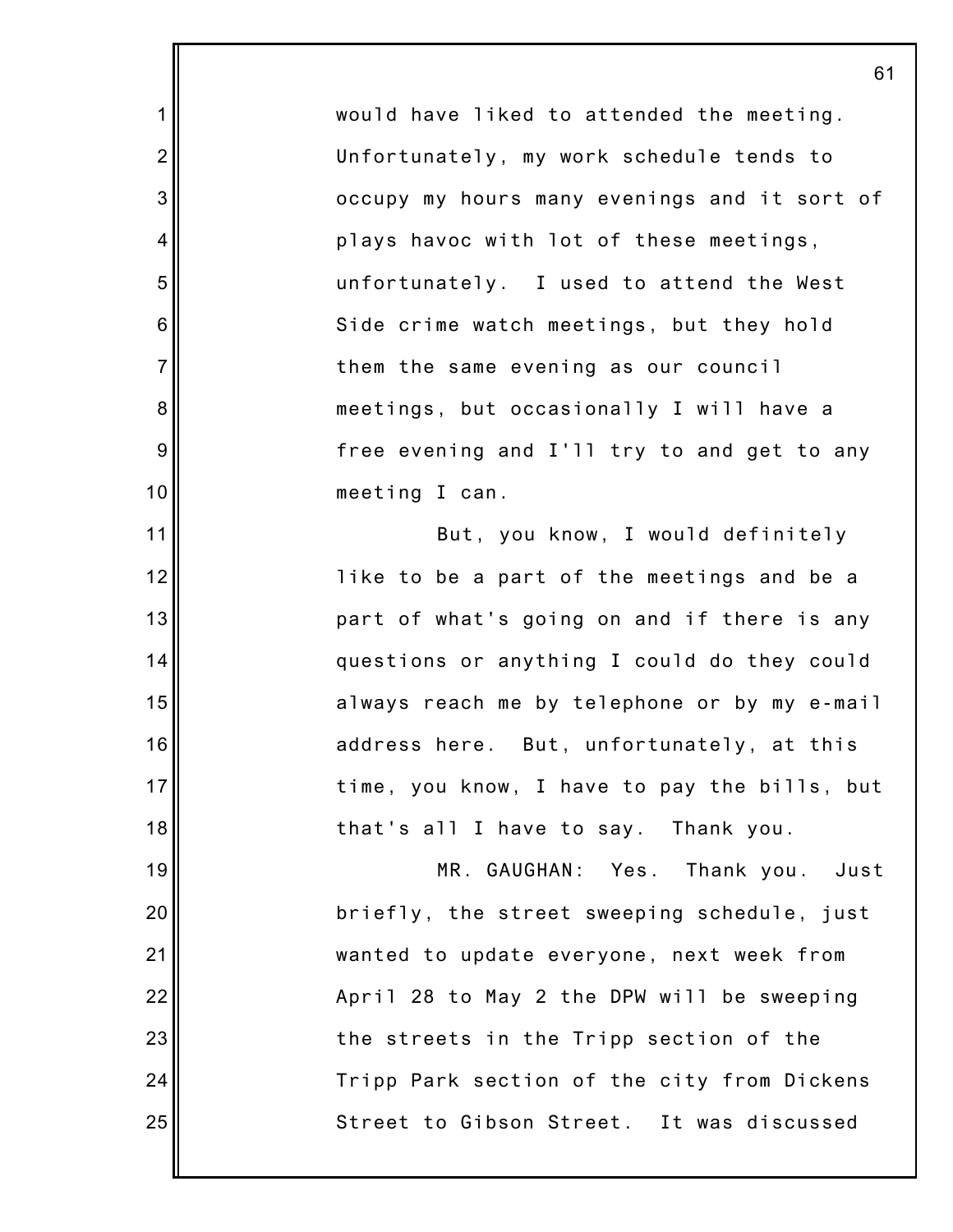in the caucus that we would like the city to present a press release in the newspaper so they can run the schedule each week and maybe put a blurb in or a part in the paper telling me people each week where the street sweeper will be.

1

2

3

4

5

6

7

8

9

10

11

12

13

14

15

16

17

18

Also, it was discussed in caucus that we would suggest that maybe residents can be notified when the street sweeper will be coming in their area or down their street either by paper notice or by putting some sort of sign on the telephone polls. This was an issue that was brought up at the Hill Neighborhood Association meeting last night that may give people the opportunity to move their cars and make it easier on the DPW workers who are operating the street sweeper.

19 20 21 22 23 24 25 Finally, I would just like to echo Mr. Wechsler's comments. We did attend the Hill Neighborhood Association meeting. There was a great crowd. There was great energy in the room and from what I could see people want to be involved, they want to see the city do better and I was glad to be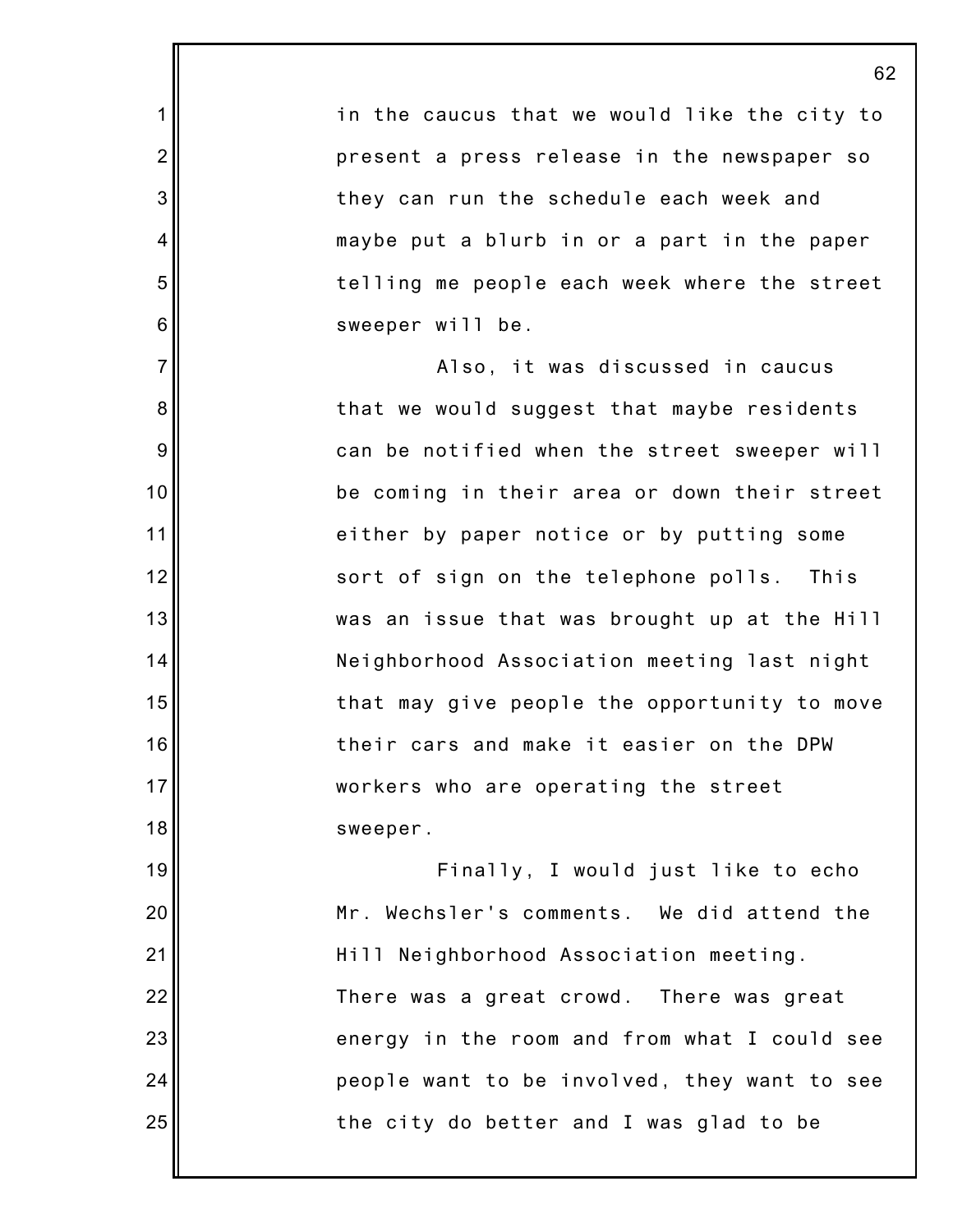|                | 63                                            |
|----------------|-----------------------------------------------|
| 1              | there and we will be working on those issues  |
| $\overline{2}$ | in the upcoming weeks.                        |
| 3              | And that is all I have. Thank you.            |
| 4              | MR. MCGOFF: Thank you. A couple of            |
| 5              | updates. First, we have spoken in the past    |
| 6              | that documents pertinent to city council      |
| $\overline{7}$ | have been damaged with the pipes that burst   |
| 8              | in city hall. We investigated the             |
| 9              | possibility of transforming these documents   |
| 10             | into something that was more appropriate for  |
| 11             | the time and also attempting to recover       |
| 12             | That process has started, has begun,<br>them. |
| 13             | and the cost of doing that is covered by      |
| 14             | city insurance so that those documents will   |
| 15             | be preserved.                                 |
| 16             | Second, there will be an opening of           |
| 17             | proposals for City of Scranton banking        |
| 18             | services. That will be held on Friday, May    |
| 19             | 9, 2014, at 10 a.m. in council chambers.      |
| 20             | Last year the administration felt that we     |
| 21             | had spent too much in banking fees and they   |
| 22             | have put on an RFP to see if we could reduce  |
| 23             | that expenditure for the current year.        |
| 24             | Also received from, actually from             |
| 25             | the Lackawanna County Controller Gary         |
|                |                                               |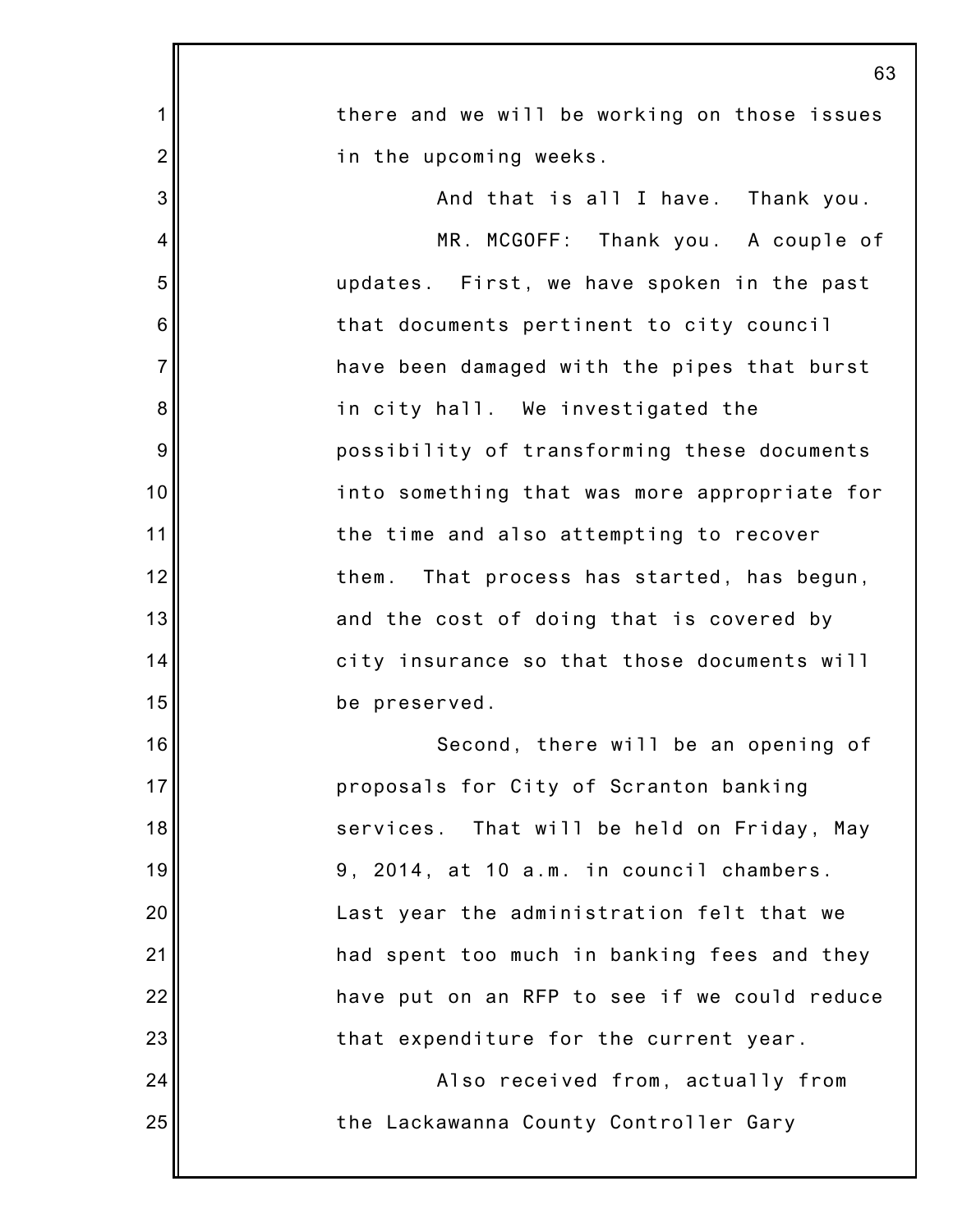DiBileo a notice about a fraud hotline. It says, "If you suspect or have knowledge of fraud, waste or abuse of taxpayer dollars, please report tips by calling," and there is a number 570-963-6600, and this fraud hotline is being managed by the Lackawanna County Controller's Office, and I will ask that we post this in the Clerk's Office so that people may see it.

1

2

3

4

5

6

7

8

9

10

11

12

13

14

15

16

17

18

19

20

21

22

23

24

25

Just again a comment about the caucus, the pre-meeting caucus is open to the public. There is no attempt to hide anything. Again, the purpose of the caucus is to provide information to council members so that they can make informed votes on the legislation. That is the -- and also organizational for the meeting. That is why they are held. If there is someone or topic that is of importance, that we feel is an importance to the general public, as we have done in the past we would will hold those here in council chambers.

Very brief comment on pools, this comes up every year, and we will look into what pools will be open, what plans there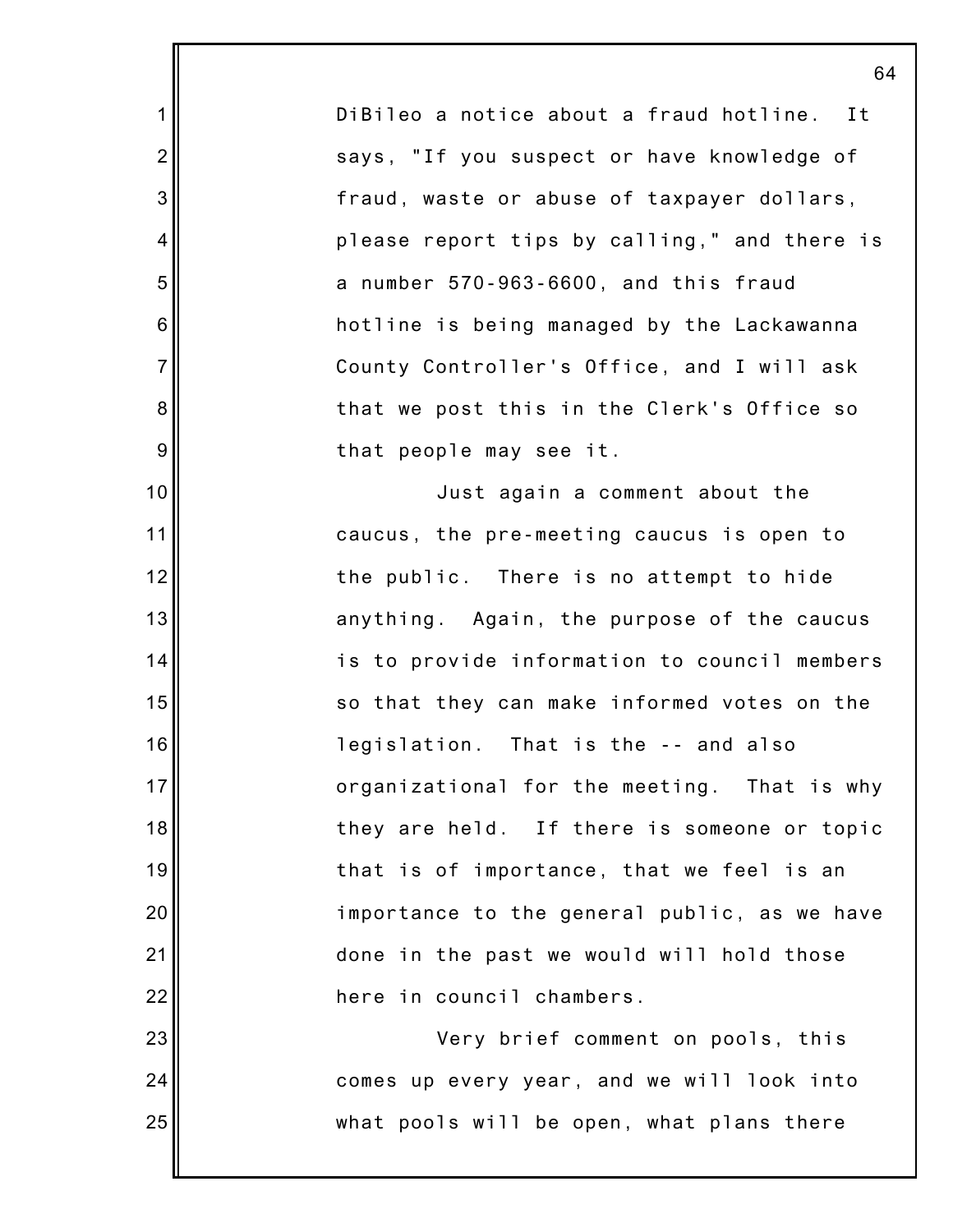are for the pools. I may be the wrong person to look into this. I am of the belief that swimming is a luxury and not a right or a necessity in the city. I really believe that the city should get out of the pool business entirely, but since we do own the pools we will look into -- I will look into what will take place this summer and what plans are for the summer.

1

2

3

4

5

6

7

8

9

10

11

12

13

14

15

16

17

18

19

20

21

22

23

24

25

One of the things that we probably should look into, if we are having difficulty with keeping pools open and maintaining pools, etcetera, this might be a time to also look into a partnership with the Scranton school district. They, too, benefit from these pools being open and it, you know, it accommodates the children who attend the Scranton schools while they are closed for the summer. That may be part of the responsibility or part of the pools, the operation of the pools should be taken up by the school district and I would like to look into that possibility.

And one last thing, it just occurred to me this morning as I was going to a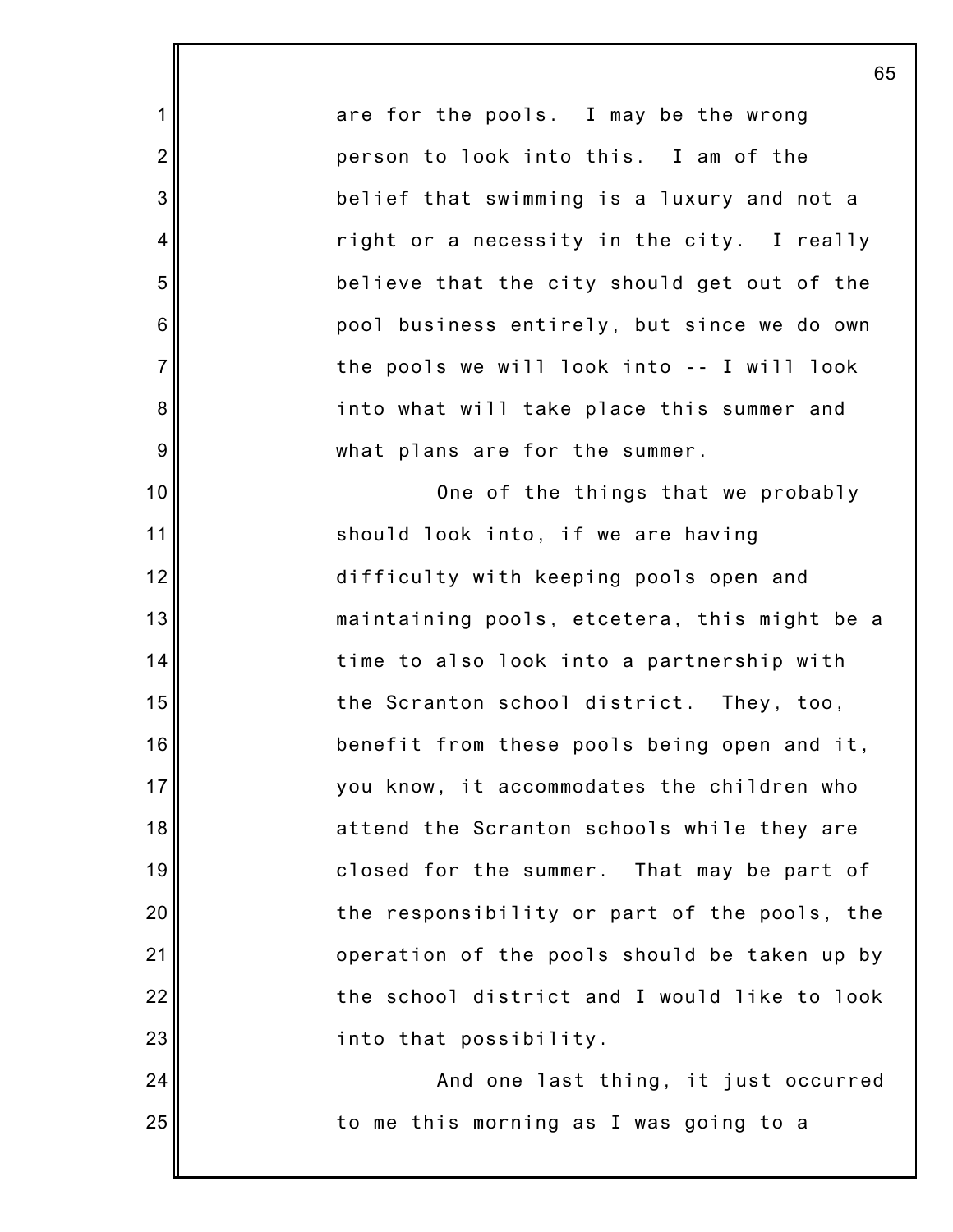meeting somewhere around 8:30 this morning I heard fire trucks coming towards me and stopped my vehicle at an intersection as the trucks came through and proceeded to watch at least three cars come through the opposite intersection and force the safety vehicles to actually stop and wait for them to proceed through the intersection.

1

2

3

4

5

6

7

8

9

10

11

12

13

14

15

16

17

18

19

20

21

22

I don't know whether we -- that's not part of driver's training anymore or what, but it was just an egregious disregard for what the law is. I would just like to caution people, please, give safety vehicles the right-of-way and if there is any question at all in your mind as to whether you should or not, stop. You know, and assess the situation rather, but we really need to take into account that these people are performing a service and a safety service to someone at the time that they are moving and that time is of the essence in many cases.

23 24 25 And that is all I have. Thank you. MR. MINORA: Mr. McGoff? MR. MCGOFF: Yes.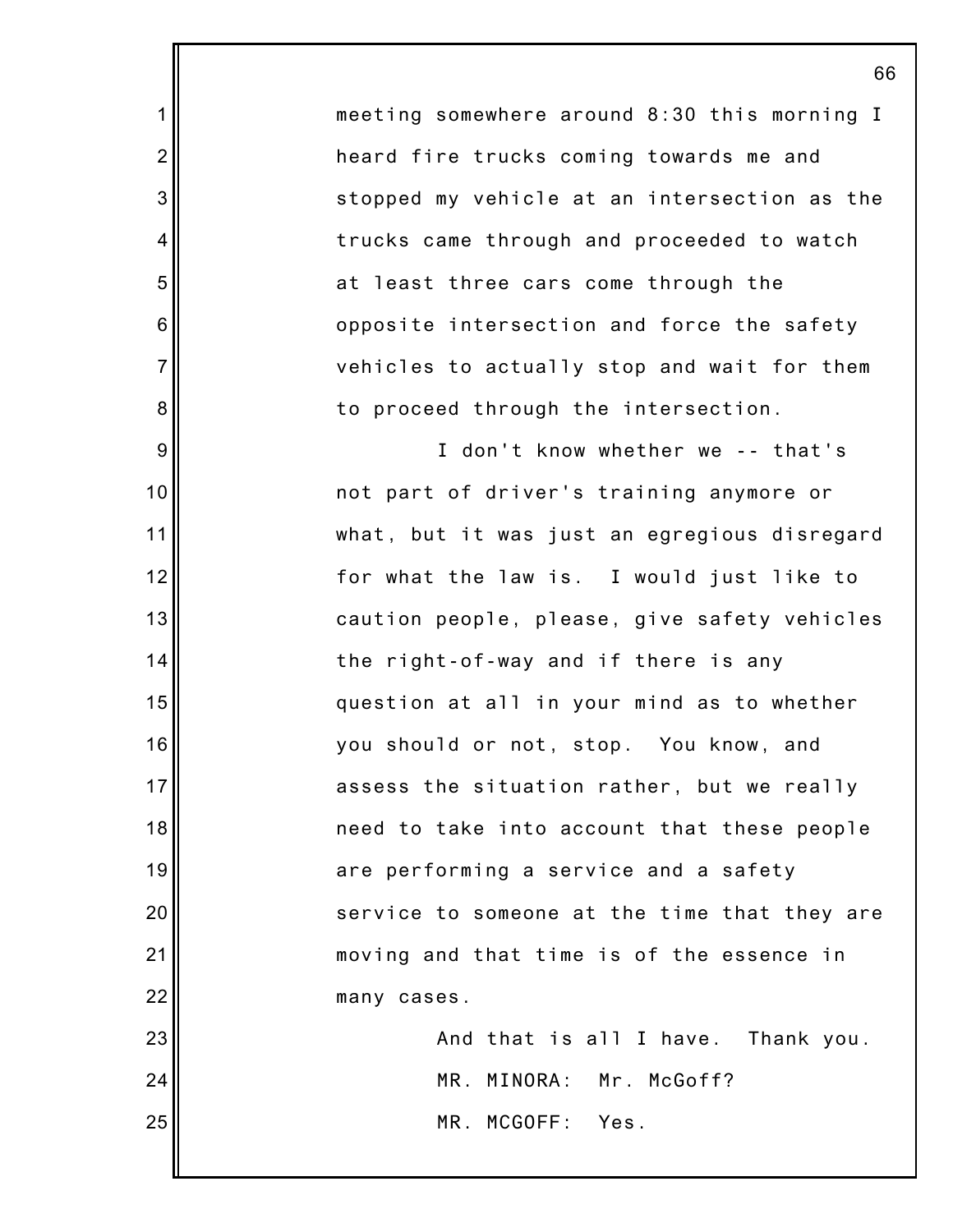|                | 67                                             |
|----------------|------------------------------------------------|
| 1              | MR. MINORA: Could I comment on some            |
| $\overline{2}$ | of the speakers' questions?                    |
| 3              | MR. MCGOFF: Yes.                               |
| 4              | MR. MINORA: There was a question               |
| 5              | about the abstention by Mr. Loscombe last      |
| 6              | Mr. Loscombe raised his issues in the<br>week. |
| $\overline{7}$ | caucus about working for CMC while they were   |
| 8              | here requesting some legislation on their      |
| 9              | behalf, he felt that he had an appearance of   |
| 10             | impropriety and a conflict of interest and I   |
| 11             | agreed with him. The vote came up, he          |
| 12             | withheld his vote based on those reasons,      |
| 13             | which is a highly ethical stance and I think   |
| 14             | correct.                                       |
| 15             | The issue has now been raised that             |
| 16             | that abstention somehow or other is a "no"     |
| 17             | I can read from Robert's Rules of<br>vote.     |
| 18             | order which, by the way, we have our own set   |
| 19             | of rules and if our rules do not directly      |
| 20             | impact the question at hand then we use        |
| 21             | Robert's Rules of Order. And Robert's says,    |
| 22             | "A two-thirds vote means at least two-thirds   |
| 23             | of the votes cast by persons legally           |
| 24             | entitled to vote, excluding blanks and         |
| 25             | abstentions."                                  |
|                |                                                |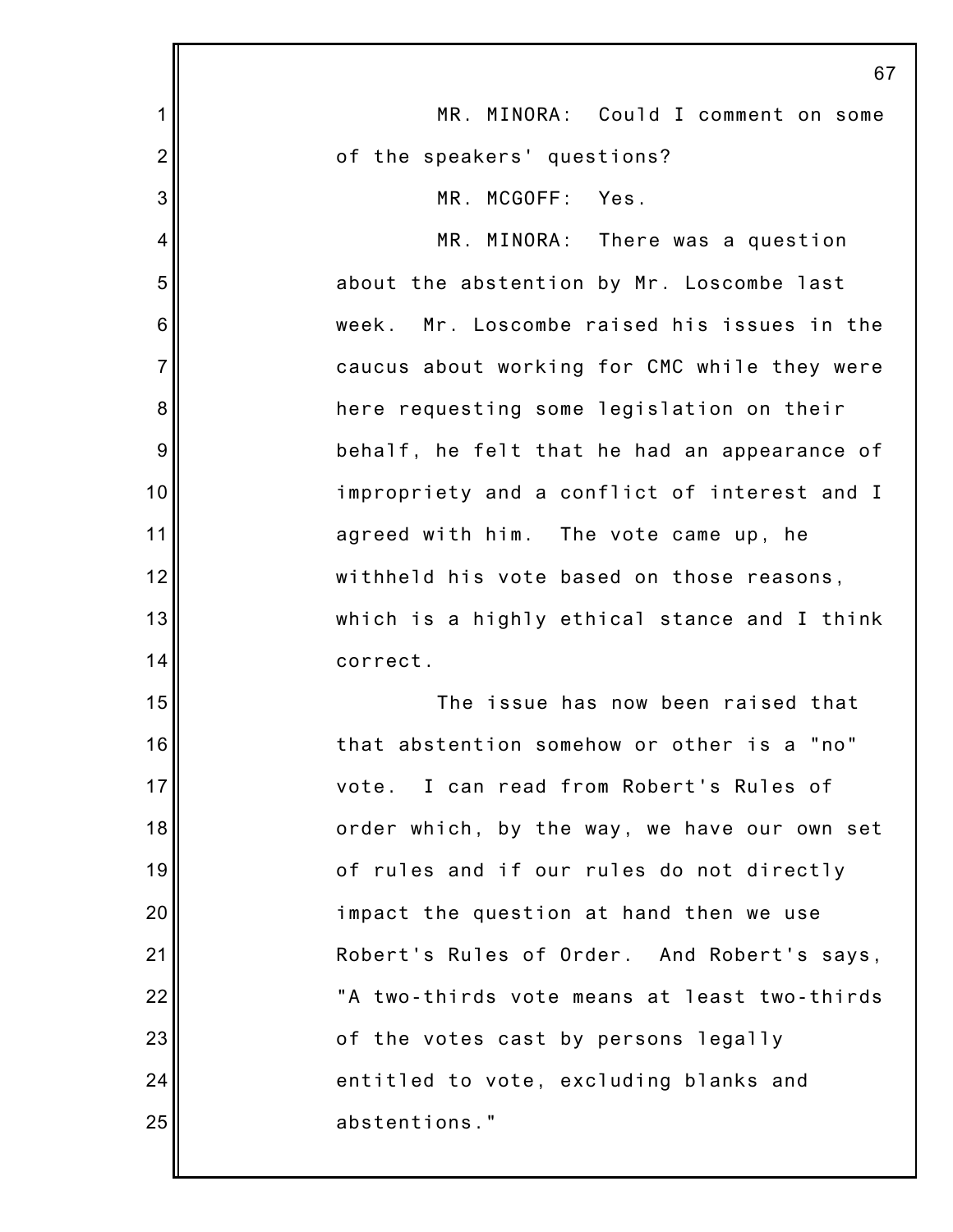1 2 3 4 5 6 7 8 9 10 11 12 13 14 15 16 17 18 19 20 21 22 23 24 25 68 And I think the problem or confusion as arisen by the speakers that there is obviously it -- or different type of abstention. Someone might abstain simply because they didn't want to be become involved in a political brouha, that's not that they are legally ineligible to vote because of a conflict or something, that is they chose not to vote. That person might be considered in a certain situation a negative vote where you need two-thirds and there is four. But when somebody is subject to conflict of interest, appearance of impropriety, you know, acknowledges that, accepts that and abstains on that basis he is ineligible to vote and it can't be counted as a negative, so in my opinion the vote last week was legal. MR. MCGOFF: Thank you very much. MR. GAUGHAN: Could I add one comment? MR. MCGOFF: Yes, you may. MR. GAUGHAN: Just in response to your comments, I just want to say that, you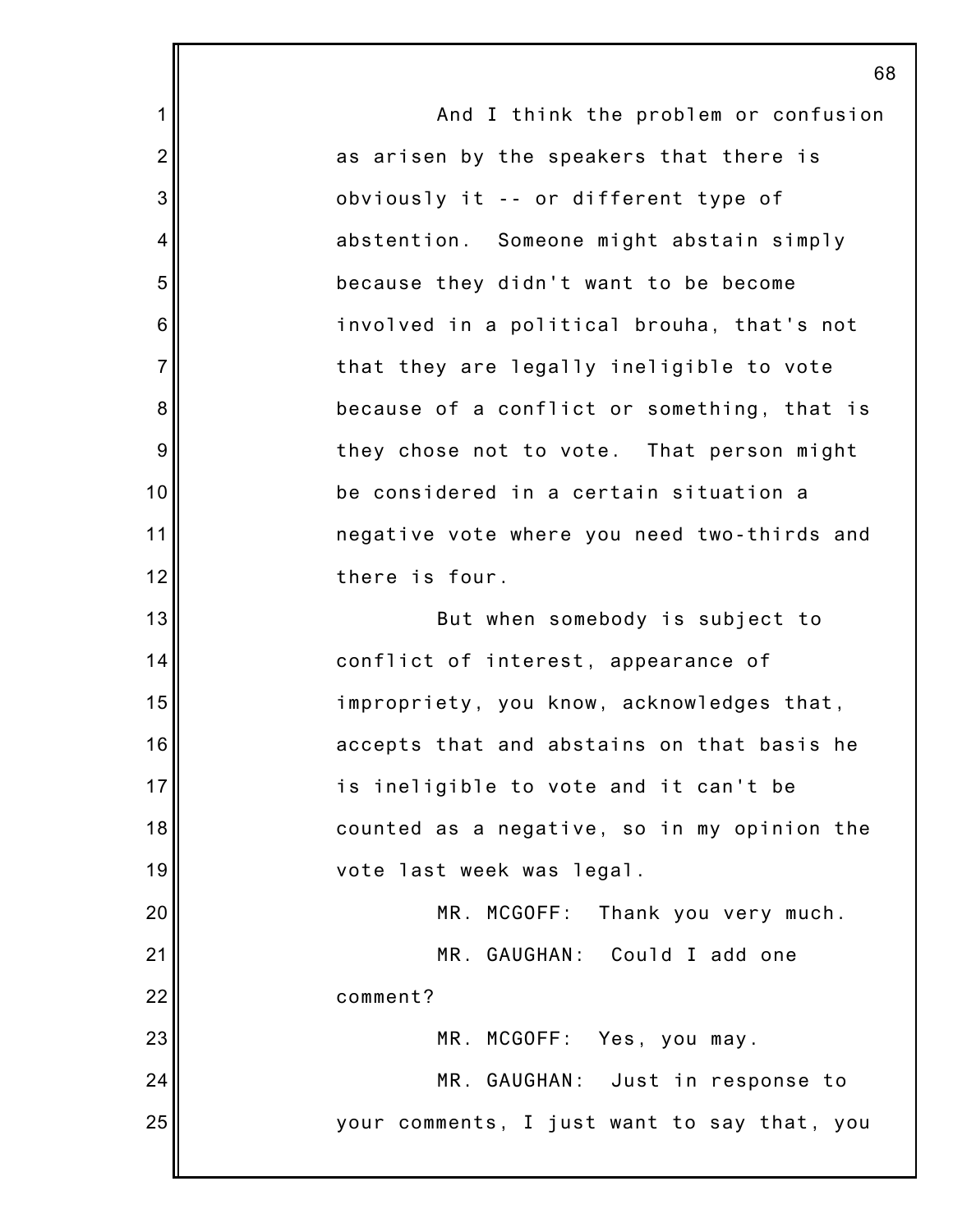|                | 69                                           |
|----------------|----------------------------------------------|
| $\mathbf 1$    | know, I just disagree with the pool being a  |
| $\overline{2}$ | luxury, and I just have to say this because  |
| 3              | I work in the school district and I see some |
| 4              | of these kids that don't, you know, their    |
| 5              | families are poor and, you know, I think     |
| 6              | that's the least that the government can     |
| $\overline{7}$ | provide or our government can provide is a   |
| 8              | place to swim and sometimes it's the only    |
| 9              | thing that some of these kids have to look   |
| 10             | forward to, so I just wanted to say that.    |
| 11             | MR. MCGOFF: Thank you.                       |
| 12             | MS. REED: 5-B. FOR INTRODUCTION -            |
| 13             | AN ORDINANCE - AMENDING SECTION 108.1 OF THE |
| 14             | CODE OF THE CITY OF SCRANTON GOVERNING       |
| 15             | DISPOSAL OF CITY-OWNED PERSONAL PROPERTY BY  |
| 16             | ADDING SUBSECTION C.                         |
| 17             | MR. MCGOFF: At this time I'll                |
| 18             | entertain a motion that Item 5-B be          |
| 19             | introduced into its proper committee.        |
| 20             | MR. ROGAN: So moved.                         |
| 21             | MR. WECHSLER: Second.                        |
| 22             | MR. MCGOFF: On the question?<br>A11          |
| 23             | those in favor of introduction signify by    |
| 24             | saying aye.                                  |
| 25             | MR. WECHSLER: Aye.                           |
|                |                                              |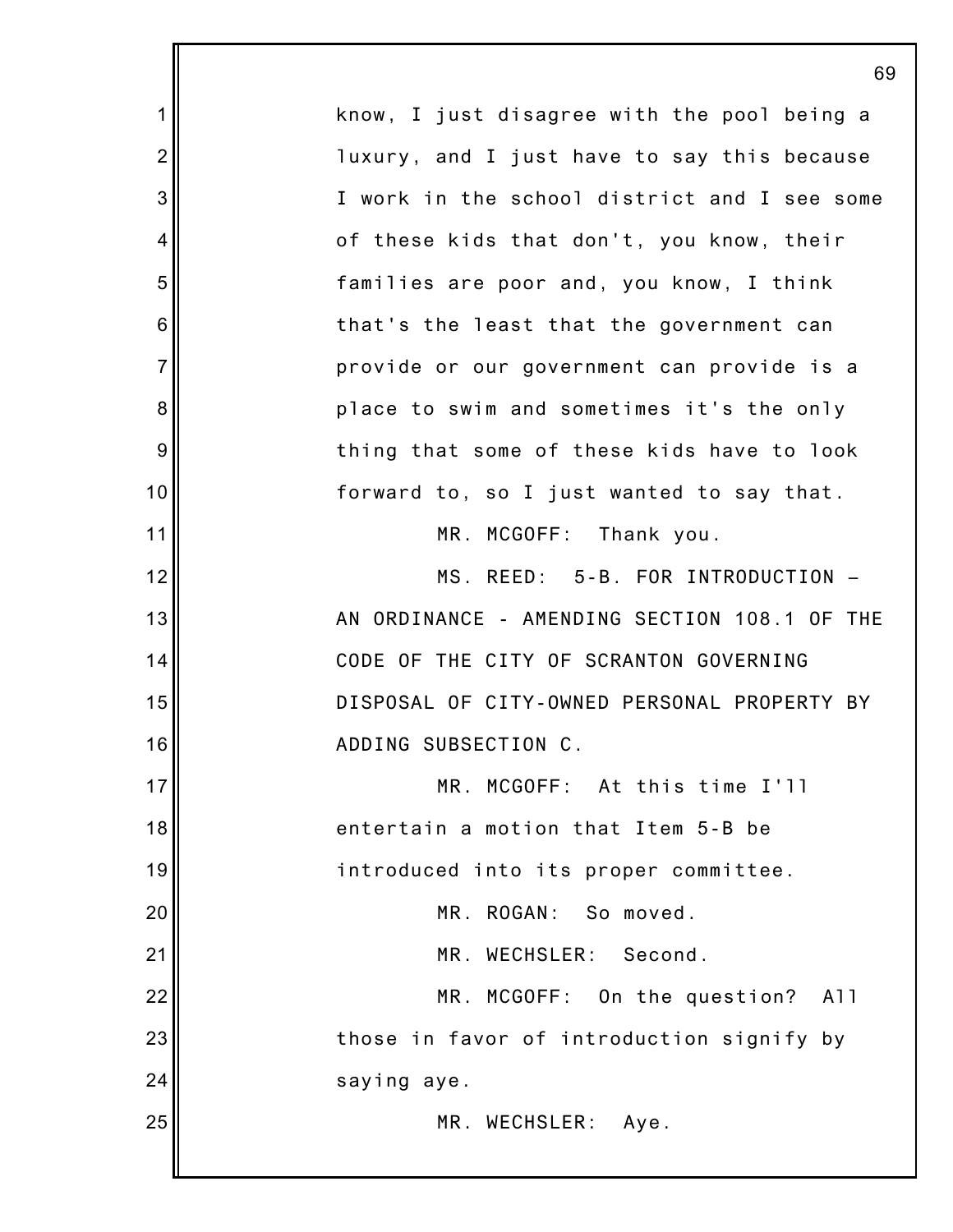|                | 70                                           |
|----------------|----------------------------------------------|
| 1              | MR. ROGAN: Aye.                              |
| $\overline{2}$ | MR. LOSCOMBE: Aye.                           |
| 3              | MR. GAUGHAN: Aye.                            |
| 4              | MS. MCGOFF: Aye. Opposed? The                |
| 5              | ayes have it and so moved.                   |
| 6              | MS. REED: 5-C. FOR INTRODUCTION -            |
| $\overline{7}$ | A RESOLUTION - APPOINTMENT OF THOMAS S.      |
| 8              | SCHUSTER, 1657 NORTH MAIN AVENUE, SCRANTON,  |
| 9              | PENNSYLVANIA, 18508 AS A MEMBER OF THE       |
| 10             | PLANNING COMMISSION FOR THE CITY OF          |
| 11             | SCRANTON. MR SCHUSTER IS REPLACING MARY      |
| 12             | ELIZABETH MOYLAN WHOSE TERM EXPIRED ON       |
| 13             | DECEMBER 31, 2013 AND SHE HELD OVER          |
| 14             | UNTIL APRIL 9, 2014 WHEN SHE SUBMITTED A     |
| 15             | LETTER OF RESIGNATION. MR. SCHUSTER'S TERM   |
| 16             | WILL EXPIRE ON DECEMBER 31, 2018.            |
| 17             | MR.<br>MCGOFF: At this time I'll             |
| 18             | entertain a motion that Item 5-C be          |
| 19             | introduced into its proper committee.        |
| 20             | MR. ROGAN: So moved.                         |
| 21             | MR. WECHSLER: Second.                        |
| 22             | MR. MCGOFF: On the question?<br>I t          |
| 23             | should be noted that Mr. Schuster did submit |
| 24             | a resume for council.                        |
| 25             | All those in favor of introduction           |
|                |                                              |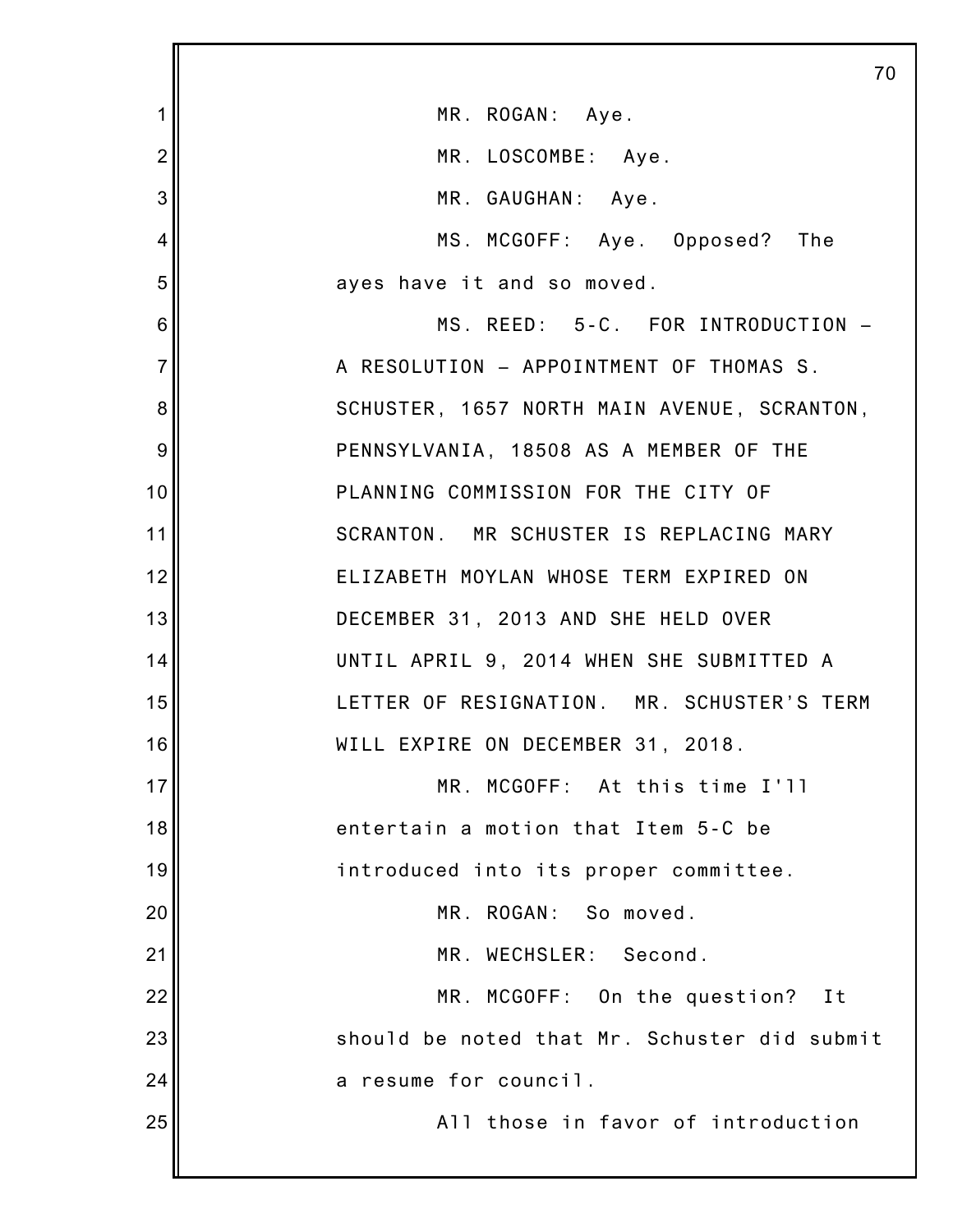|                | 71                                             |
|----------------|------------------------------------------------|
| 1              | signify by saying aye.                         |
| $\overline{2}$ | MR. WECHSLER: Aye.                             |
| 3              | MR. ROGAN: Aye.                                |
| 4              | MR. LOSCOMBE: Aye.                             |
| 5              | MR. GAUGHAN: Aye.                              |
| 6              | MS. MCGOFF: Aye. Opposed? The                  |
| 7              | ayes have it and so moved.                     |
| 8              | MS. REED: 5-D. FOR INTRODUCTION -              |
| 9              | A RESOLUTION - ACCEPTING A DONATION            |
| 10             | PRESENTED TO THE CITY OF SCRANTON FIRE         |
| 11             | DEPARTMENT FROM PPL SERVICES CORPORATION.      |
| 12             | MR. MCGOFF: At this time I'll                  |
| 13             | entertain a motion that Item 5-D be            |
| 14             | introduced into its proper committee.          |
| 15             | MR. ROGAN: So moved.                           |
| 16             | MR. WECHSLER: Second.                          |
| 17             | MR. MCGOFF: On the question?                   |
| 18             | MR. ROGAN:<br>Yes. I would just like           |
| 19             | to thank Chief DeSarno for all of his good     |
| 20             | work on this issue and many others that he     |
| 21             | has been doing with the fire department.       |
| 22             | MR. LOSCOMBE: I would also like to             |
| 23             | Thank PPL for their donation and<br>echo that. |
| 24             | Chief DeSarno for working with PPL.            |
| 25             | All those in favor of introduction             |
|                |                                                |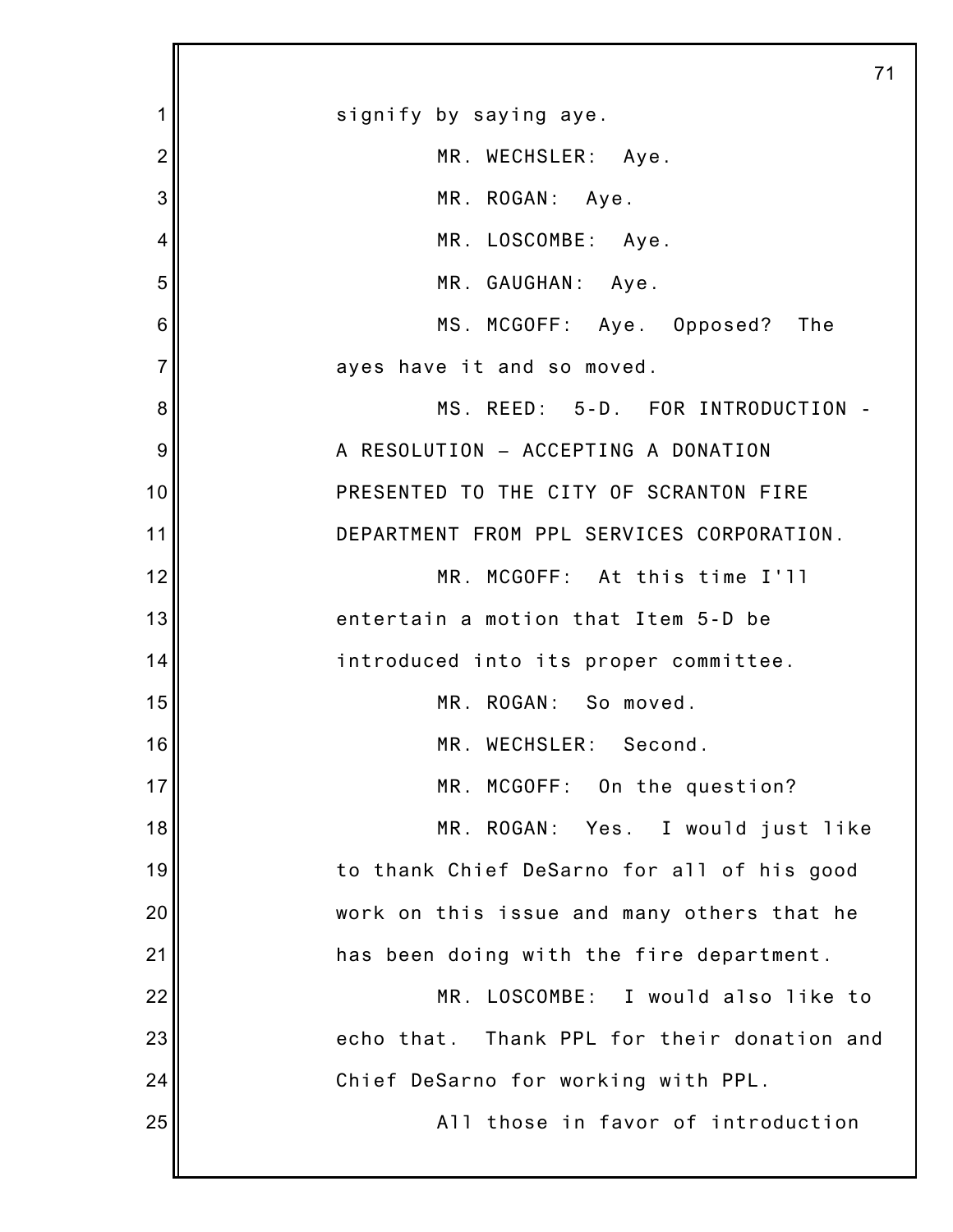|                | 72                                          |
|----------------|---------------------------------------------|
| 1              | signify by saying aye.                      |
| $\overline{2}$ | MR. WECHSLER: Aye.                          |
| 3              | MR. ROGAN: Aye.                             |
| 4              | MR. LOSCOMBE: Aye.                          |
| 5              | MR. GAUGHAN: Aye.                           |
| 6              | MS. MCGOFF: Aye. Opposed? The               |
| $\overline{7}$ | ayes have it and so moved.                  |
| 8              | MS. REED: 5-E. FOR INTRODUCTION -           |
| 9              | A RESOLUTION - AUTHORIZING THE MAYOR AND    |
| 10             | OTHER APPROPRIATE CITY OFFICIALS TO EXECUTE |
| 11             | AND ENTER INTO A LEASE AGREEMENT WITH       |
| 12             | HORSEPOWER HARLEY DAVIDSON, INC. TO LEASE   |
| 13             | FIVE $(5)$                                  |
| 14             | POLICE PACKAGE MOTORCYCLES FOR THE CITY OF  |
| 15             | SCRANTON POLICE DEPARTMENT.                 |
| 16             | MR. MCGOFF: At this time I'll               |
| 17             | entertain a motion that Item 5-E be         |
| 18             | introduced into its proper committee.       |
| 19             | MR. ROGAN: So moved.                        |
| 20             | MR. WECHSLER:<br>Second.                    |
| 21             | MR. MCGOFF: On the question?<br>A11         |
| 22             | those in favor of introduction signify by   |
| 23             | saying aye.                                 |
| 24             | MR. WECHSLER:<br>Aye.                       |
| 25             | MR. ROGAN:<br>Aye.                          |
|                |                                             |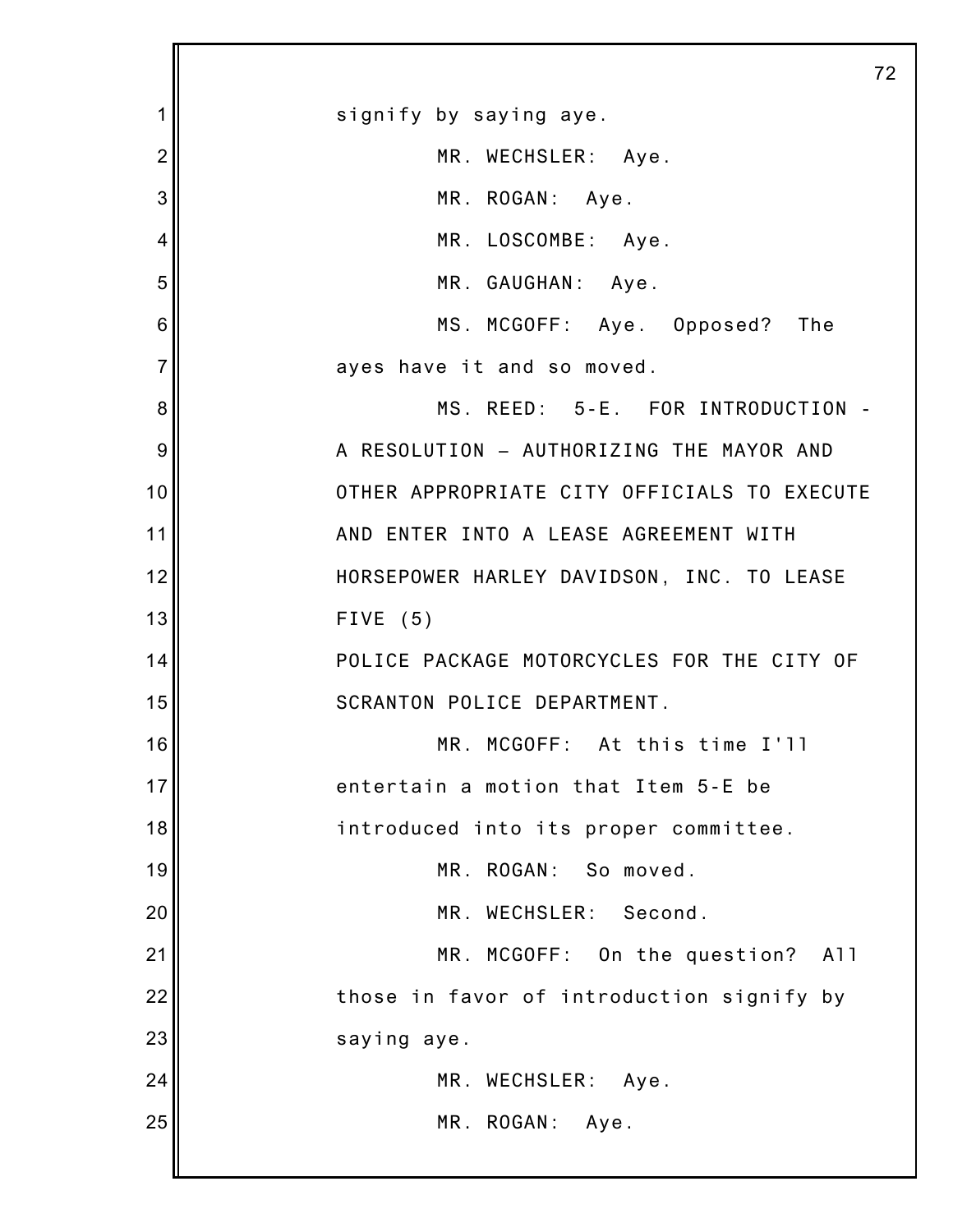|                | 73                                           |
|----------------|----------------------------------------------|
| 1              | MR. LOSCOMBE: Aye.                           |
| $\overline{2}$ | MR. GAUGHAN: Aye.                            |
| 3              | MS. MCGOFF: Aye. Opposed? The                |
| 4              | ayes have it and so moved.                   |
| 5              | MS. REED: SIXTH ORDER. 6-A.                  |
| 6              | READING BY TITLE - FILE OF THE COUNCIL NO.   |
| $\overline{7}$ | 15, 2014                                     |
| 8              | - AN ORDINANCE - AMENDING FILE OF THE        |
| 9              | COUNCIL NO. 14, 2013 "AS AMENDED" ENTITLED   |
| 10             | AN ORDINANCE AUTHORIZING THE MAYOR AND OTHER |
| 11             | APPROPRIATE OFFICIALS OF THE CITY OF         |
| 12             | SCRANTON TO EXECUTE A DEED CONVEYING         |
| 13             | PEDESTRIAN BRIDGE COLUMN PARCELS CONTAINING  |
| 14             | NINE (9) SQUARE FEET EACH LOCATED IN THE     |
| 15             | PUBLIC RIGHT OF WAY ON THE 300 BLOCK OF      |
| 16             | COLFAX AVENUE AND CONVEYING AN AERIAL DEED   |
| 17             | FOR THE AIR SPACE LOCATED ON THE 300 BLOCK   |
| 18             | OF COLFAX AVENUE WHERE THE PEDESTRIAN BRIDGE |
| 19             | IS ERECTED SUBJECT TO A REVERTER CLAUSE AND  |
| 20             | TO EXECUTE AN AIR RIGHTS AGREEMENT BETWEEN   |
| 21             | GEISINGER COMMUNITY MEDICAL CENTER AND THE   |
| 22             | CITY OF SCRANTON BE FURTHER AMENDED TO       |
| 23             | REFLECT THE NEW CONSTRUCTION DATES FOR THE   |
| 24             | PROJECT.                                     |
| 25             | MR. MCGOFF: You've heard reading by          |
|                |                                              |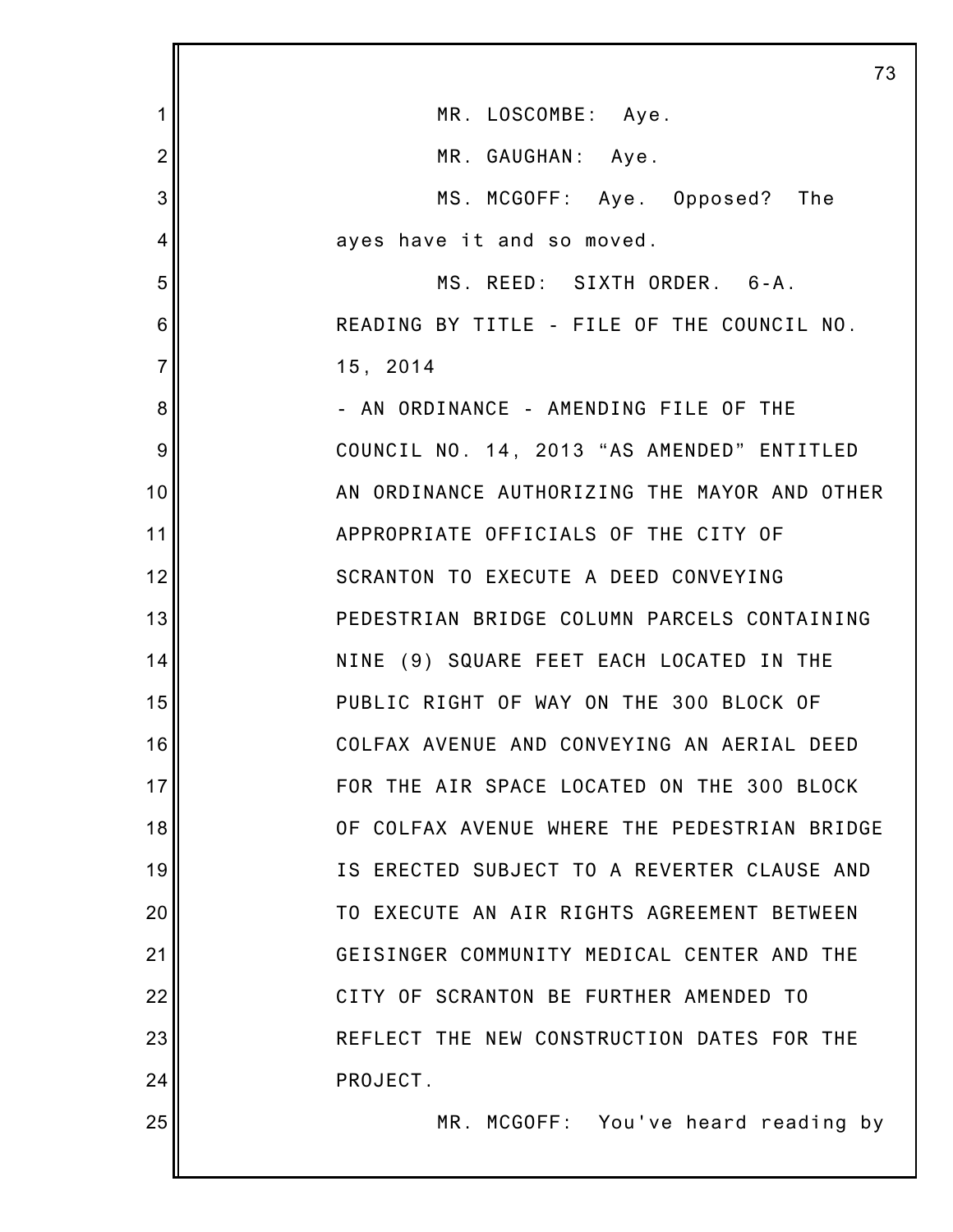|                | 74                                           |
|----------------|----------------------------------------------|
| 1              | title of Item 6-A, what is your pleasure?    |
| $\overline{2}$ | MR. ROGAN: I move that Item 6-A              |
| 3              | pass reading by title.                       |
| $\overline{4}$ | MR. WECHSLER: Second.                        |
| 5              | MS. MCGOFF: On the question?                 |
| 6              | MR. LOSCOMBE: I will be abstaining           |
| $\overline{7}$ | on this as previously on this vote.          |
| 8              | MR. MCGOFF: Thank you. All those             |
| 9              | in favor signify by saying aye.              |
| 10             | MR. WECHSLER: Aye.                           |
| 11             | MR. ROGAN: Aye.                              |
| 12             | MR. GAUGHAN: Aye.                            |
| 13             | MR. MCGOFF: Aye. Opposed?                    |
| 14             | MR. LOSCOMBE: (Abstained.)                   |
| 15             | MR. MCGOFF: The ayes have it and so          |
| 16             | moved.                                       |
| 17             | MS. REED: SEVENTH ORDER. 7-A. FOR            |
| 18             | CONSIDERATION BY THE COMMITTEE ON PUBLIC     |
| 19             | WORKS - FOR ADOPTION - FILE OF THE COUNCIL   |
| 20             | NO. 14, 2014 - TRANSFERRING BOTH TEMPORARY   |
| 21             | AND PERMANENT EASEMENTS OVER THREE (3)       |
| 22             | PARCELS OF PROPERTY OWNED BY THE CITY OF     |
| 23             | SCRANTON LOCATED AT 2004-2006 SANDERSON      |
| 24             | AVENUE; 2008-SANDERSON AVENUE; AND 2011 %    |
| 25             | REAR BOULEVARD AVENUE IN CONNECTION WITH THE |
|                |                                              |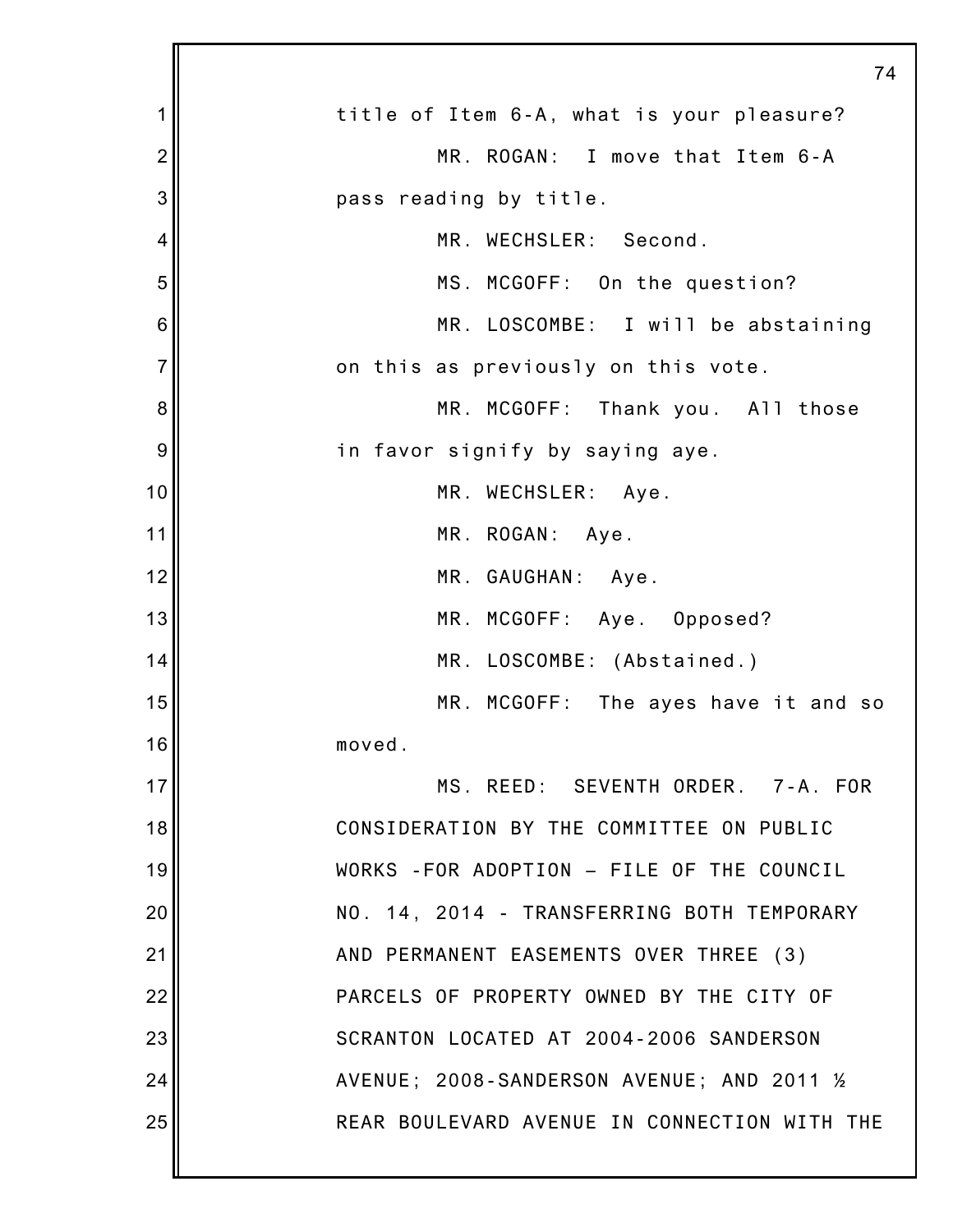|                | 75                                           |
|----------------|----------------------------------------------|
| 1              | SCRANTON SEWER AUTHORITY'S SANDERSON AVENUE  |
| $\overline{2}$ | STORM WATER SEPARATION PROJECT.              |
| 3              | MR. MCGOFF: What is the                      |
| 4              | recommendation of the Chair for Public       |
| 5              | Works?                                       |
| 6              | MR. GAUGHAN: As Chairperson for the          |
| $\overline{7}$ | Committee on Public Works, I recommend final |
| 8              | passage of Item 7-A.                         |
| 9              | MR. ROGAN: Second.                           |
| 10             | MR. MCGOFF: On the question? Roll            |
| 11             | call, please?                                |
| 12             | MS. CARRERA: Mr. Wechsler.                   |
| 13             | MR. MCGOFF: Yes.                             |
| 14             | MS. CARRERA: Mr. Rogan.                      |
| 15             | MR. ROGAN:<br>Yes.                           |
| 16             | MS. CARRERA: Mr. Loscombe.                   |
| 17             | MR. LOSCOMBE:<br>Yes.                        |
| 18             | MS. CARRERA: Mr. Gaughan.                    |
| 19             | MR. GAUGHAN: Yes.                            |
| 20             | MS. CARRERA: Mr. McGoff.                     |
| 21             | MR. MCGOFF: Yes. I hereby declare            |
| 22             | Item 7-A legally and lawfully adopted.       |
| 23             | MS. REED: 7-B. FOR CONSIDERATION             |
| 24             | BY THE COMMITTEE ON RULES - FOR ADOPTION -   |
| 25             | RESOLUTION NO. 50, 2014 - AUTHORIZING        |
|                |                                              |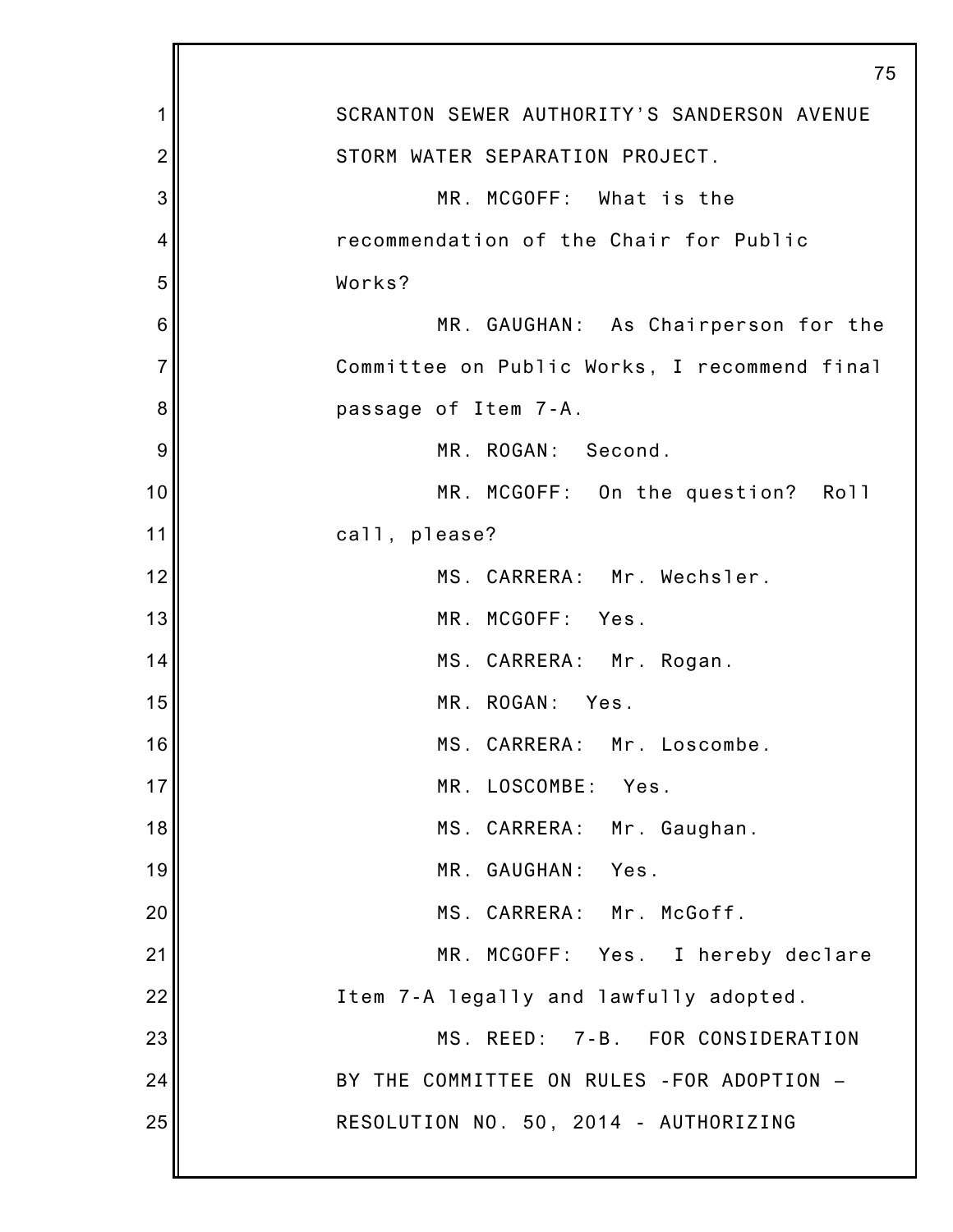1 2 3 4 5 6 7 8 9 10 11 12 13 14 15 16 17 18 19 20 21 22 23 24 25 76 THE MAYOR AND OTHER APPROPRIATE CITY OFFICIALS TO EXECUTE AND ENTER INTO A PROFESSIONAL SERVICES CONTRACT WITH THE PFM GROUP TO PROVIDE FINANCIAL ADVISORY SERVICES FOR THE CITY OF SCRANTON FOR THE PERIOD OF FOUR (4) YEARS FROM MARCH 9, 2014 THROUGH MARCH 8, 2018. MR. MCGOFF: As Chair for the Committee on Rules, I recommend final passage of Item 7-B. MR. ROGAN: Second. MR. MCGOFF: On the question? MR. GAUGHAN: Yes, on the question, Mrs. Schumacher brought up some valid points tonight and I don't see any harm in maybe tabling this until next week until we can clear some of these questions up if everybody would be in favor? MR. MCGOFF: Is that a motion? MR. GAUGHAN: Yes. I would like to make a motion to table Item 7-B. MR. ROGAN: Second. MR. MCGOFF: On the question of tabling Item 7-B? MR. LOSCOMBE: I think, just as he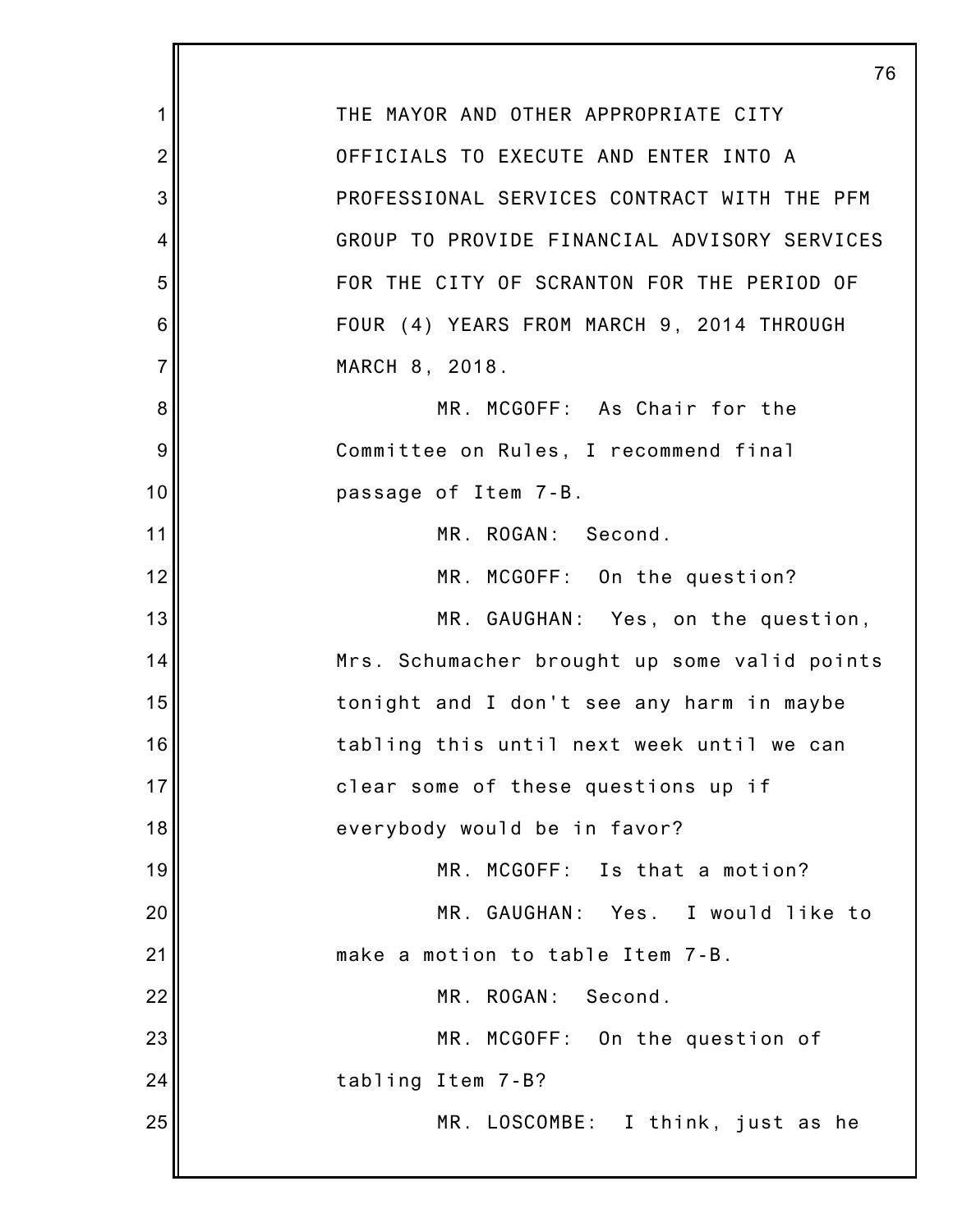|                | 77                                           |
|----------------|----------------------------------------------|
| 1              | stated, there are a couple of good issues    |
| $\overline{2}$ | brought up and just a matter of some         |
| 3              | housekeeping to make sure that everything is |
| 4              | clarified before our final vote on this. I   |
| 5              | think it would be appropriate.               |
| 6              | MR. MCGOFF: All those in favor of            |
| $\overline{7}$ | tabling Item 7-B signify by saying aye.      |
| 8              | MR. WECHSLER: Aye.                           |
| 9              | MR. ROGAN: Aye.                              |
| 10             | MR. LOSCOMBE: Aye.                           |
| 11             | MR. GAUGHAN: Aye.                            |
| 12             | MS. MCGOFF: Aye. Opposed?<br>The             |
| 13             | ayes have it and so moved.                   |
| 14             | MS. REED: 7-C. FOR CONSIDERATION             |
| 15             | BY THE COMMITTEE ON PUBLIC WORKS - FOR       |
| 16             | ADOPTION - RESOLUTION NO. 51, 2014 -         |
| 17             | AUTHORIZING THE MAYOR AND OTHER APPROPRIATE  |
| 18             | CITY OFFICIALS TO EXECUTE AND ENTER INTO A   |
| 19             | SIDEWALK MAINTENANCE AGREEMENT NO. E00740    |
| 20             | WITH THE COMMONWEALTH OF PENNSYLVANIA,       |
| 21             | DEPARTMENT OF TRANSPORTATION ("PENNDOT") FOR |
| 22             | THE CONSTRUCTION OF NEW SIDEWALKS, ON THE    |
| 23             | HARRISON AVENUE BRIDGE AND ADJACENT DUFFY    |
| 24             | PARK, THE MAINTENANCE FOR THE PROPOSED NEW   |
| 25             | SIDEWALKS THEREAFTER TO BE THE               |
|                |                                              |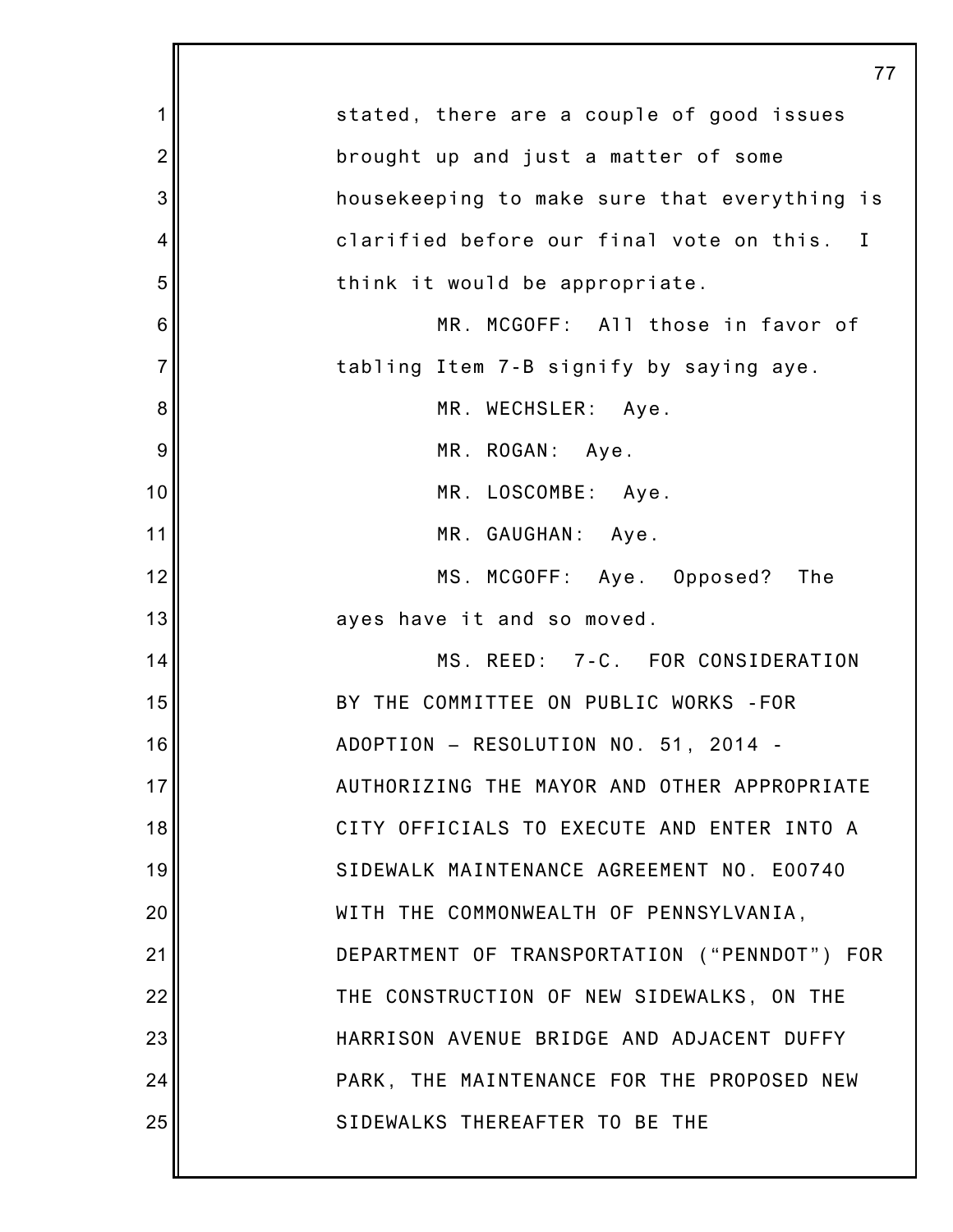|                | 78                                           |
|----------------|----------------------------------------------|
| 1              | RESPONSIBILITY OF THE CITY OF SCRANTON.      |
| $\overline{2}$ | MR. MCGOFF: What is the                      |
| 3              | recommendation of the Chair for the          |
| 4              | Committee on Public Works?                   |
| 5              | MR. GAUGHAN: As Chairperson for the          |
| 6              | Committee on Public Works, I recommend final |
| $\overline{7}$ | passage of Item 7-C.                         |
| 8              | MR. ROGAN: Second.                           |
| 9              | MR. MCGOFF: On the question? I               |
| 10             | would at this point apologize for confusing  |
| 11             | the issue last week. Had I thoroughly read   |
| 12             | the backup for this I would have realized    |
| 13             | that this was for the new construction on    |
| 14             | Harrison Avenue and not the current bridge.  |
| 15             | Roll call, please?                           |
| 16             | MS. CARRERA: Mr. Wechsler.                   |
| 17             | MR. MCGOFF:<br>Yes.                          |
| 18             | MS. CARRERA: Mr. Rogan.                      |
| 19             | MR. ROGAN:<br>Yes.                           |
| 20             | MS. CARRERA: Mr. Loscombe.                   |
| 21             | MR. LOSCOMBE:<br>Yes.                        |
| 22             | MS. CARRERA: Mr. Gaughan.                    |
| 23             | MR. GAUGHAN: Yes.                            |
| 24             | MS. CARRERA: Mr. McGoff.                     |
| 25             | MR. MCGOFF: Yes. I hereby declare            |
|                |                                              |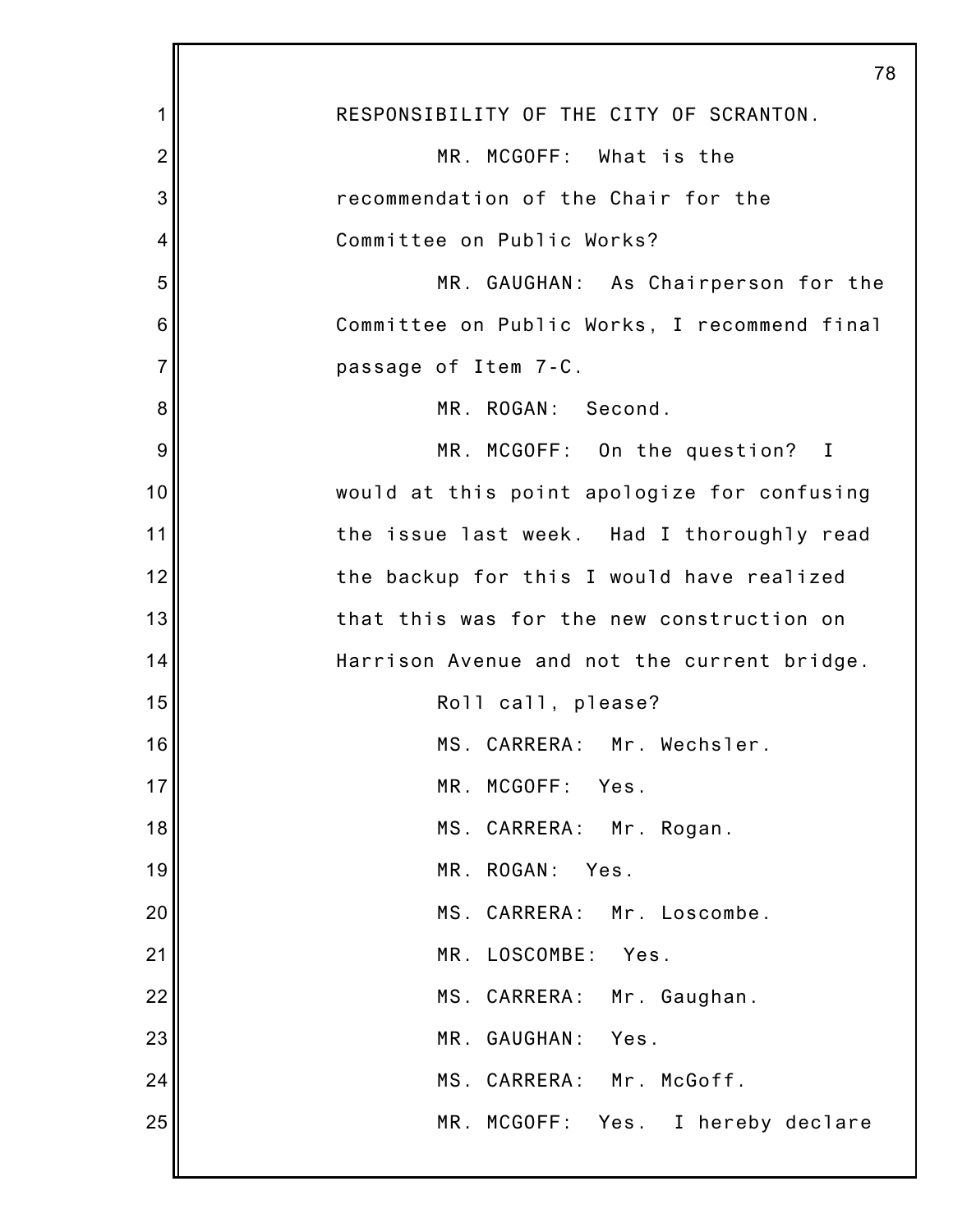|                | 79                                           |
|----------------|----------------------------------------------|
| 1              | Item 7-C legally and lawfully adopted.       |
| $\overline{2}$ | MS. REED: 7-D. FOR CONSIDERATION             |
| 3              | BY THE COMMITTEE ON PUBLIC WORKS - FOR       |
| 4              | ADOPTION - RESOLUTION NO. 52, 2014 -         |
| 5              | AUTHORIZING THE MAYOR AND OTHER APPROPRIATE  |
| 6              | CITY OFFICIALS TO EXECUTE AND ENTER INTO A   |
| $\overline{7}$ | ROADWAY LIGHTING AGREEMENT NO. E00740 WITH   |
| 8              | THE COMMONWEALTH OF PENNSYLVANIA, DEPARTMENT |
| 9              | OF TRANSPORTATION ("PENNDOT") FOR THE        |
| 10             | INSTALLATION OF AN ELECTRIC ROADWAY LIGHTING |
| 11             | SYSTEM FOR STATE ROUTE 6011, ON THE HARRISON |
| 12             | AVENUE BRIDGE AND ADJACENT DUFFY PARK, THE   |
| 13             | MAINTENANCE OF SUCH LIGHTING THEREAFTER TO   |
| 14             | BE THE RESPONSIBILITY OF THE CITY OF         |
| 15             | SCRANTON, AND AUTHORIZING SAID CITY          |
| 16             | OFFICIALS TO APPLY FOR AND ACCEPT A HIGHWAY  |
| 17             | OCCUPANCY PERMIT NECESSARY TO COMPLETE THE   |
| 18             | PROJECT.                                     |
| 19             | MR. MCGOFF: What is the                      |
| 20             | recommendation of the Chair for the          |
| 21             | Committee on Public Works?                   |
| 22             | MR. GAUGHAN: As Chairperson for the          |
| 23             | Committee on Public Works, I recommend final |
| 24             | passage of Item 7-D.                         |
| 25             | MR. ROGAN: Second.                           |
|                |                                              |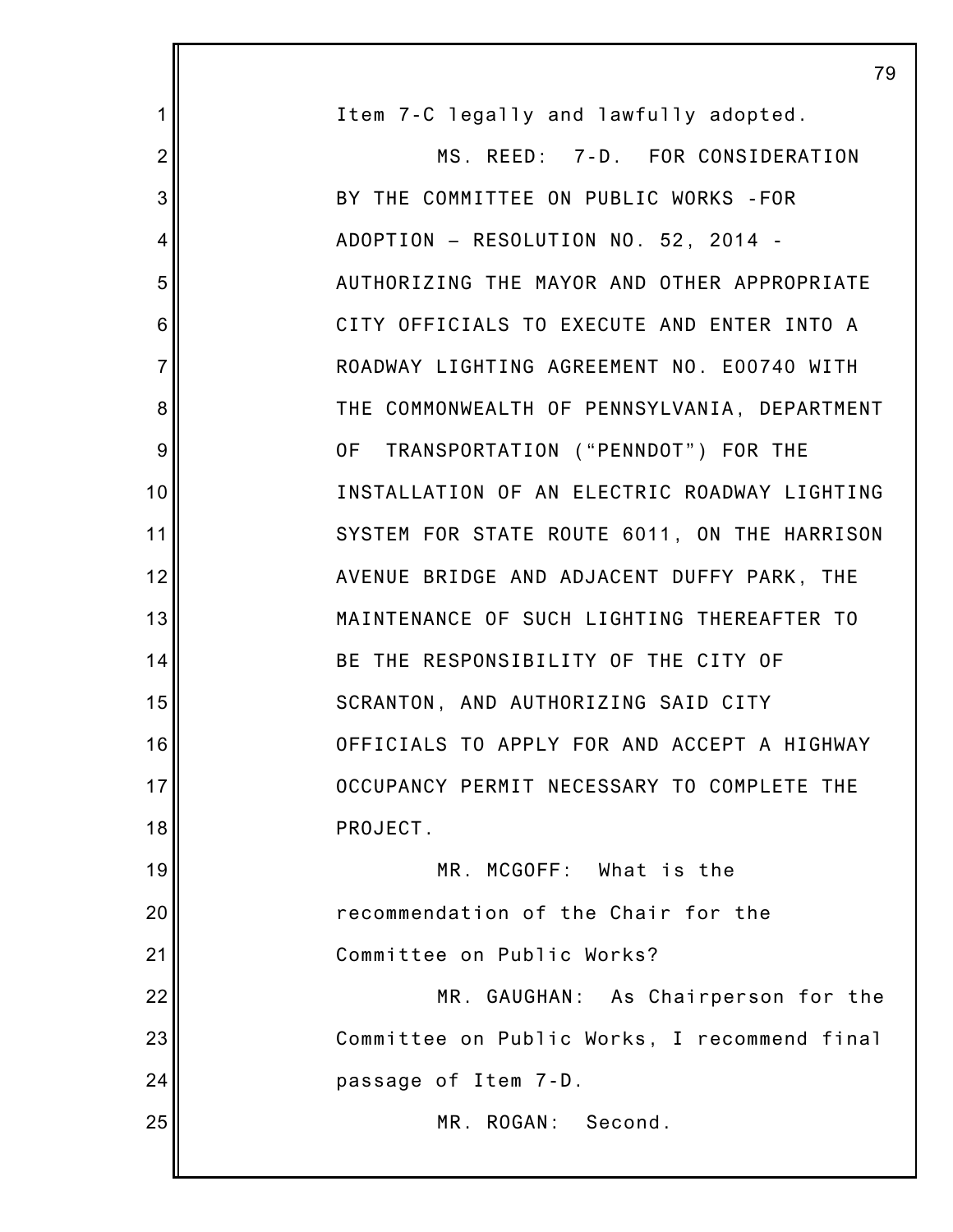|                | 80                                           |
|----------------|----------------------------------------------|
| 1              | MR. MCGOFF: On the question? Once            |
| $\overline{2}$ | again, my apologies for confusing the issue. |
| 3              | Roll call, please.                           |
| 4              | MS. CARRERA: Mr. Wechsler.                   |
| 5              | MR. MCGOFF: Yes.                             |
| 6              | MS. CARRERA: Mr. Rogan.                      |
| $\overline{7}$ | MR. ROGAN: Yes.                              |
| 8              | MS. CARRERA: Mr. Loscombe.                   |
| 9              | MR. LOSCOMBE:<br>Yes.                        |
| 10             | MS. CARRERA: Mr. Gaughan.                    |
| 11             | MR. GAUGHAN: Yes.                            |
| 12             | MS. CARRERA: Mr. McGoff.                     |
| 13             | MR. MCGOFF: Yes. I hereby declare            |
| 14             | Item 7-D legally and lawfully adopted.       |
| 15             | Is there any further business? I'll          |
| 16             | entertain a motion to adjourn.               |
| 17             | LOSCOMBE:<br>MR.<br>Motion to adjourn.       |
| 18             | MCGOFF:<br>Meeting adjourned.<br>MR.         |
| 19             |                                              |
| 20             |                                              |
| 21             |                                              |
| 22             |                                              |
| 23             |                                              |
| 24             |                                              |
| 25             |                                              |
|                |                                              |